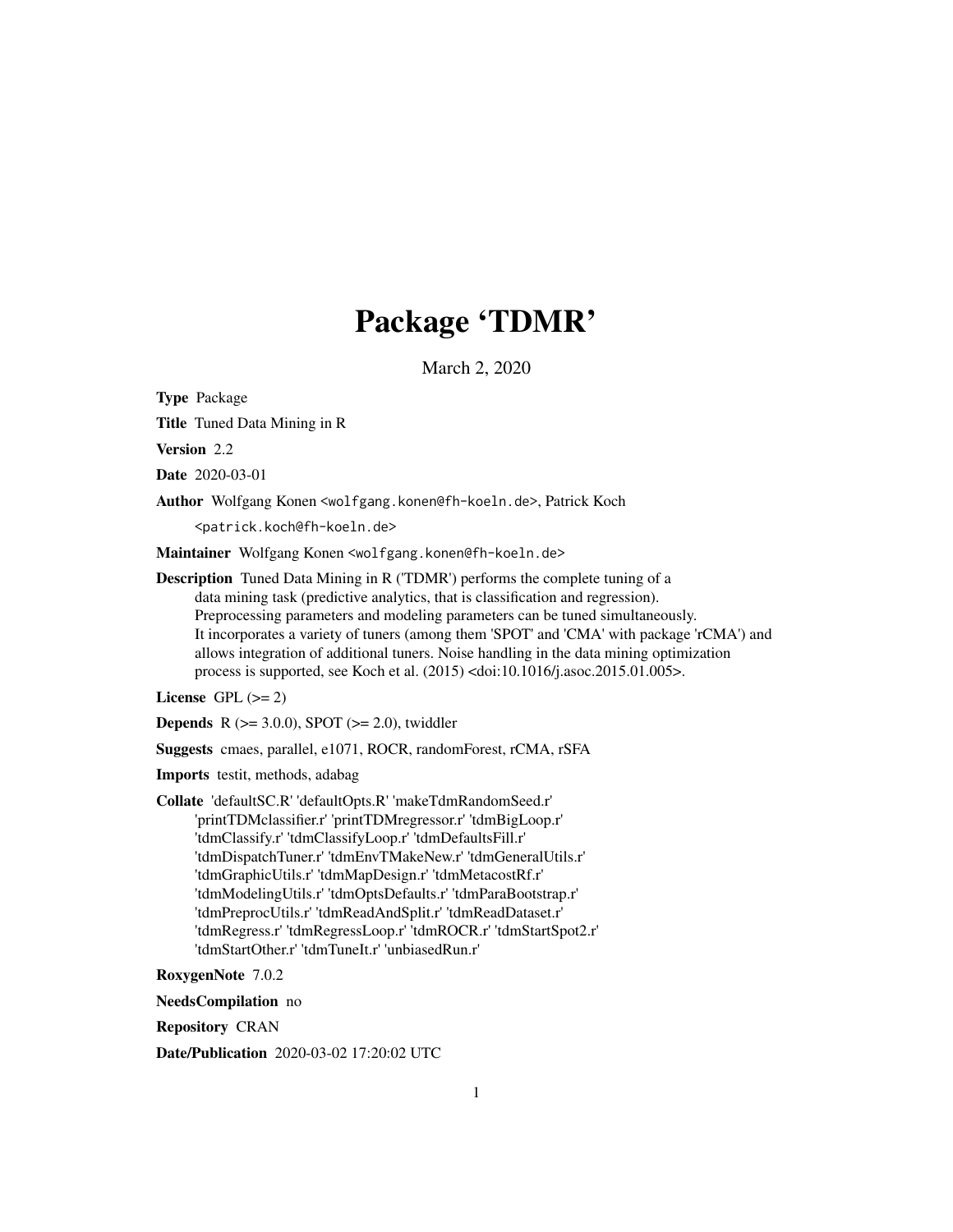# R topics documented:

|                    | 3              |
|--------------------|----------------|
|                    | $\overline{4}$ |
|                    | 5              |
|                    | 6              |
|                    | $\overline{7}$ |
|                    | $\overline{7}$ |
|                    | 8              |
|                    | 9              |
|                    | 10             |
|                    | 11             |
|                    | 11             |
|                    | 12             |
|                    | 15             |
|                    | 16             |
|                    | -19            |
|                    | 21             |
|                    | 22             |
|                    | 24             |
|                    |                |
|                    |                |
|                    | 25             |
| $tdmEnvTMakeNew$   | 26             |
|                    | 27             |
|                    | 28             |
|                    | 28             |
|                    |                |
|                    |                |
|                    |                |
|                    | 30             |
|                    | 31             |
|                    | 31             |
|                    | 32             |
|                    | 32             |
|                    | 33             |
|                    |                |
|                    |                |
|                    | 36             |
|                    | 37             |
| tdmModVote2Target  | 38             |
|                    | 39             |
|                    | 44             |
|                    | 45             |
| tdmPreFindConstVar | 46             |
|                    | 46             |
|                    | 47             |
| tdmPreNAroughfix   | 47             |
|                    |                |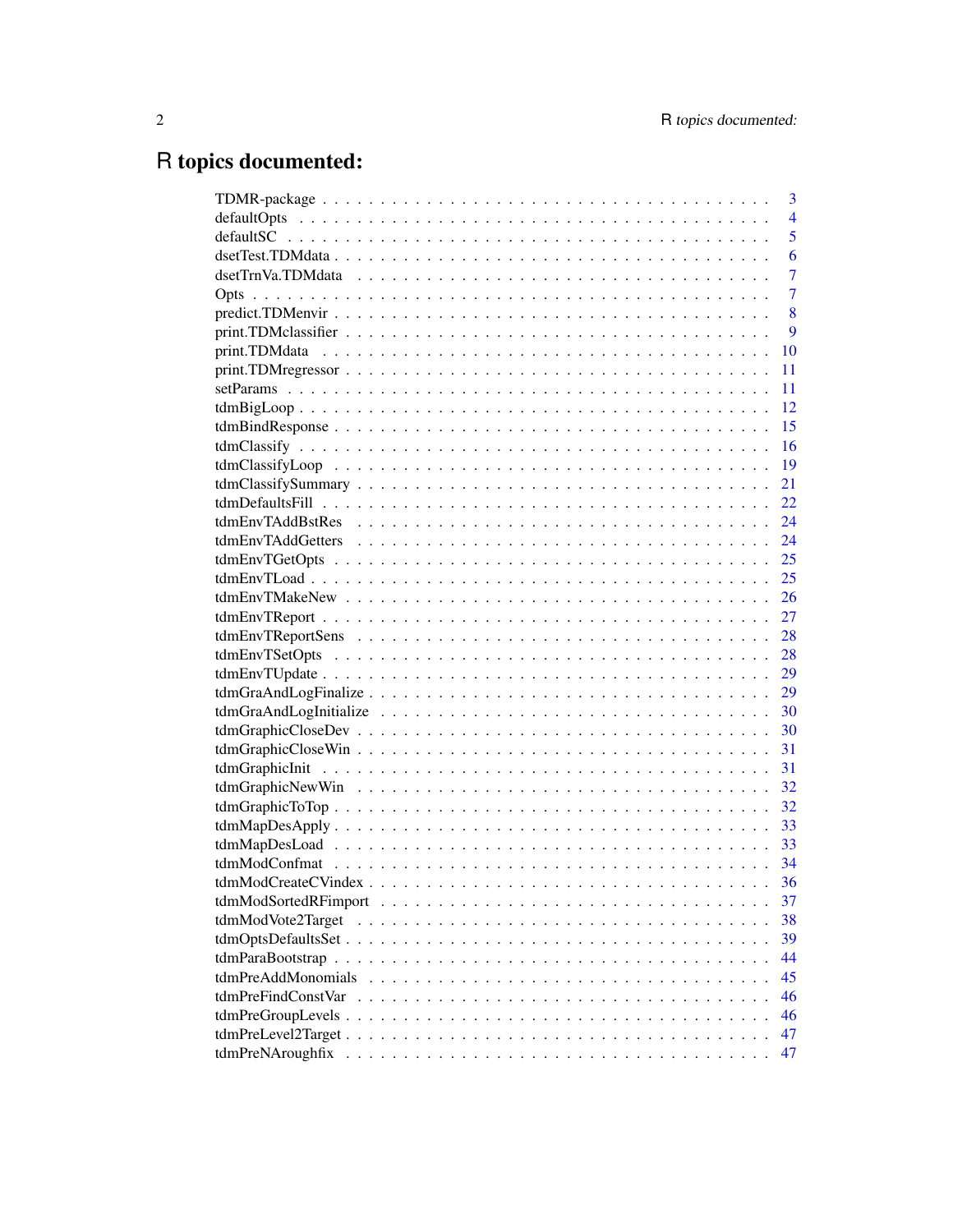## <span id="page-2-0"></span>TDMR-package 3

| Index | 69 |  |
|-------|----|--|

TDMR-package *Tuned Data Mining in R*

#### Description

Tuned Data Mining in R

## Details

| Package:  | <b>TDMR</b> |
|-----------|-------------|
| Type:     | Package     |
| Version:  | 2.2         |
| Date:     | 01.03.2020  |
| License:  | $GPL (= 2)$ |
| LazyLoad: | yes         |

TDMR is a package for tuned data mining (predictive analytics, i.e. classification and regression). Its main features are:

1) A variety of tuners, with special emphasis on [SPOT](#page-0-0) (a well-known R package for parameter tuning), but also CMA-ES (package [rCMA-package](#page-0-0)) and other tuning algorithms.

2) Tuning of preprocessing parameters and model building parameters simultaneously. Preprocessing often includes feature generation.

3) Support for multiple tuning experiments (different settings, repetitions with different resamplings, ...).

4) Easy parallelization of those experiments with the help of R package [parallel](#page-0-0).

5) Extensibility: New tuning parameters, new preprocessing tools, model builders and even new tuners can be added easily.

The main entry point functions are [tdmClassifyLoop](#page-18-1), [tdmRegressLoop](#page-57-1), [tdmTuneIt](#page-62-1), and [tdmBigLoop](#page-11-1).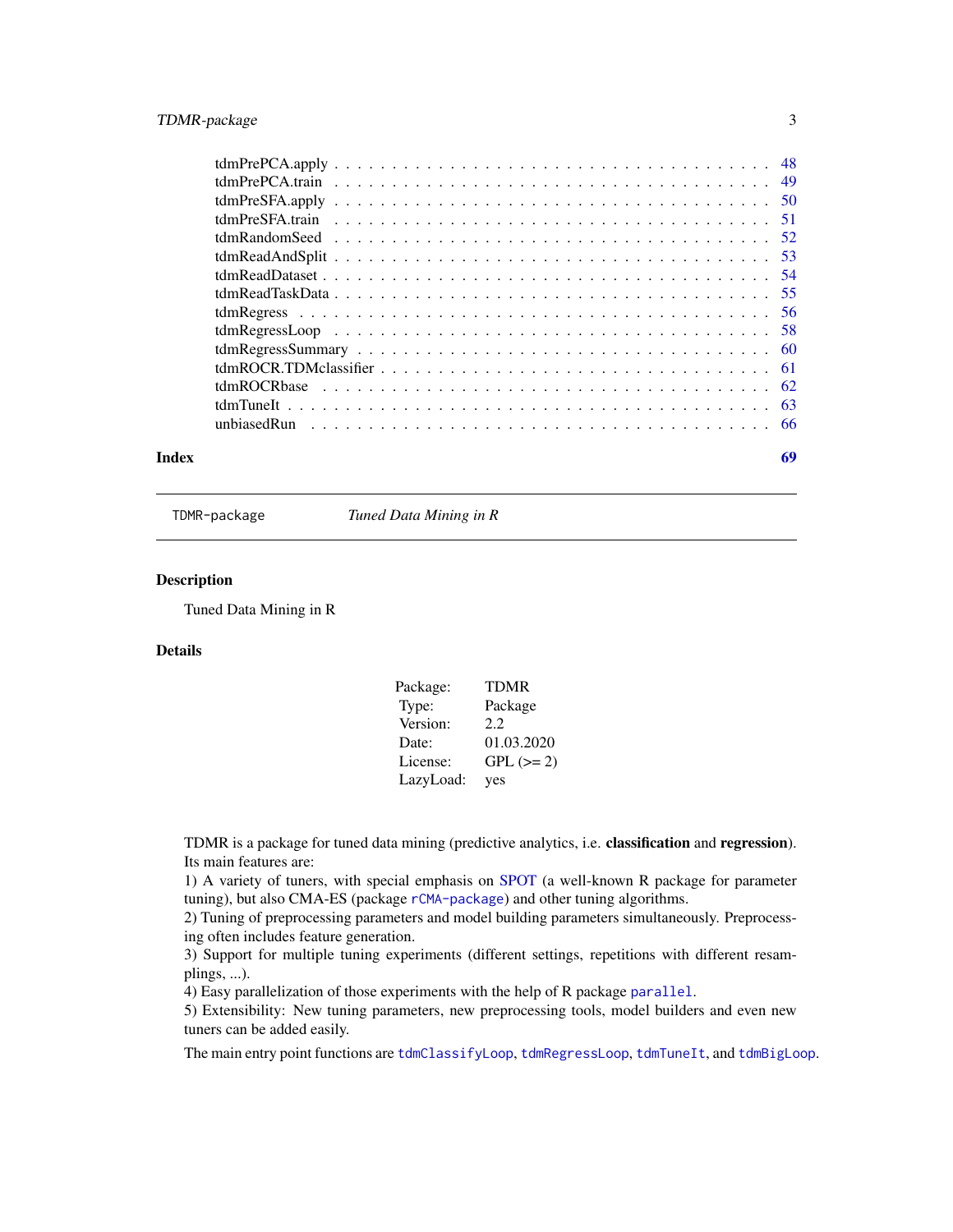<span id="page-3-0"></span>See [tdmOptsDefaultsSet](#page-38-1) and [tdmDefaultsFill](#page-21-1) for an overview of adjustable TDMR-parameters.

#### Author(s)

Wolfgang Konen (<wolfgang.konen@th-koeln.de>), Patrick Koch

#### References

<http://lwibs01.gm.fh-koeln.de/blogs/ciop/research/tuned-data-mining/>

<span id="page-3-1"></span>defaultOpts *Default settings for the data mining part of TDMR (list* opts*).*

#### Description

Sets suitable defaults for the data mining part of TDMR.

#### Usage

defaultOpts()

## Details

With the call [setParams\(](#page-10-1)myOpts,defaultOpts()) it is possible to extend a partial list myOpts to a list containing all opts-elements (the missing ones are taken from defaultOpts()). If myOpts has an element not present in defaultOpts(), this element is not taken and a warning is issued. With [setParams\(](#page-10-1)myOpts,defaultOpts(),keepNotMatching=TRUE) also elements of myOpts not present in defaultOpts() are taken (no warnings).

#### Value

a list with the elements according to [tdmOptsDefaultsSet](#page-38-1)

#### Author(s)

Wolfgang Konen (<wolfgang.konen@th-koeln.de>), Samineh Bagheri, THK, 2018

#### See Also

[setParams](#page-10-1), [defaultSC](#page-4-1)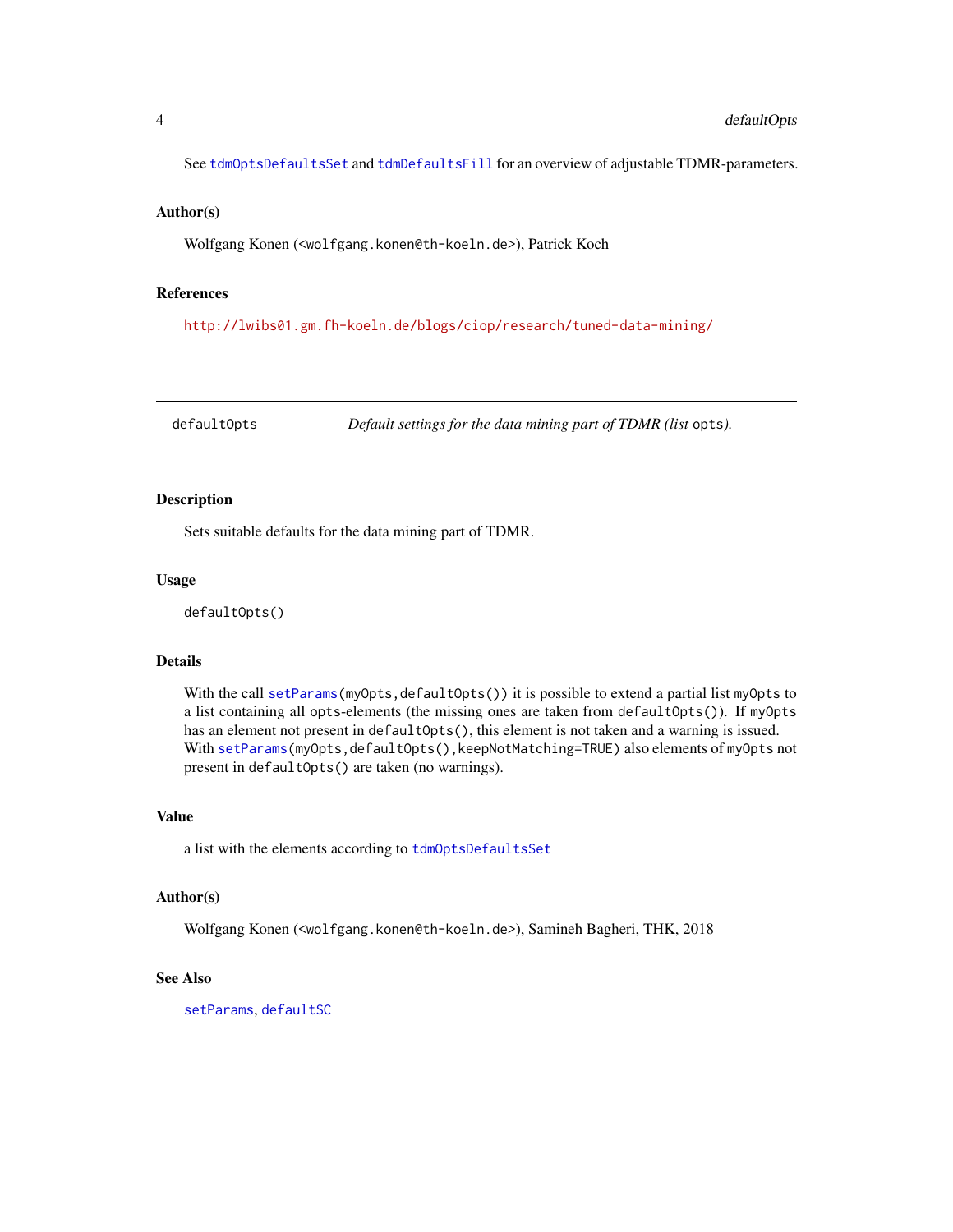<span id="page-4-1"></span><span id="page-4-0"></span>

Sets suitable defaults for the spotConfig part of TDMR.

## Usage

defaultSC()

## Details

With the call [setParams\(](#page-10-1)mySC, defaultSC()) it is possible to extend a partial list mySC to a list containing all sC-elements (the missing ones are taken from defaultSC()). If mySC has an element not present in defaultSC(), this element is not taken and a warning is issued. With [setParams\(](#page-10-1)mySC,defaultSC(),keepNotMatching=TRUE) also elements of mySC not present in defaultSC() are taken (no warnings).

#### Value

a list with the following elements (the values in parantheses [] are the defaults):

| alg.roi                   | ["NEEDS_TO_BE_SET"] a data frame with columns lower, upper, type, row.names, |  |
|---------------------------|------------------------------------------------------------------------------|--|
|                           | each a vector with as many entries as there are parameter to be tuned        |  |
| opts                      | ["NEEDS_TO_BE_SET"]                                                          |  |
| sCName                    | ["NEEDS_TO_BE_SET.conf"] a string ending on ".conf", the configuration name  |  |
| <b>OCBA</b>               | [FALSE] see spotControl                                                      |  |
| plot                      | [FALSE] TRUE: make a line plot showing progress                              |  |
| seedSP0T                  | [1] see spotControl                                                          |  |
| funEvals                  | [50] the budget, max number of algo evaluations                              |  |
| design                    | [designLHD] function that creates initial design, see spotControl            |  |
| designControl.size        |                                                                              |  |
|                           | [10] number of initial design points (former init.design.size)               |  |
| designControl.replicates  |                                                                              |  |
|                           | [2] number of initial repeats (former init.design.repeats)                   |  |
| replicates                | [2] number of repeats for the same model design point                        |  |
| noise                     | [TRUE] whether the object function has noise or not (Note: TRUE is required  |  |
|                           | if replicates $>1$ (!))                                                      |  |
|                           | seq.merge.func [mean] how to merge Y over replicates: mean or min            |  |
| model                     | [buildKriging] function that builds the surrogate model, see spotControl     |  |
| optimizer                 | [optimLHD] function that optimizes on surrrogate, see spotControl            |  |
| optimizerControl.funEvals |                                                                              |  |
|                           | [100] optimizer budget (former seq.design.size)                              |  |
| optimizerControl.retries  |                                                                              |  |
|                           | [2] optimLHD retries (former seq.design.retries)                             |  |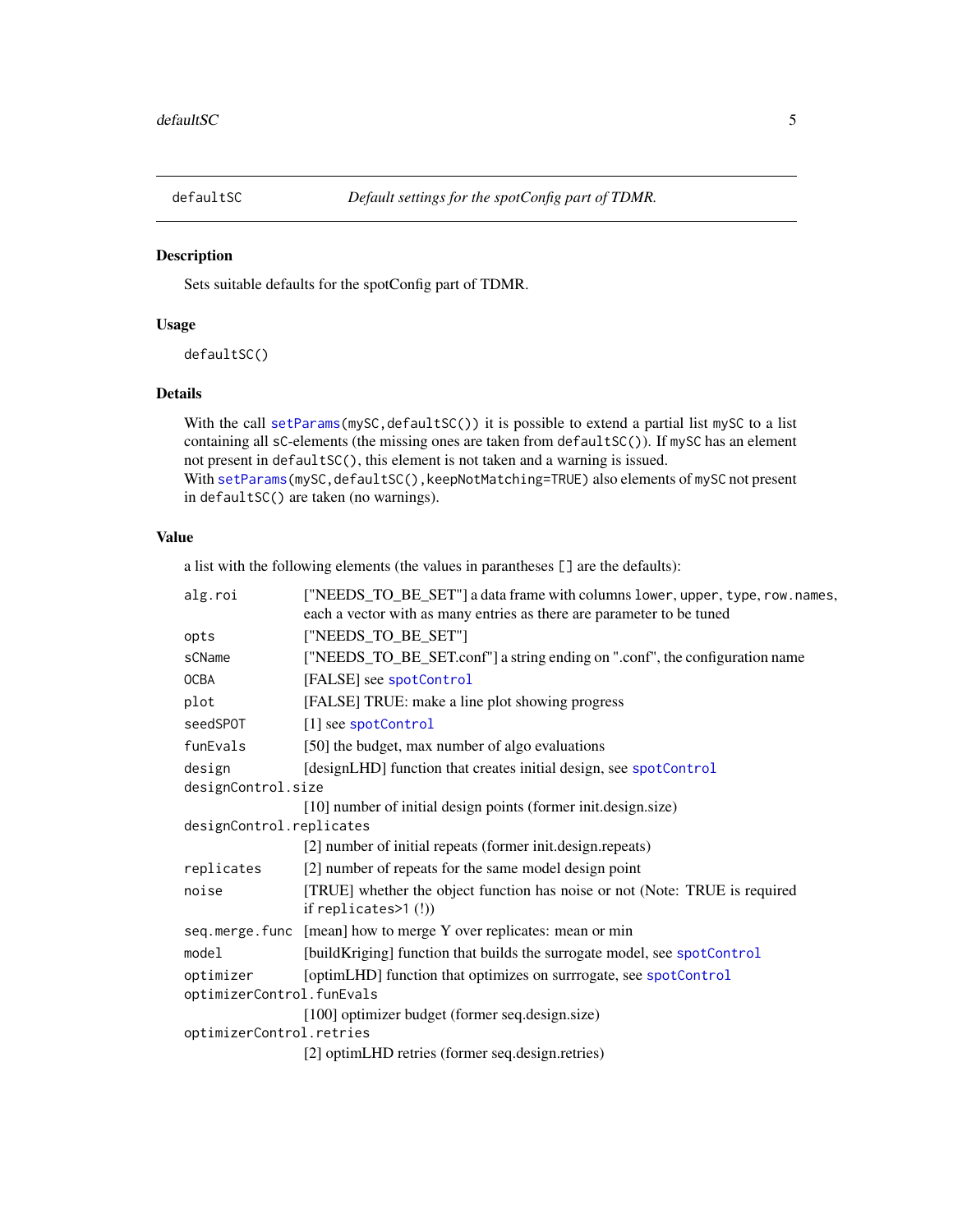## <span id="page-5-0"></span>Author(s)

Wolfgang Konen (<wolfgang.konen@th-koeln.de>) THK, 2018

## See Also

[setParams](#page-10-1), [defaultOpts](#page-3-1)

<span id="page-5-1"></span>dsetTest.TDMdata *Return test data of* [TDMdata](#page-52-1) *object*

#### Description

Return the test part of a [TDMdata](#page-52-1) object containing the task data.

#### Usage

## S3 method for class 'TDMdata' dsetTest(x, ...)

#### Arguments

| X       | return value from a prior call to tdmReadAndSplit, an object of class TDMdata.                                                                                  |
|---------|-----------------------------------------------------------------------------------------------------------------------------------------------------------------|
| $\cdot$ | may contain nExp, experiment number, needed only if x\$tdm\$umode=="SP_T":<br>add nExp to seed when randomly splitting in train and test data [default: nExp=0] |

## Value

tset, a data frame with all test records. If there are 0 test records, return NULL.

## Author(s)

Wolfgang Konen, THK

## See Also

[unbiasedRun](#page-65-1) [dsetTrnVa.TDMdata](#page-6-1) [tdmReadAndSplit](#page-52-2)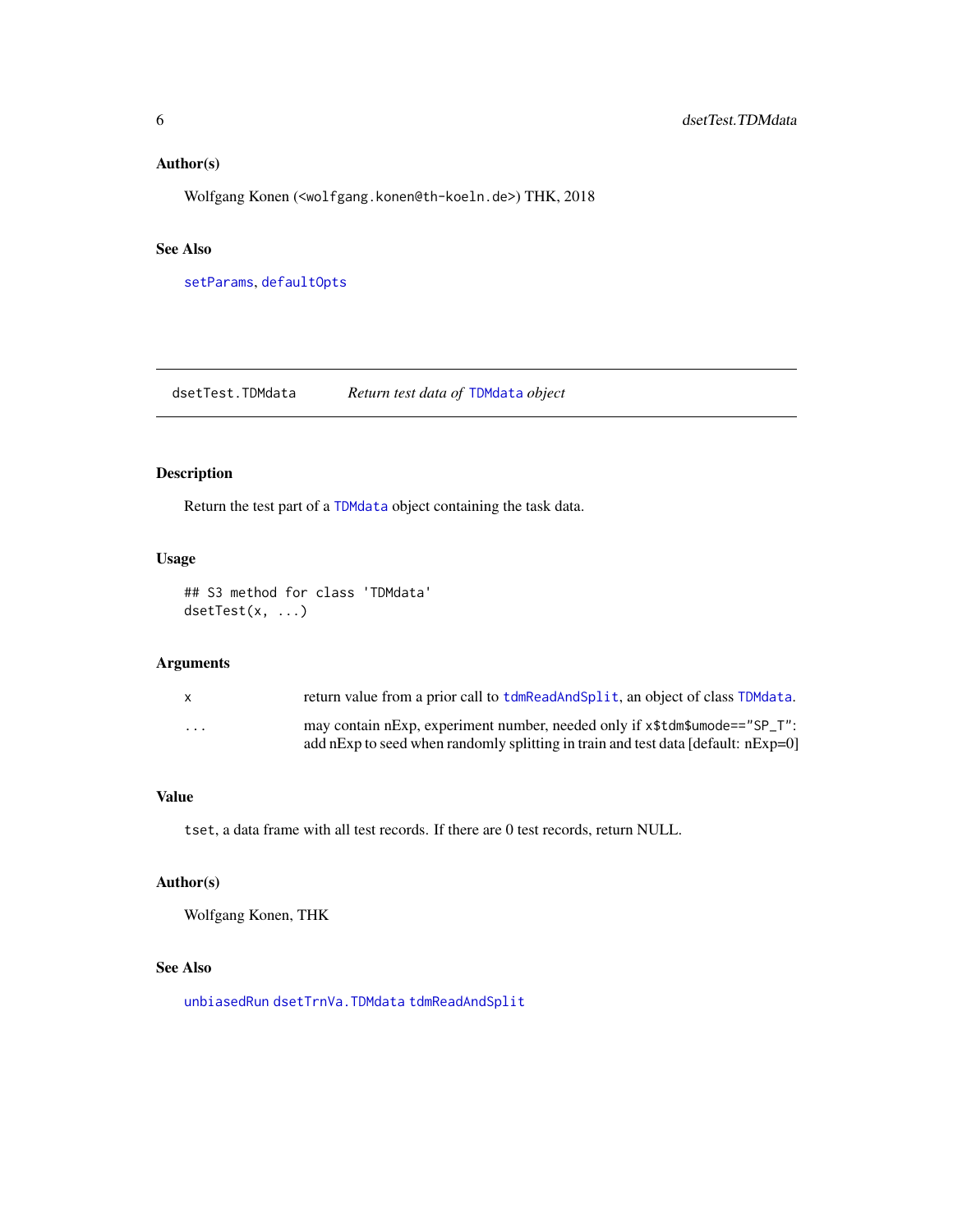<span id="page-6-1"></span><span id="page-6-0"></span>dsetTrnVa.TDMdata *Return train-validation data of* [TDMdata](#page-52-1) *object*

## Description

Return the train-validation part of a [TDMdata](#page-52-1) object containing the task data.

## Usage

```
## S3 method for class 'TDMdata'
dsetTrnVa(x, ...)
```
## Arguments

| X.                      | return value from a prior call to tdmReadAndSplit, an object of class TDMdata.                                                                                     |
|-------------------------|--------------------------------------------------------------------------------------------------------------------------------------------------------------------|
| $\cdot$ $\cdot$ $\cdot$ | may contain nExp, experiment number, needed only if x\$tdm\$umode=="SP_T":<br>add nExp to seed when randomly splitting in train and test data [default: $nExp=0$ ] |

#### Value

dset, a data frame with all train-validation records

#### Author(s)

Wolfgang Konen, THK

#### See Also

[dsetTest.TDMdata](#page-5-1) [tdmReadAndSplit](#page-52-2)

<span id="page-6-2"></span>Opts *Return the list 'opts'.*

## Description

Returns the list opts from objects of class [TDMenvir](#page-25-1), [TDMclassifier](#page-18-2), [TDMregressor](#page-57-2), [tdmClass](#page-15-1) or [tdmRegre](#page-55-1).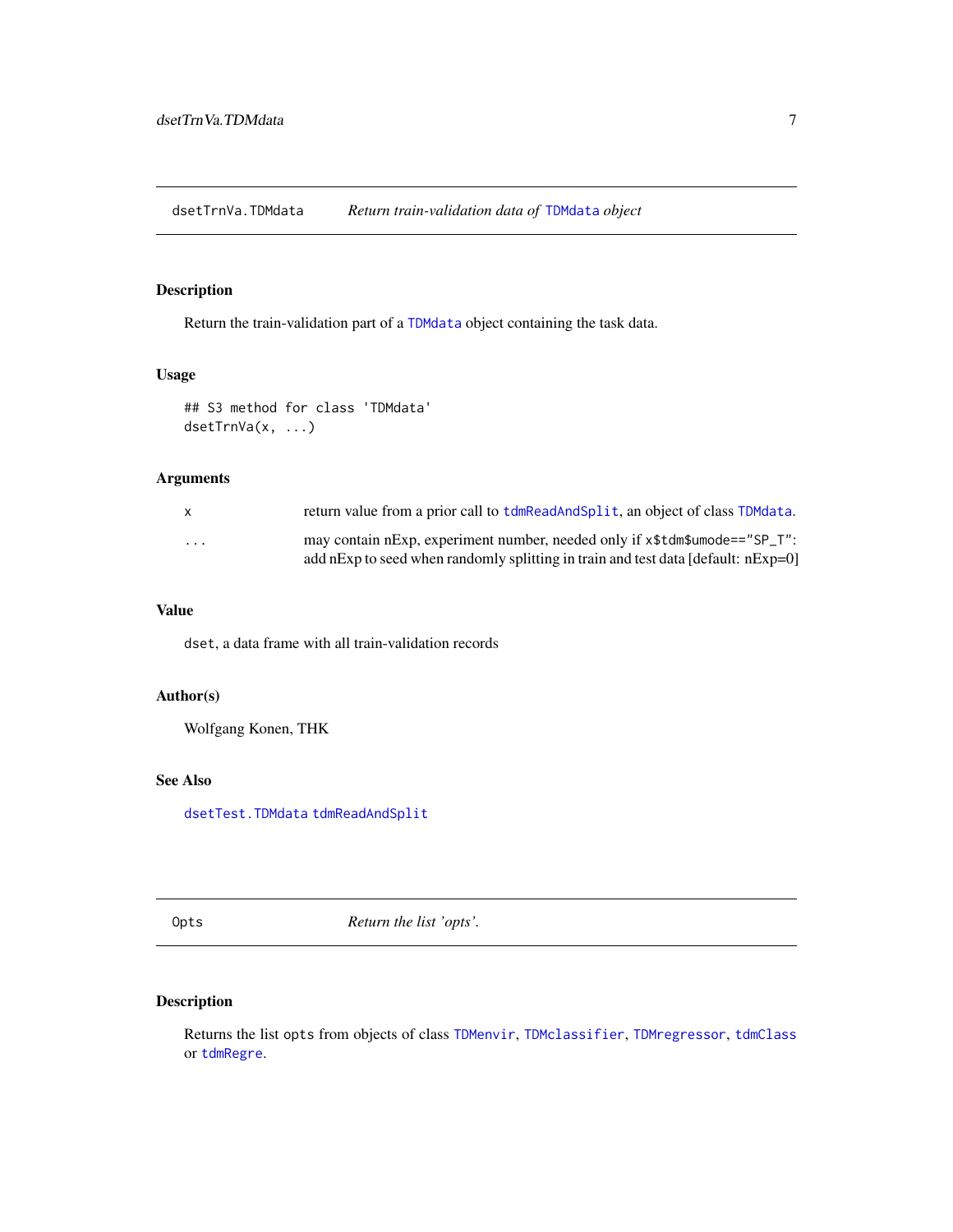#### Usage

```
0pts(x, \ldots)## S3 method for class 'TDMenvir'
0pts(x, \ldots)## S3 method for class 'TDMclassifier'
0pts(x, \ldots)## S3 method for class 'TDMregressor'
0pts(x, \ldots)## S3 method for class 'tdmClass'
0pts(x, \ldots)## S3 method for class 'tdmRegre'
0pts(x, \ldots)## Default S3 method:
0pts(x, \ldots)
```
#### Arguments

| $\mathsf{x}$      | an object of class TDMenvir, TDMclassifier, tdmClass, TDMregressor or<br>tdmRegre. |
|-------------------|------------------------------------------------------------------------------------|
| $\cdot\cdot\cdot$ | $-$ currently not used $-$                                                         |

## Value

the list opts with DM-specific settings contained in the specified object

predict.TDMenvir *Make a prediction using the last model.*

## Description

Make a prediction with objects of class [TDMenvir](#page-25-1), [TDMclassifier](#page-18-2), [TDMregressor](#page-57-2). The prediction is based on the (last) model trained during [unbiasedRun](#page-65-1).

## Usage

```
## S3 method for class 'TDMenvir'
predict(object, ...)
## S3 method for class 'TDMclassifier'
predict(object, ...)
```
<span id="page-7-0"></span>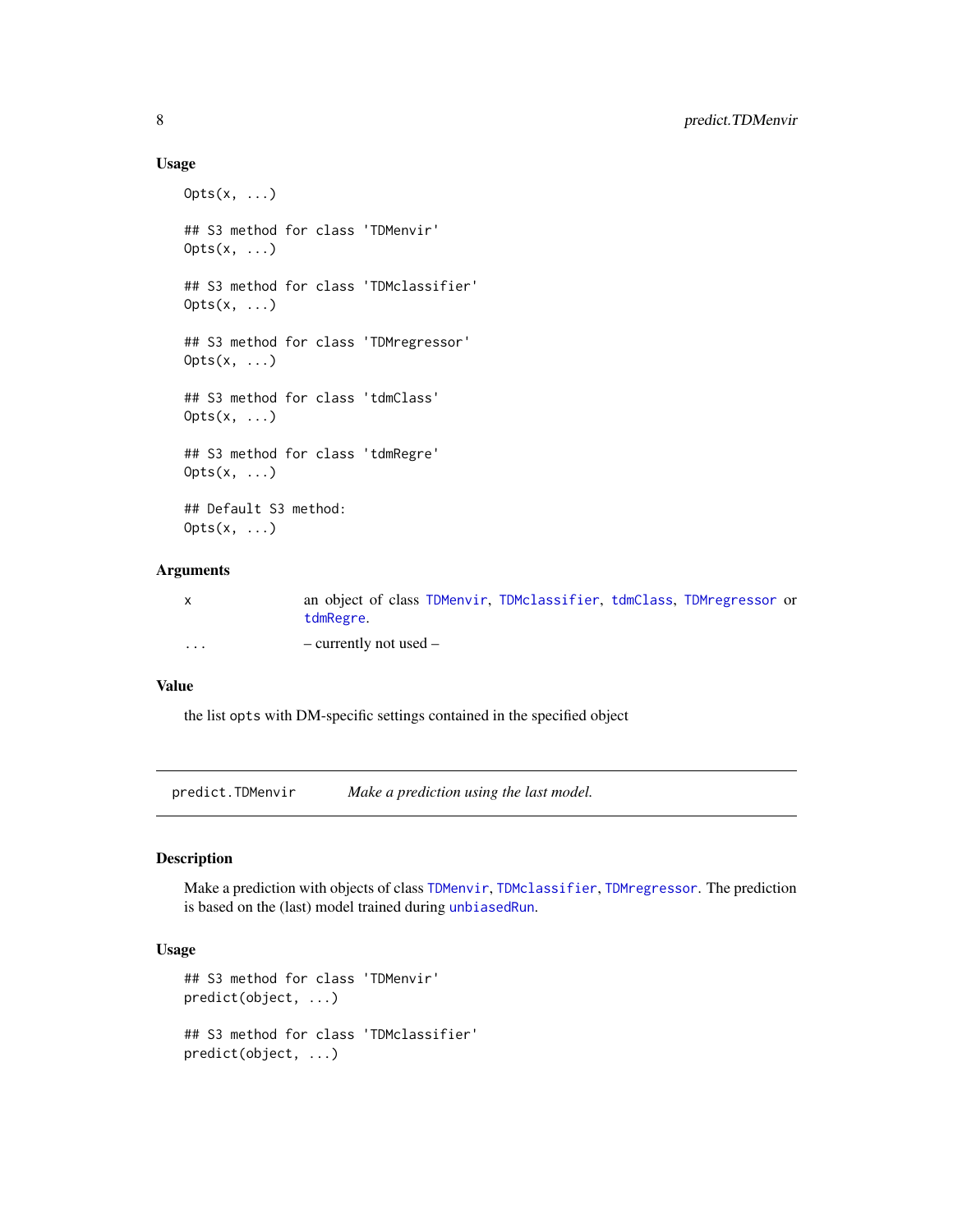```
## S3 method for class 'TDMregressor'
predict(object, ...)
```
#### Arguments

| object                  | an object of class TDMenvir, TDMclassifier, TDMregressor containing in ele-<br>ment lastModel the relevant model.                                             |
|-------------------------|---------------------------------------------------------------------------------------------------------------------------------------------------------------|
| $\cdot$ $\cdot$ $\cdot$ | arguments passed on to the model's predict function. Usually the first argument<br>of  should be newdata, a data frame for which new predictions are desired. |

## Value

a vector with length nrow(newdata) containing the new predictions.

#### Examples

```
## Not run:
## This example requires that demo04cpu.r is executed first (it will write demo04cpu.RData)
path <- paste(find.package("TDMR"), "demo01cpu/",sep="/");
 tdm <- list( filenameEnvT="demo04cpu.RData" ); # file with environment envT
 load(paste(path,tdm$filenameEnvT,sep="/"));
 # take only the first 15 records:
```

```
newdata=read.csv2(file=paste(path,"data/cpu.csv", sep=""), dec=".")[1:15,];
z=predict(envT,newdata);
print(z);
```
## End(Not run)

<span id="page-8-1"></span>print.TDMclassifier *Print an overview for a* [TDMclassifier](#page-18-2) *object.*

#### <span id="page-8-2"></span>Description

Print an overview for a [TDMclassifier](#page-18-2) or [tdmClass](#page-15-1) object.

#### Usage

```
## S3 method for class 'TDMclassifier'
print(x, \ldots)## S3 method for class 'tdmClass'
print(x, \ldots)
```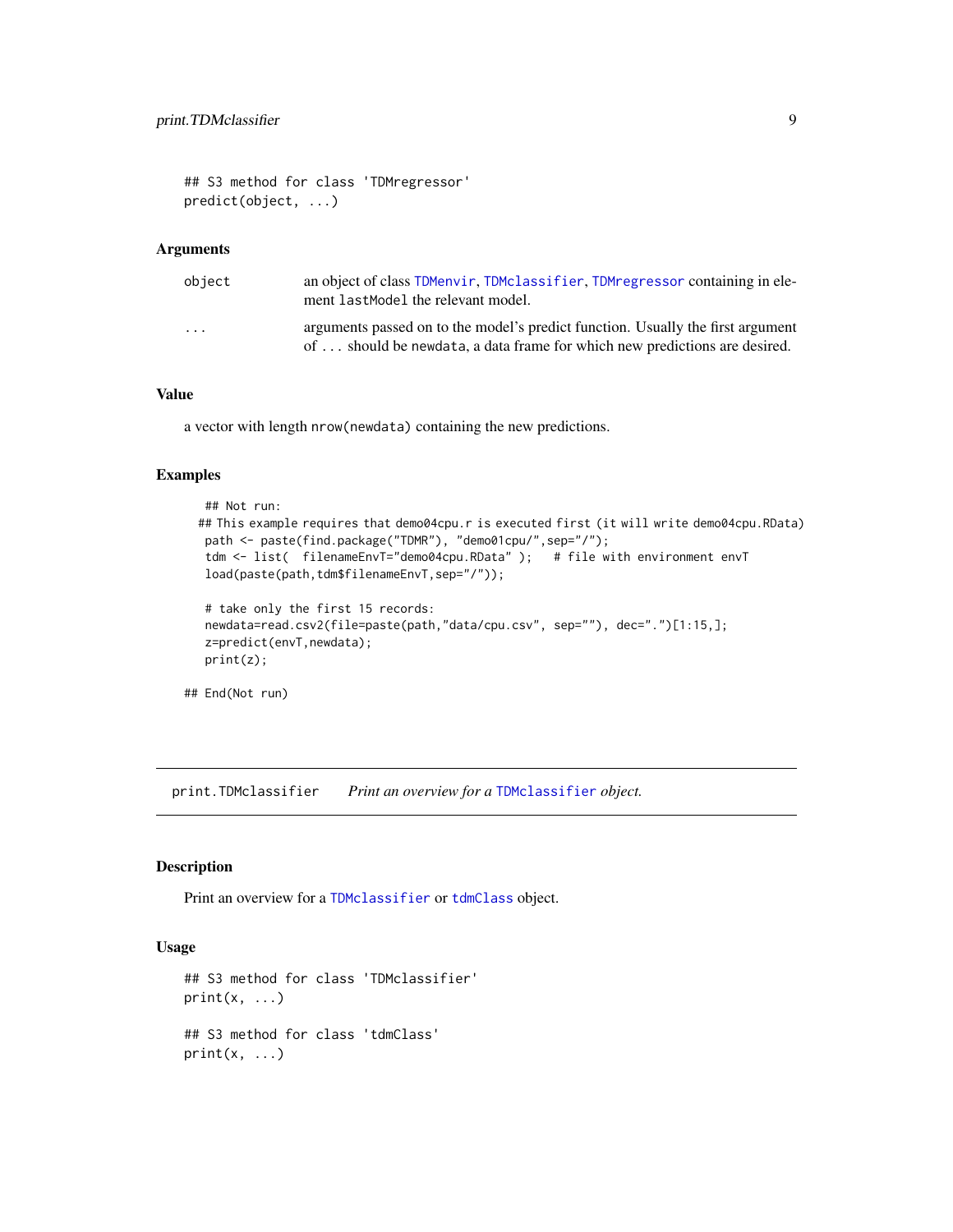## <span id="page-9-0"></span>Arguments

| $\mathsf{x}$ | an object of class tdmClass, as returned from a prior call to tdmClassify.<br>or an object of class TDMclassifier, as returned from a prior call to tdmClassifyLoop. |
|--------------|----------------------------------------------------------------------------------------------------------------------------------------------------------------------|
| $\cdot$      | e.g. 'type' which information to print:                                                                                                                              |
|              | "overview" (default) relative gain on training/test set, number of records, see<br>tdmClassifySummary                                                                |
|              | "cm. train" confusion matrix on train set                                                                                                                            |
|              | "cm. vali" confusion matrix on test set                                                                                                                              |
|              | "?" help on this method                                                                                                                                              |

## Author(s)

Wolfgang Konen, THK

#### See Also

[tdmClassify](#page-15-1), [tdmClassifySummary](#page-20-1), [TDMclassifier](#page-18-2)

print.TDMdata *Print an overview for a* [TDMdata](#page-52-1) *object.*

#### Description

Print number of rows and number of columns of the data frame dset contained in the [TDMdata](#page-52-1) object.

## Usage

```
## S3 method for class 'TDMdata'
print(x, \ldots)
```
## Arguments

|   | return value from a prior call to tdmReadAndSplit, an object of class TDMdata. |
|---|--------------------------------------------------------------------------------|
| . | currently not used                                                             |

## Author(s)

Wolfgang Konen, FHK

## See Also

[tdmReadAndSplit](#page-52-2)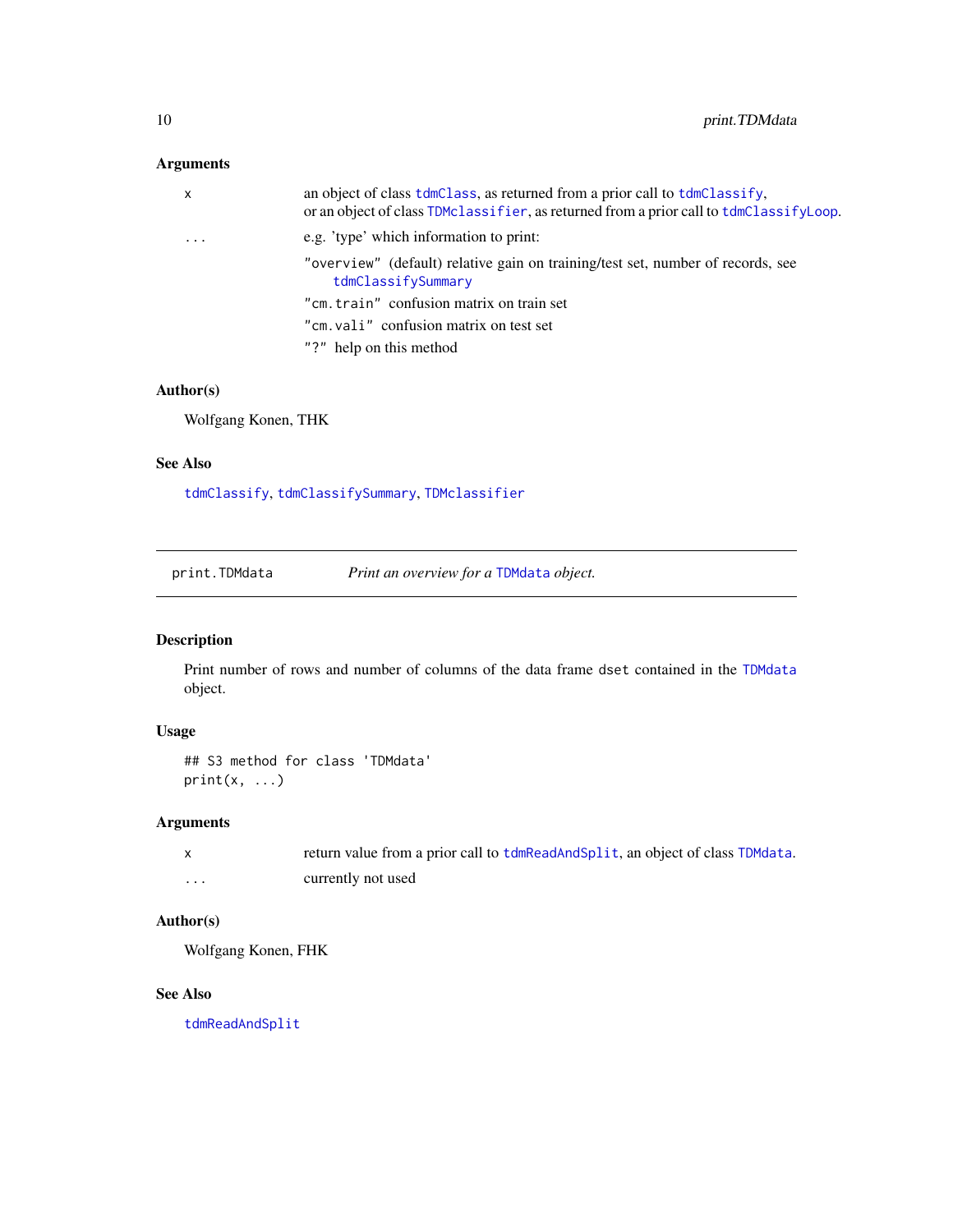<span id="page-10-0"></span>print.TDMregressor *Print an overview for a* [TDMregressor](#page-57-2) *object.*

#### <span id="page-10-2"></span>Description

Print an overview for a [TDMregressor](#page-57-2) or [tdmRegre](#page-55-1) object.

## Usage

```
## S3 method for class 'TDMregressor'
print(x, \ldots)
```

```
## S3 method for class 'tdmRegre'
print(x, \ldots)
```
## Arguments

| $\mathsf{x}$ | an object of class tdmRegre, as returned from a prior call to tdmRegress,<br>or an object of class TDM regressor, as returned from a prior call to tdmRegressLoop. |
|--------------|--------------------------------------------------------------------------------------------------------------------------------------------------------------------|
| $\cdots$     | e.g. 'type' which information to print:                                                                                                                            |
|              | "overview" (def.) RMAE on training/test set, number of records, see tdmRegressSummary                                                                              |
|              | " $\dots$ " $\dots$ other choices, TODO $\dots$                                                                                                                    |
|              | "?" help on this method                                                                                                                                            |

#### Author(s)

Wolfgang Konen, THK

#### See Also

[tdmRegress](#page-55-1), [tdmRegressSummary](#page-59-1), [TDMregressor](#page-57-2)

<span id="page-10-1"></span>

| setParams |  |  |
|-----------|--|--|
|-----------|--|--|

Merge the parameters from a partial list and the default list

## Description

Merge the parameters from a partial list and the default list

#### Usage

```
setParams(opts, defaultOpt, keepNotMatching = FALSE)
```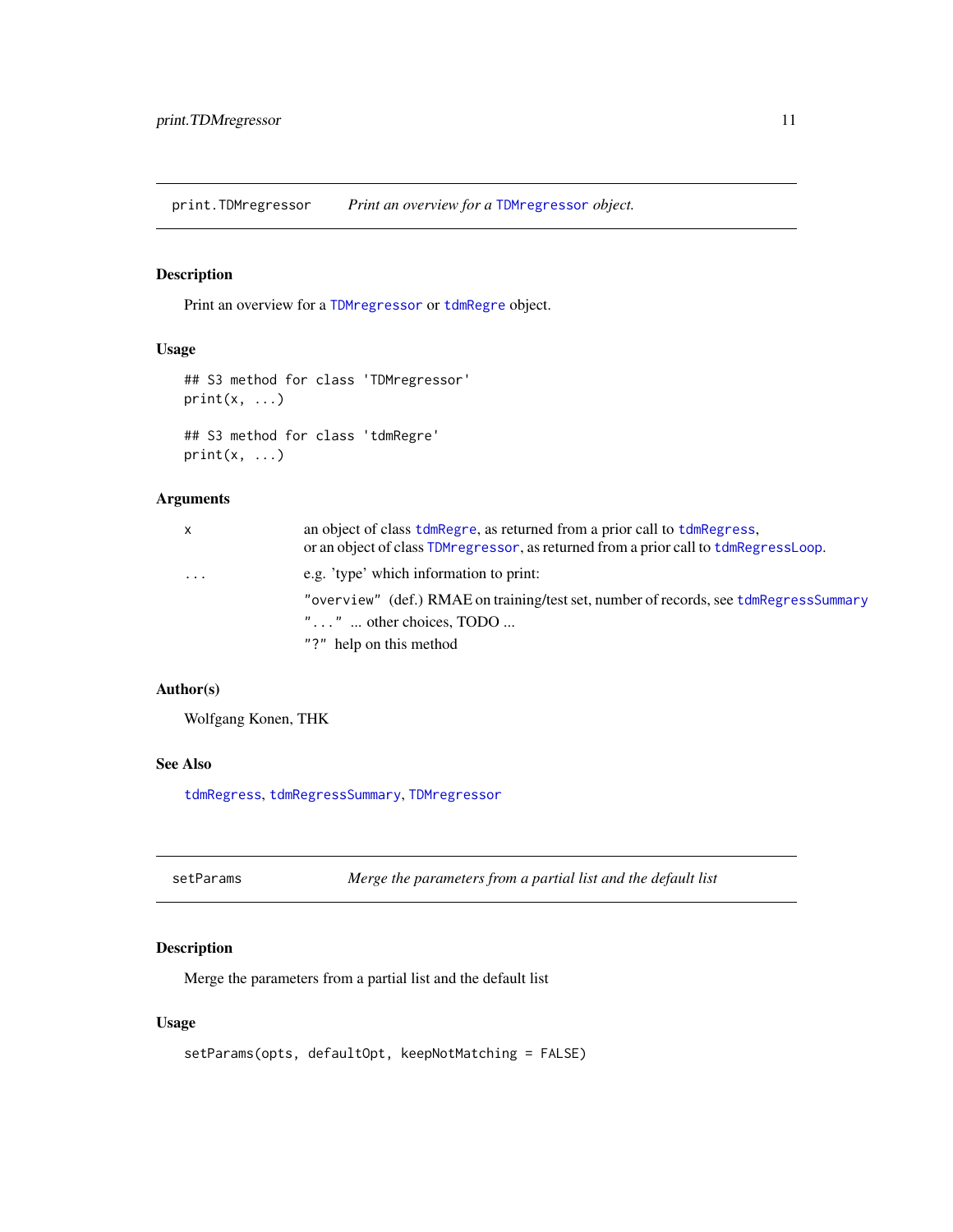#### <span id="page-11-0"></span>Arguments

| opts            | a partial list of parameters                                                 |  |
|-----------------|------------------------------------------------------------------------------|--|
| defaultOpt      | a list with default values for every element                                 |  |
| keepNotMatching |                                                                              |  |
|                 | [FALSE] if TRUE, copy the elements appearing in opts, but not in default Opt |  |
|                 | to the return value. If FALSE, do not copy them, but issue a warning.        |  |

#### Value

a list combined from opts and defaultOpt where every available element in opts overrides the default. For the rest of the elements the value from defaultOpt is taken. A warning is issued for every element appearing in opts but not in defaultOpt (only if keepNotMatching==FALSE).

#### Author(s)

Wolfgang Konen (<wolfgang.konen@th-koeln.de>), Samineh Bagheri

#### See Also

[defaultSC](#page-4-1), [defaultOpts](#page-3-1)

<span id="page-11-1"></span>tdmBigLoop *Tuning and unbiased evaluation in a big loop.*

#### **Description**

For each configuration object .conf in tdm\$runList call all tuning algorithms (SPOT, CMA-ES or other) specified in tdm\$tuneMethod (via function [tdmDispatchTuner](#page-0-0)). After each tuning process perform a run of tdm\$unbiasedFunc (usually [unbiasedRun](#page-65-1)). Each of these experiments is repeated tdm\$nExperim times. Thus we have for each tripel

(confName,nExp,theTuner)

a tuning result. The ranges of the triple elements are:

confName in tdm\$runList nExp in 1,...,tdm\$nExperim theTuner in tdm\$tuneMethod

#### Usage

tdmBigLoop(envT, dataObj = NULL)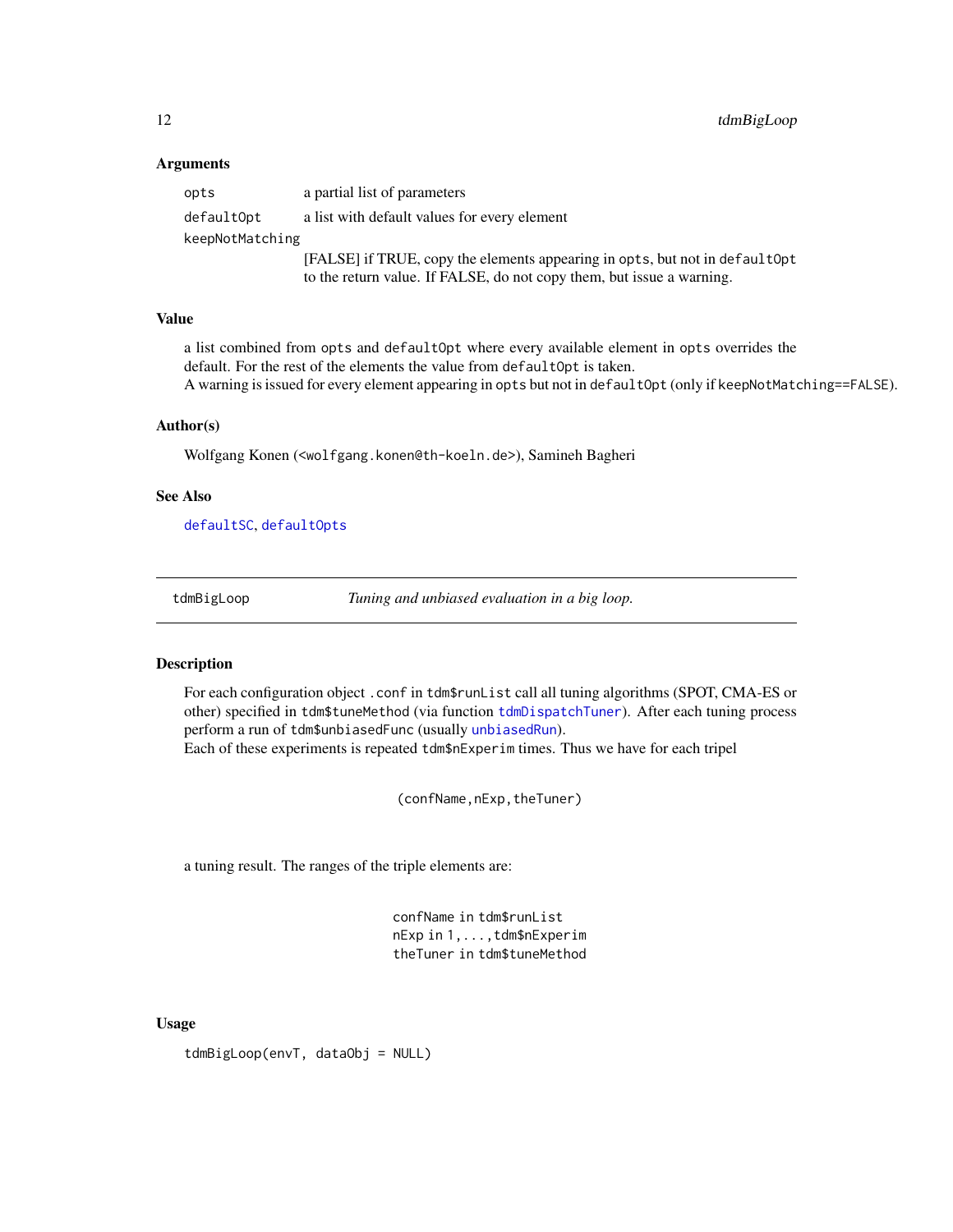## <span id="page-12-0"></span>tdmBigLoop 13

## Arguments

| envT    | an environment containing on input at least the element tdm (a list with general<br>settings for TDMR, see tdmDefaultsFill), which has at least the elements                                                                            |
|---------|-----------------------------------------------------------------------------------------------------------------------------------------------------------------------------------------------------------------------------------------|
|         | tdm\$runList vector of configuration names.conf                                                                                                                                                                                         |
| dataObi | [NULL] optional object of class TDMdata (the same for all runs in big loop). If it<br>is NULL, it will be constructed here with the help of tdmReadAndSplit. Then it<br>can be different for each configuration object in the big loop. |

#### Details

tdm refers to envT\$tdm.

The available tuning algorithms (tuners) are

- [spotTuner](#page-0-0): Call [spot](#page-0-0).
- [lhdTuner](#page-0-0): Perform a parameter tuning using a Latin hypercube design (LHD) for obtaining best design points. LHD is performed by configuring SPOT in such a way that all the budget is used for the initial design (usually LHD).
- [cma\\_jTuner](#page-0-0): Perform a parameter tuning by CMA-ES, using the \*Java\* implementation by Niko Hansen through the interface package [rCMA-package](#page-0-0).
- [cmaesTuner](#page-0-0): Perform a parameter tuning by CMA-ES, using the \*R\*-implementation (package [cma\\_es](#page-0-0) by Olaf Mersmann) (deprecated, use [cma\\_jTuner](#page-0-0) instead).
- [bfgsTuner](#page-0-0): Perform a parameter tuning by Broyden, Fletcher, Goldfarb and Shanno (BFGS) method. The L-BFGS-B version allowing box constraints is used.

## Value

environment envT, containing the results

| res       | data frame with results from last tuning (one line for each call of $tdmStart \star$ )                                                                                                                                                                                                                                                                                                                                                                                                                                                                                                                                                                                     |
|-----------|----------------------------------------------------------------------------------------------------------------------------------------------------------------------------------------------------------------------------------------------------------------------------------------------------------------------------------------------------------------------------------------------------------------------------------------------------------------------------------------------------------------------------------------------------------------------------------------------------------------------------------------------------------------------------|
| bst       | data frame with the best-so-far results from last tuning (one line collected after<br>each (SPO) step)                                                                                                                                                                                                                                                                                                                                                                                                                                                                                                                                                                     |
| resGrid   | list with data frames res from all tuning runs. Use<br>envT\$getRes(envT, confFile, nExp, theTuner)<br>to retrieve a specific res.                                                                                                                                                                                                                                                                                                                                                                                                                                                                                                                                         |
| bstGrid   | list with data frames bst from all tuning runs. Use<br>envT\$getBst(envT,confFile,nExp,theTuner)<br>to retrieve a specific bst.                                                                                                                                                                                                                                                                                                                                                                                                                                                                                                                                            |
| theFinals | data frame with one line for each triple (confFile, nExp, tuner), each line<br>contains summary information about the tuning run in the form:<br>confFile tuner nExp [params] NRUN NEVAL RGain.bst RGain.* sdR.*<br>where [params] is written depending on tdm\$withParams.<br>NRUN is the number of unbiased evaluation runs.<br>NEVAL is the number of function evaluations (model builds) during tuning.<br>RGain denotes the relative gain on a certain data set: the actual gain achieved<br>with the model divided by the maximum gain possible for the current cost matrix<br>and the current data set. This is for classification tasks, in the case of regression |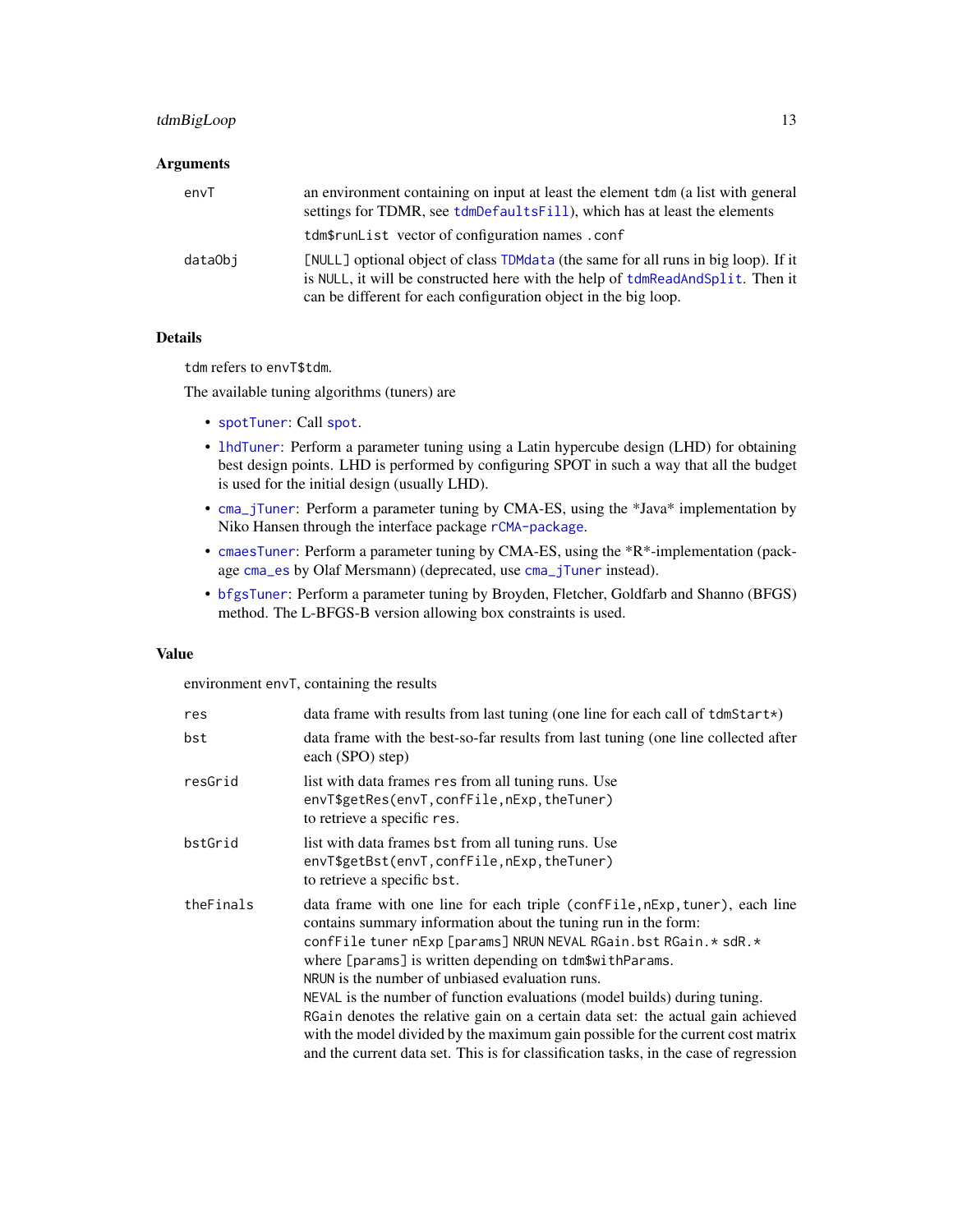<span id="page-13-0"></span>

|          | each RGain. * is replaced by RMAE. *, the relative mean absolute error.<br>Each 'sdR.' denotes the standard deviation of the preceeding RGain or RMAE.<br>RGain.bst is the best result during tuning obtained on the training-validation<br>data. RGain.avg is the average result during tuning. The following pairs RGain.*<br>sdR,* are the results of one or several unbiased evaluations on the test data where<br>'*' takes as many values as there are elements in tdm\$umode (the possible values<br>are explained in unbiasedRun). |
|----------|--------------------------------------------------------------------------------------------------------------------------------------------------------------------------------------------------------------------------------------------------------------------------------------------------------------------------------------------------------------------------------------------------------------------------------------------------------------------------------------------------------------------------------------------|
| result   | object of class TDMclassifier or TDM regressor. This is a list with results from<br>tdm\$mainFunc as called in the last unbiased evaluation using the best parameters<br>found during tuning. Use print (envT\$result) to get more info on such an<br>object of class TDMclassifier.                                                                                                                                                                                                                                                       |
| tunerVal | an object with the return value from the last tuning process. For every tuner, this<br>is the list spotConfig, containing the SPOT settings plus the TDMR settings in<br>elements opts and tdm. Every tuner extends this list by tunerVal\$alg.currentResult<br>and tunerVal\$alg.currentBest, see tdmDispatchTuner. In addition, each<br>tuning method might add specific elements to the list, see the description of<br>each tuner.                                                                                                     |

Environment envT contains further elements, but they are only relevant for the internal operation of tdmBigLoop and its subfunctions.

#### Note

Side effects: A compressed version of envT is saved to file tdm\$filenameEnvT (default: <runList[1]>.RData) in directory tdm\$path. If tdm\$path==NULL use the current directory.

If tdm\$U.saveModel==TRUE, then envT\$result\$lastRes\$lastModel (the last trained model) will be saved to tdm\$filenameEnvT. The default is tdm\$U.saveModel==TRUE. If tdm\$U.saveModel==FALSE then smaller .RData files will result.

Example usages of function tdmBigLoop are shown in

demo(demo03sonar) demo(demo03sonar\_B) demo(demo04cpu)

where the corresponding R-sources are in directory demo.

#### Author(s)

Wolfgang Konen (<wolfgang.konen@th-koeln.de>), THK, Patrick Koch

#### See Also

[tdmDispatchTuner](#page-0-0), [unbiasedRun](#page-65-1)

#### Examples

#\*# This demo shows a complete tuned data mining process (level 3 of TDMR) where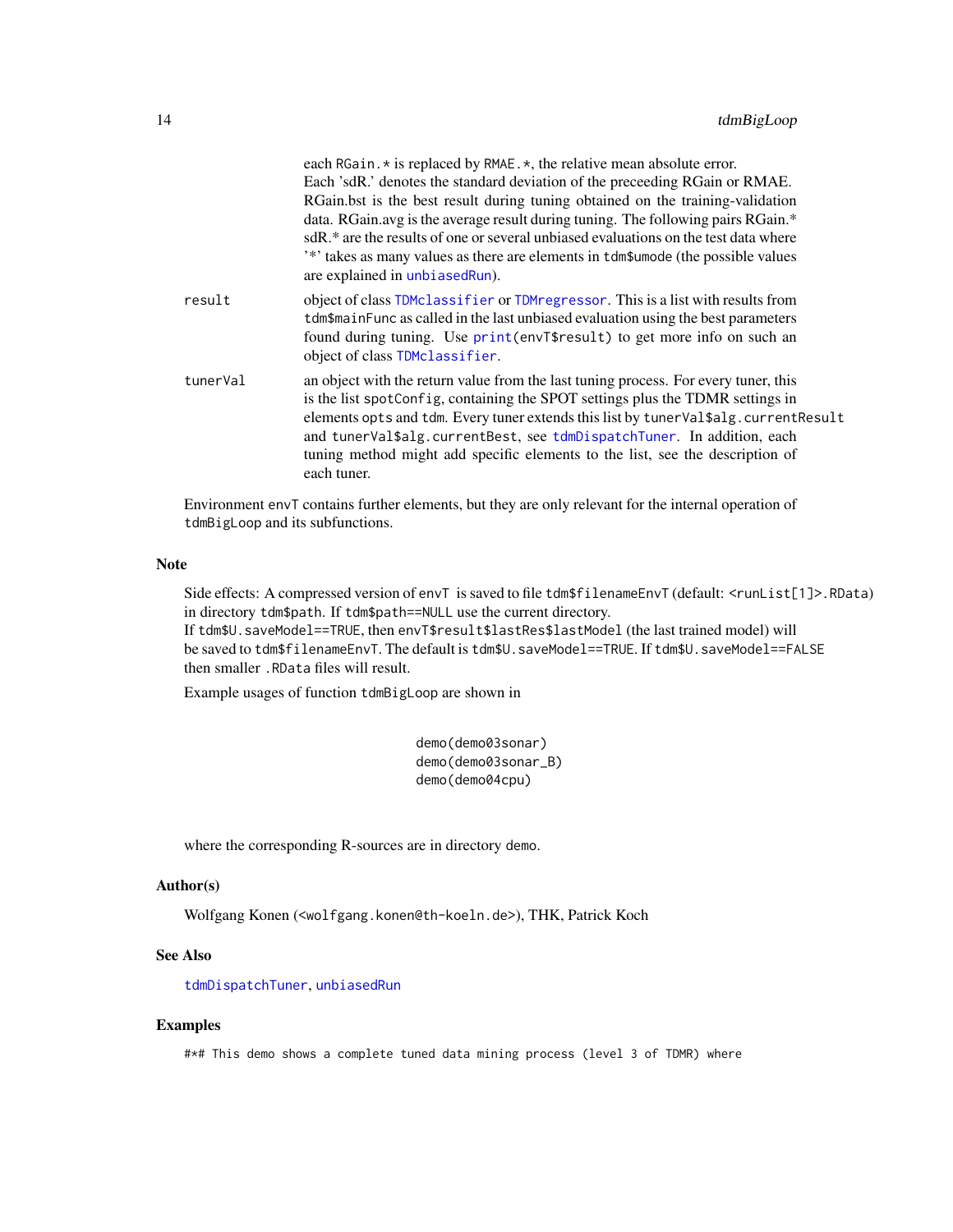```
#*# the data mining task is the classification task SONAR (from UCI repository,
#*# http://archive.ics.uci.edu/ml/datasets/Connectionist+Bench+%28Sonar,+Mines+vs.+Rocks%29).
#*# The data mining process is in main_sonar.r, which calls tdmClassifyLoop and tdmClassify
#*# with Random Forest as the prediction model.
#*# The three parameter to be tuned are CUTOFF1, CLASSWT2 and XPERC, as specified
#*# in controlSC() (control_sonar.r). The tuner used here is LHD.
#*# Tuning runs are rather short, to make the example run quickly.
#*# Do not expect good numeric results.
#*# See demo/demo03sonar_B.r for a somewhat longer tuning run, with two tuners SPOT and LHD.
 ## path is the dir with data and main_*.r file:
 path <- paste(find.package("TDMR"), "demo02sonar",sep="/");
 #path <- paste("../../inst", "demo02sonar",sep="/");
 ## control settings for TDMR
 tdm <- list( mainFunc="main_sonar"
             , runList = c("sonar_04.conf")
            , umode="CV" # { "CV" | "RSUB" | "TST" | "SP_T" }
            , tuneMethod = c("lhd"), filenameEnvT="exBigLoop.RData" # file to save environment envT
            , nrun=1, nfold=2 # repeats and CV-folds for the unbiased runs
            , nExperim=1
            , optsVerbosity = 0 # the verbosity for the unbiased runs
            );
 source(paste(path,"main_sonar.r",sep="/")); # main_sonar, readTrnSonar
 #*# This demo is for example and help (more meaningful, a bit higher budget)
```
source(paste(path,"control\_sonar.r",sep="/")); # controlDM, controlSC

```
ctrlSC <- controlSC();
ctrlSC$opts <- controlDM();
# construct envT from settings given in tdm & sCList
envT <- tdmEnvTMakeNew(tdm,sCList=list(ctrlSC));
dataObj <- tdmReadTaskData(envT,envT$tdm);
envT <- tdmBigLoop(envT,dataObj=dataObj); # start the big tuning loop
```
tdmBindResponse *Bind a column to a data frame.*

#### Description

Bind the column with name response.predict and contents vec as last column to data frame d

#### Usage

```
tdmBindResponse(d, response.predict, vec)
```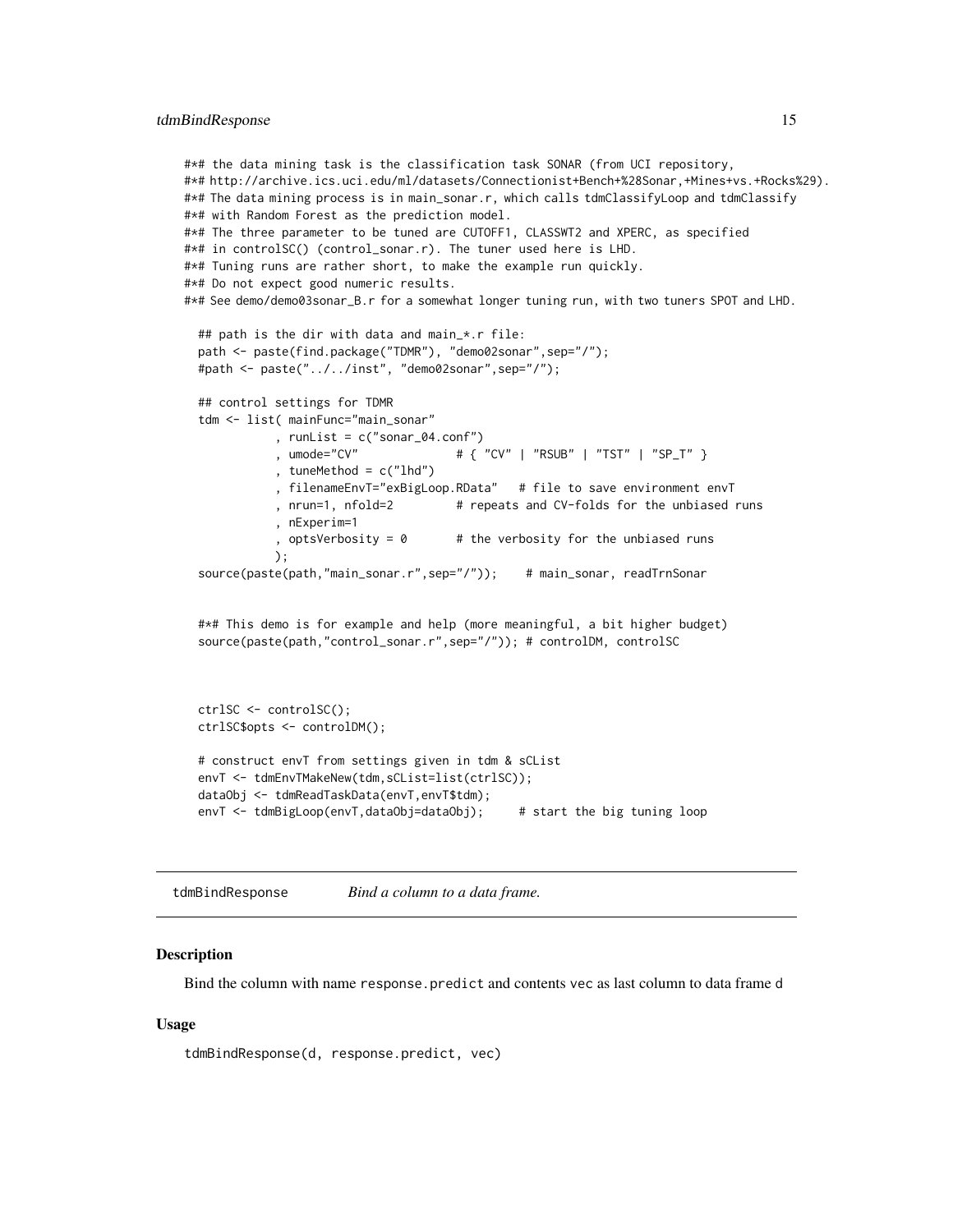## <span id="page-15-0"></span>16 tdmClassify

#### Arguments

| - d              | data frame                                             |  |
|------------------|--------------------------------------------------------|--|
| response.predict |                                                        |  |
|                  | name of new column                                     |  |
| vec              | the contents for the last column bound to data frame d |  |

#### Value

data frame d with column added

<span id="page-15-1"></span>tdmClassify *Core classification function of TDMR.*

## Description

tdmClassify is called by [tdmClassifyLoop](#page-18-1) and returns an object of class tdmClass. It trains a model on training set d\_train and evaluates it on test set d\_test. If this function is used for tuning, the test set d\_test plays the role of a validation set.

#### Usage

```
tdmClassify(
  d_train,
  d_test,
  d_dis,
  d_preproc,
  response.variables,
  input.variables,
  opts,
  tsetStr = c("Validation", "validation")
)
```

| d_train            | training set                                                                                                                                                                                                  |  |
|--------------------|---------------------------------------------------------------------------------------------------------------------------------------------------------------------------------------------------------------|--|
| d_test             | validation set, same columns as training set                                                                                                                                                                  |  |
| d_dis              | 'disregard set', i.e. everything what is neither train nor test. The model is applied<br>to all records in d_dis (needed for active learning, see ssl_methods.r)                                              |  |
| d_preproc          | data used for preprocessing. May be NULL, if no preprocessing is done (opts\$PRE.SFA=="none"<br>and opts\$PRE.PCA=="none"). If preprocessing is done, then d_preproc is usu-<br>ally all non-validation data. |  |
| response.variables |                                                                                                                                                                                                               |  |
|                    | name of column which carries the target variable - or - vector of names specify-<br>ing multiple target columns (these columns are not used during prediction, only<br>for evaluation)                        |  |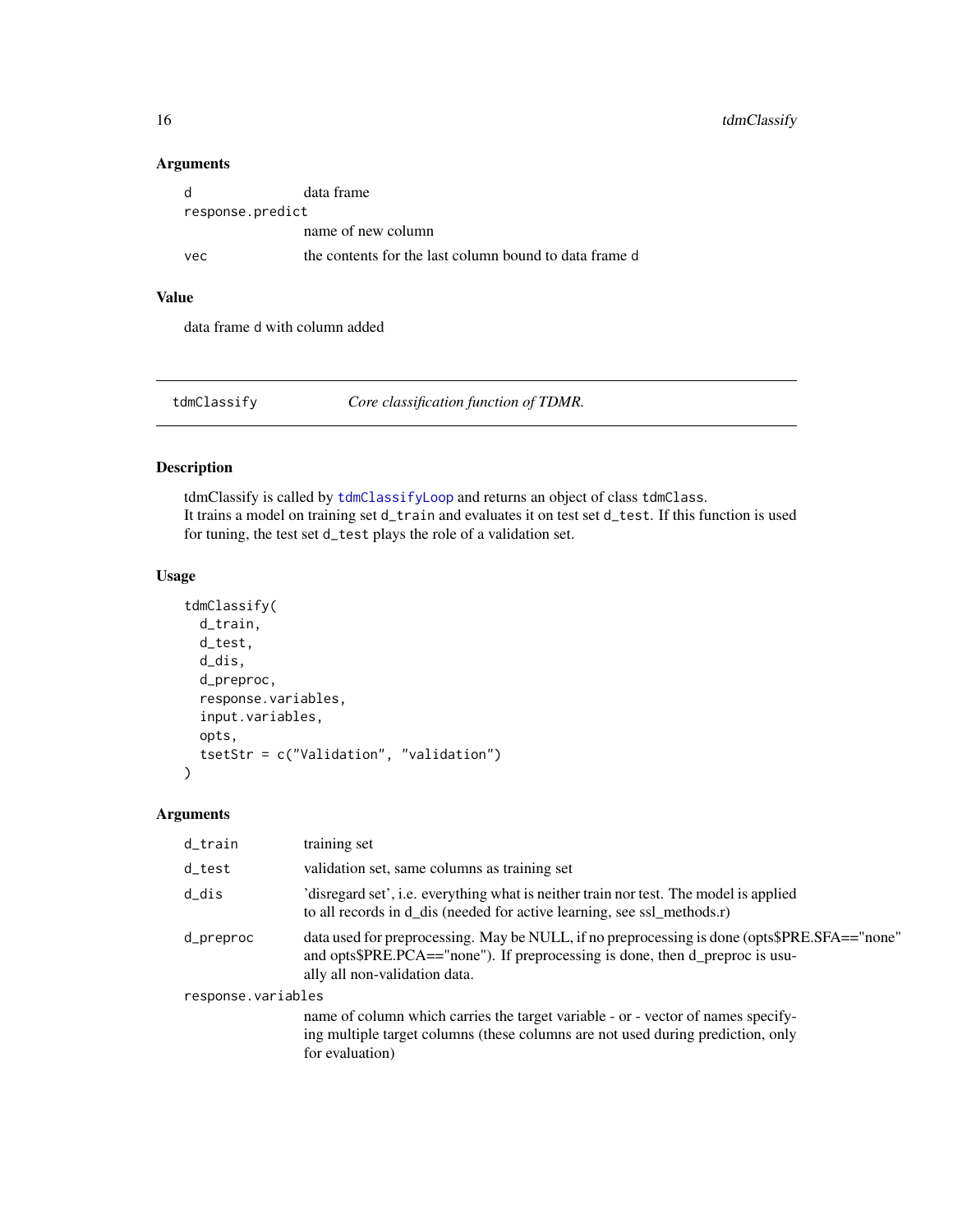<span id="page-16-0"></span>

| input.variables |                                                                                                                                                                                                                              |
|-----------------|------------------------------------------------------------------------------------------------------------------------------------------------------------------------------------------------------------------------------|
|                 | vector with names of input columns                                                                                                                                                                                           |
| opts            | additional parameters [defaults in brackets]                                                                                                                                                                                 |
|                 | SRF. * several parameters for tdmModSortedRFimport                                                                                                                                                                           |
|                 | RF.* several parameters for RF (Random Forest, defaults are set, if omitted)                                                                                                                                                 |
|                 | SVM. * several parameters for SVM (Support Vector Machines, defaults are set,<br>if omitted)                                                                                                                                 |
|                 | filename                                                                                                                                                                                                                     |
|                 | data.title                                                                                                                                                                                                                   |
|                 | MOD. method ["RF"] the main training method ["RF" "MC.RF" "SVM" "NB"]:<br>use [Random forestl MetaCost-RFI SVMI Naive Bayes] for the main model                                                                              |
|                 | MOD. SEED =NULL: get a new random number seed with tdmRandomSeed (dif-<br>ferent RF trainings).                                                                                                                              |
|                 | $=$ any value: set the random number seed to this value $(+i)$ to get repro-<br>ducible random numbers. In this way, the model training part (RF, NNET,<br>) gets always a fixed seed (see also TST.SEED in tdmClassifyLoop) |
|                 | CLASSWT class weights (NULL, if all classes should have the same weight) (cur-<br>rently used only by methods RF, MC.RF and by tdmModSortedRFimport)                                                                         |
|                 | fct.postproc [NULL] name of user-def'd function for postprocessing of pre-<br>dicted output                                                                                                                                  |
|                 | GD. DEVICE if $!=$ "non", then make a pairs-plot of the 5 most important variables<br>and make a true-false bar plot                                                                                                         |
|                 | VERBOSE $[2] = 2$ : most printed output, =1: less, =0: no output                                                                                                                                                             |
| tsetStr         | [c("Validation", "validation")]                                                                                                                                                                                              |

## Details

Currently d\_dis is allowed to be a 0-row data frame, but d\_train and d\_test must have at least one record.

## Value

res, an object of class tdmClass, this is a list containing

| d_train     | training set $+$ predicted class column(s)                                                        |
|-------------|---------------------------------------------------------------------------------------------------|
| d_test      | test set + predicted class column(s)                                                              |
| d_dis       | disregard set + predicted class column(s)                                                         |
| avgEVAL     | list with evaluation measures, averaged over all response variables                               |
| allEVAL     | data frame with evaluation measures, one row for each response variable                           |
| lastCmTrain | a list with evaluation info for training set (confusion matrix, gain, class errors,<br>$\ldots$   |
| lastCmVali  | a list with evaluation info for validation set (confusion matrix, gain, class errors,<br>$\ldots$ |
| lastModel   | the last model built (i.e. for the last response variable)                                        |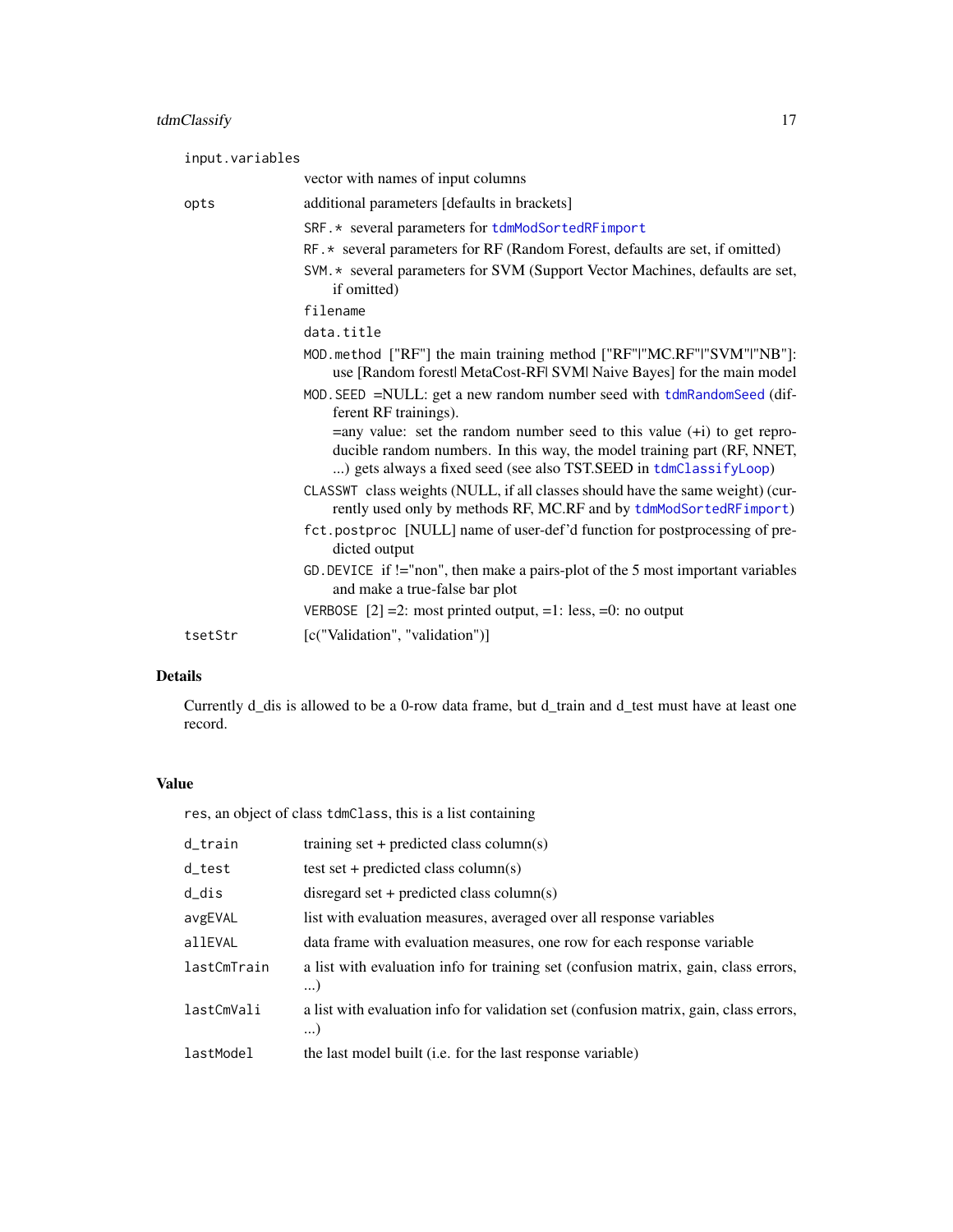<span id="page-17-0"></span>

| lastProbs | a list with three probability matrices (row: records, col: classes) v_train, v_test,<br>v_dis, if the model provides probabilities; NULL else.                                                                                                                                                 |
|-----------|------------------------------------------------------------------------------------------------------------------------------------------------------------------------------------------------------------------------------------------------------------------------------------------------|
| lastPred  | name of the colum where the prediction of the last model is appended to the<br>datasets d train, d test and d dis                                                                                                                                                                              |
| predProb  | a list with two data frames Trn and Val. They contain at least a column IND dset<br>(index of each train / validation record into data frame dset). If the model has<br>probabilities, then they contain in addition a column for each response variable<br>with the prediction probabilities. |
| opts      | parameter list from input, some default values might have been added                                                                                                                                                                                                                           |
|           |                                                                                                                                                                                                                                                                                                |

The 9 evaluation measures in avgEVAL and allEVAL are cerr.\* (misclassification errror), gain.\* (total gain) and rgain.\* (relative gain, i.e. total gain divided by max. achievable gain in \*) where \* = [trn | tst | tst2 ] stands for [ training set | test set | test set with special treatment ] and the special treatment is either opts\$test2.string = "no postproc" or = "default cutoff".

The five items lastCmTrain, lastCmVali, lastModel, lastProbs, lastPred are specific for the \*last\* model (the one built for the last response variable in the last run and last fold)

#### Author(s)

Wolfgang Konen, THK, 2013

## See Also

[print.tdmClass](#page-8-2) [tdmClassifyLoop](#page-18-1) [tdmRegressLoop](#page-57-1)

#### Examples

```
#*# This demo shows a simple data mining process (phase 1 of TDMR) for classification on
#*# dataset iris.
#*# The data mining process in tdmClassify calls randomForest as the prediction model.
#*# It is called opts$NRUN=1 time with one random train-validation set splits.
#*# Therefore data frame res$allEval has one row
#*#
opts=tdmOptsDefaultsSet() # set all defaults for data mining process
gdObj <- tdmGraAndLogInitialize(opts); # init graphics and log file
data(iris)
response.variables="Species" \qquad \qquad \qquad # \text{ names, not data } (!)input.variables=setdiff(names(iris),"Species")
opts$NRUN=1
idx_train = sample(nrow(iris))[1:110]
d_train=iris[idx_train,]
d_vali=iris[-idx_train,]
d_dis=iris[numeric(0),]
res <- tdmClassify(d_train,d_vali,d_dis,NULL,response.variables,input.variables,opts)
cat(''\n'')print(res$allEVAL)
```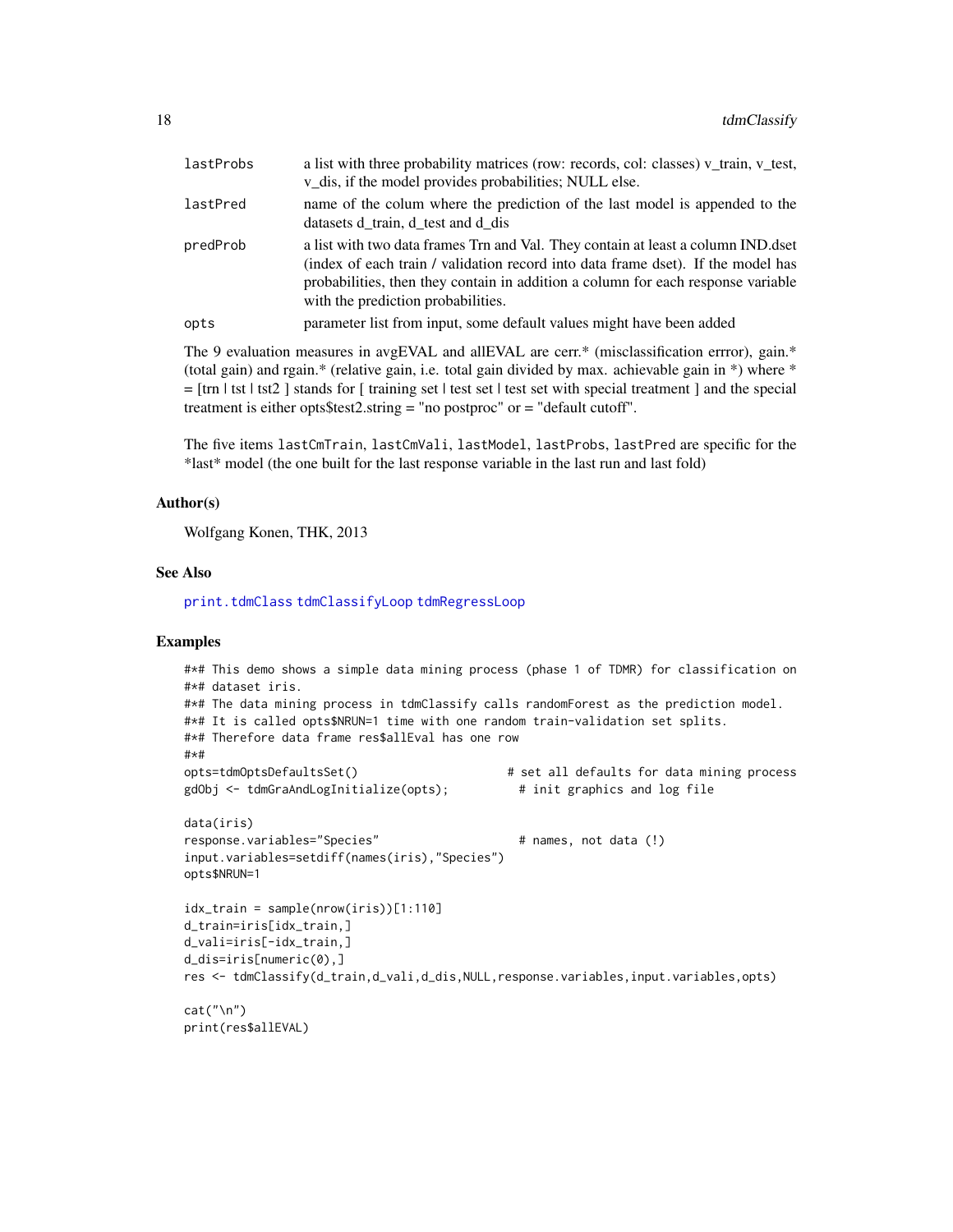<span id="page-18-2"></span><span id="page-18-1"></span><span id="page-18-0"></span>

tdmClassifyLoop contains a double loop (opts\$NRUN and CV-folds) and calls [tdmClassify](#page-15-1). It is called by all classification R-functions main\_\*.

It splits - if tset is NULL - the data in dset into training and validation data according to opts\$TST.kind. It returns an object of class [TDMclassifier](#page-18-2).

## Usage

```
tdmClassifyLoop(dset, response.variables, input.variables, opts, tset = NULL)
```
## Arguments

| dset               | the data frame containing training and validation data.                                                                                                                                                                                                                                                       |  |
|--------------------|---------------------------------------------------------------------------------------------------------------------------------------------------------------------------------------------------------------------------------------------------------------------------------------------------------------|--|
| response.variables |                                                                                                                                                                                                                                                                                                               |  |
|                    | name of column which carries the target variable - or - vector of names specify-<br>ing multiple target columns (these columns are not used during prediction, only<br>for evaluation)                                                                                                                        |  |
| input.variables    |                                                                                                                                                                                                                                                                                                               |  |
|                    | vector with names of input columns                                                                                                                                                                                                                                                                            |  |
| opts               | a list from which we need here the following entries                                                                                                                                                                                                                                                          |  |
|                    | NRUN number of runs (outer loop)                                                                                                                                                                                                                                                                              |  |
|                    | TST. SEED =NULL: get a new random number seed with tdmRandomSeed. = any<br>value: set the random number seed to this value to get reproducible random<br>numbers and thus reproducible training-test-set-selection. (only relevant in<br>case TST.kind=="cv" or "rand") (see also MOD.SEED in $tdmClassify$ ) |  |
|                    | TST. kind how to create cvi, handed over to tdmModCreateCVindex. If TST.kind="col",<br>then cvi is taken from dset[,opts\$TST.col].                                                                                                                                                                           |  |
|                    | GD. RESTART [TRUE] = TRUE/FALSE: do/don't restart graphic devices                                                                                                                                                                                                                                             |  |
|                    | GD.DEVICE ["non" "win" "pdf" "png"]                                                                                                                                                                                                                                                                           |  |
| tset               | [NULL] If not NULL, this is the test data set. If NULL, we are in tuning and<br>the validation data set is build from dset according to the procedure prescribed<br>in opts\$TST.*.                                                                                                                           |  |

#### Value

result, an object of class [TDMclassifier](#page-18-2), this is a list with results, containing

| lastRes | last run, last fold: result from tdmClassify                        |
|---------|---------------------------------------------------------------------|
| C_train | classification error on training set                                |
| G_train | gain on training set                                                |
| R_train | relative gain on training set (percentage of max. gain on this set) |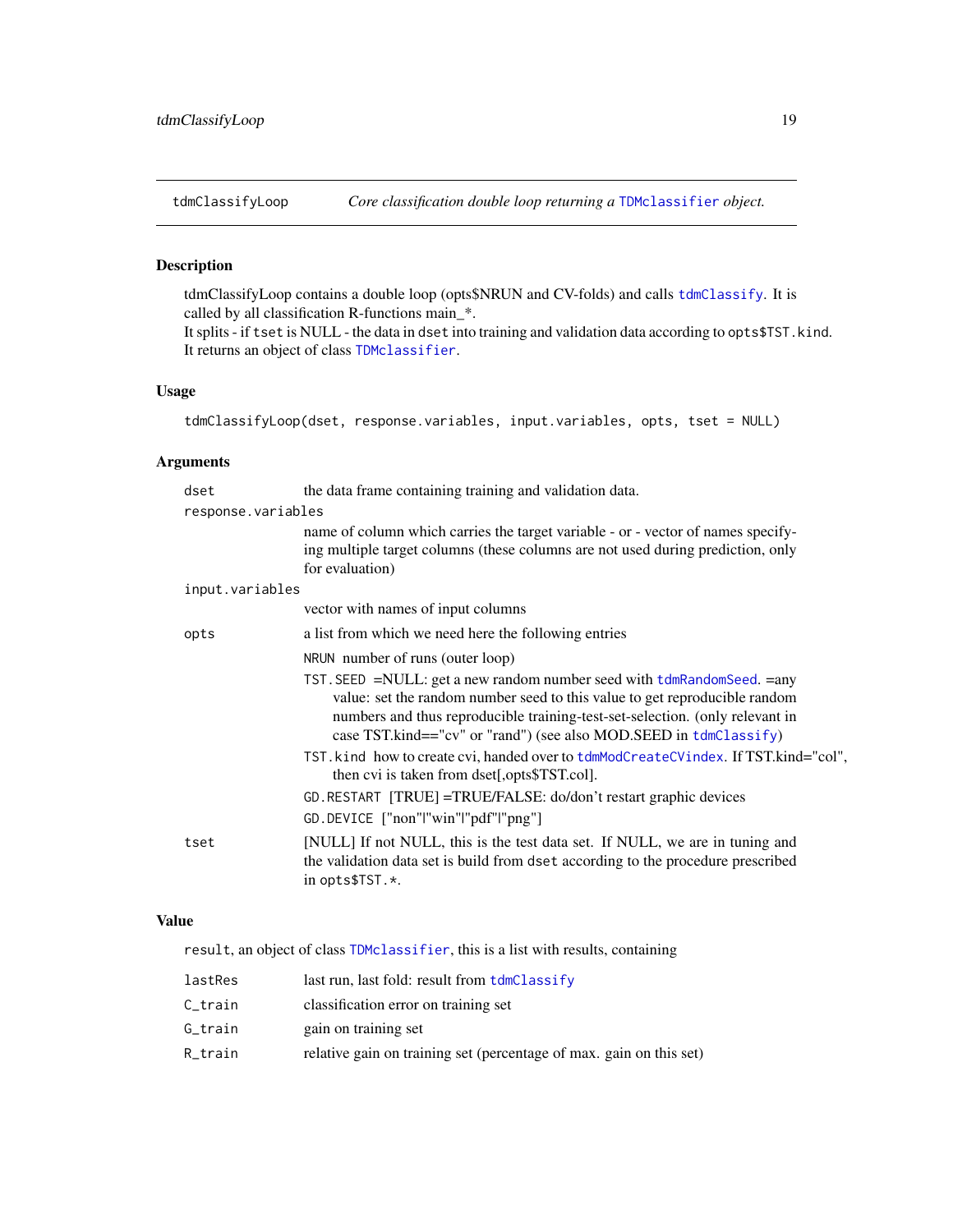<span id="page-19-0"></span>

| *_vali       | — similar, with vali set instead of training set —                                                                                                                                                        |
|--------------|-----------------------------------------------------------------------------------------------------------------------------------------------------------------------------------------------------------|
| *_vali2      | — similar, with vali2 set instead of training set —                                                                                                                                                       |
| Err          | a data frame with as many rows as opts\$NRUN and 9 columns corresponding to<br>the nine variables described above                                                                                         |
| predictions  | last run: data frame with dimensions [nrow(dset), length(response.variable)]. In<br>case of CV, all CV predictions (for each record in dset), in other cases mixed<br>validation / train set predictions. |
| predictTest  | predictions on the test set tset (NULL if tset==NULL)                                                                                                                                                     |
| predProbList | a list, predProbList[[i]] has the prediction probabilities of the ith run. See<br>info on predProb in tdmClassify.                                                                                        |

Each performance measure  $C_{\pm}$ ,  $C_{\pm}$ ,  $R_{\pm}$  is a vector of length opts\$NRUN. To be specific,  $C_{\pm}$ train[i] is the classification error on the training set from the i-th run. This error is mean(res\$allEVAL\$cerr.trn), i.e. the mean of the classification errors from all response variables when res is the return value of [tdmClassify](#page-15-1). In the case of cross validation, for each performance measure an additional averaging over all folds is done.

#### Author(s)

Wolfgang Konen (<wolfgang.konen@th-koeln.de>), THK

#### See Also

[print.TDMclassifier](#page-8-1), [tdmClassify](#page-15-1), [tdmRegress](#page-55-1), [tdmRegressLoop](#page-57-1)

#### Examples

```
#*# --------- demo/demo00-0classif.r ---------
#*# This demo shows a simple data mining process (phase 1 of TDMR) for classification on
#*# dataset iris.
#*# The data mining process in tdmClassifyLoop calls randomForest as the prediction model.
#*# It is called opts$NRUN=2 times with different random train-validation set splits.
#*# Therefore data frame result$Err has two rows
#+#opts=tdmOptsDefaultsSet() # set all defaults for data mining process
opts$TST.SEED <- opts$MOD.SEED <- 5 # reproducible results
#opts$VERBOSE <- opts$SRF.verbose <- 0 # no printed outut
gdObj <- tdmGraAndLogInitialize(opts); # init graphics and log file
data(iris)
response.variables="Species" \qquad # names, not data (!)
input.variables=setdiff(names(iris),"Species")
result = tdmClassifyLoop(iris,response.variables,input.variables,opts)
print(result$Err)
```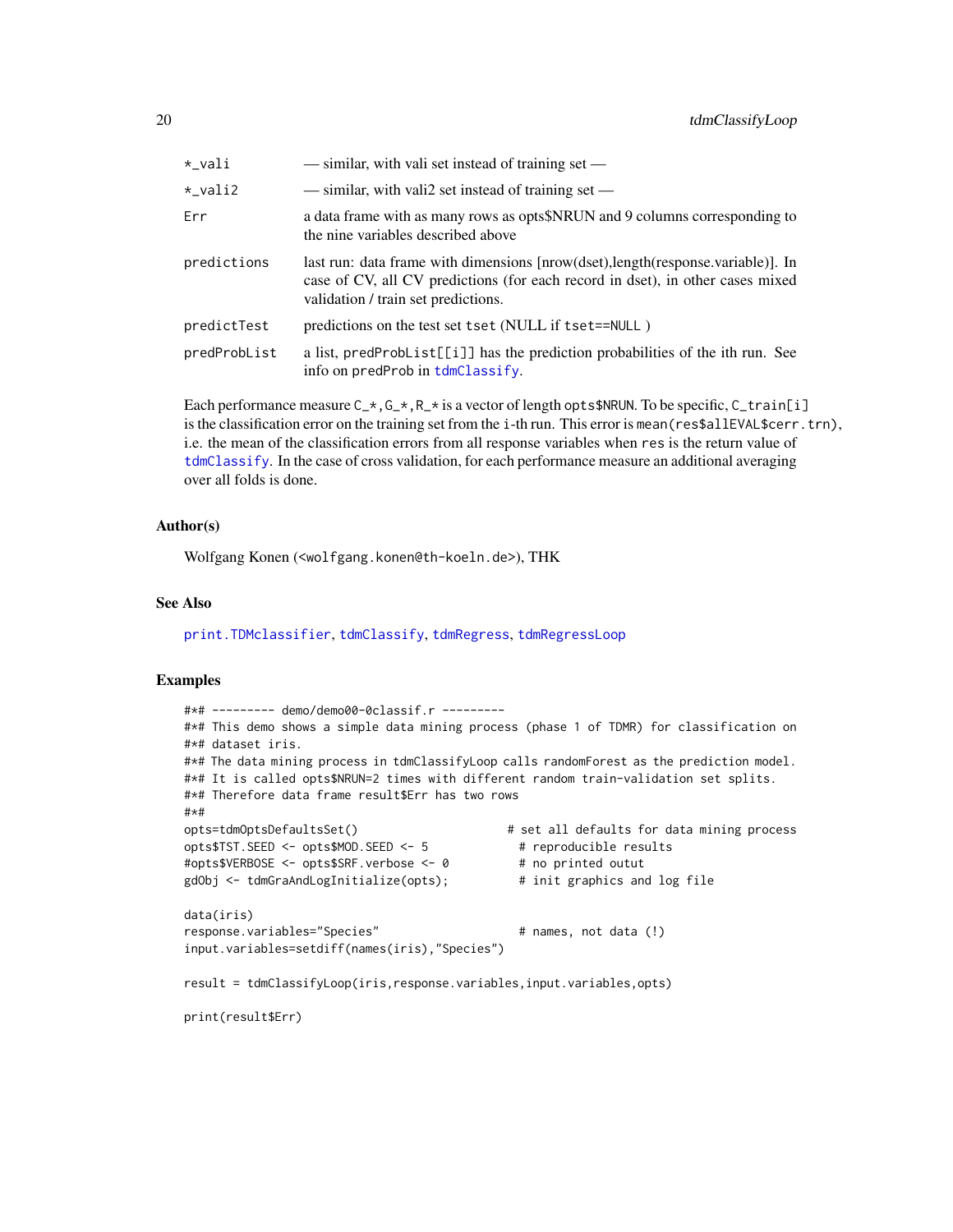<span id="page-20-1"></span><span id="page-20-0"></span>tdmClassifySummary *Print summary output for* result *from* tdmClassifiyLoop *and add* result\$y*.*

## Description

result\$y is "minus OOB rgain" on training set for methods RF or MC.RF. result\$y is "minus rgain" on test set (=validation set) for all other methods. result\$y is the quantity which the tuner seeks to minimize.

#### Usage

```
tdmClassifySummary(result, opts, dset = NULL)
```
#### Arguments

| result | return value from a prior call to tdmClassifyLoop, an object of class TDMclassifier.       |
|--------|--------------------------------------------------------------------------------------------|
| opts   | a list from which we need here the following entries                                       |
|        | NRUN number of runs (outer loop)                                                           |
|        | method                                                                                     |
|        | <b>VERBOSE</b>                                                                             |
|        | dset [NULL] if !=NULL, attach it to result                                                 |
| dset   | [NULL] if not NULL, add this data frame to the return value (may cost a lot of<br>memory!) |

## Value

result, an object of class TDMclassifier, with result\$y, result\$sd.y (and optionally also result\$dset) added

## Author(s)

Wolfgang Konen, FHK, Sep'2010 - Oct'2011

## See Also

[tdmClassify](#page-15-1), [tdmClassifyLoop](#page-18-1), [print.TDMclassifier](#page-8-1), [tdmRegressSummary](#page-59-1)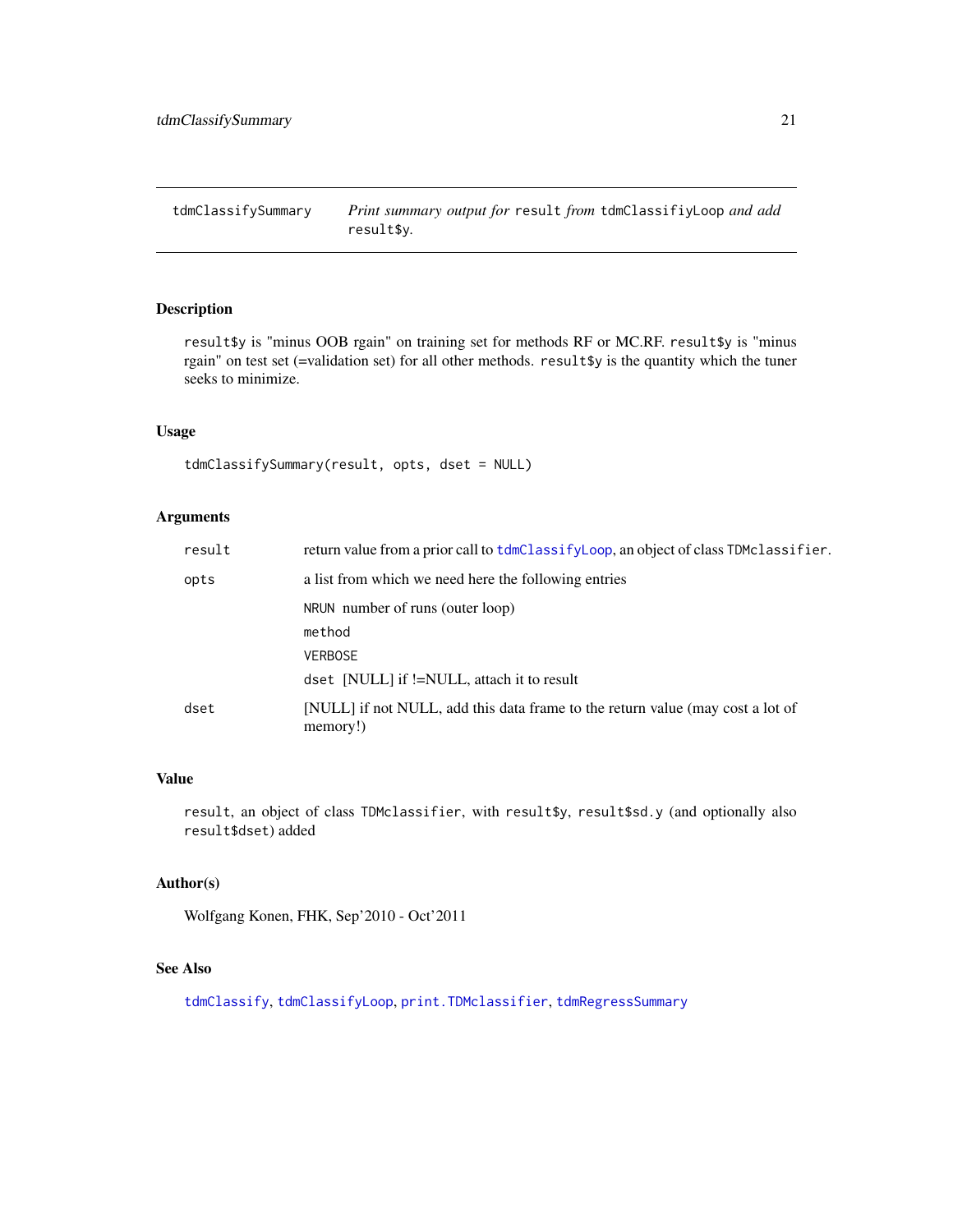<span id="page-21-1"></span><span id="page-21-0"></span>tdmDefaultsFill *Default values for list* tdm*.*

## Description

This list controls the tuning and unbiased evaluation phase. When called with  $\tt dm = \t dmDefaultsfill()$ , a new list tdm is created and returned. When called with tdm = tdmDefaultsFill(mainFile="my.r", a new list tdm is created and returned, with the element mainFile set to the specified value. When called with tdm = tdmDefaultsFill(tdm), an existing list tdm is filled with further default values.

#### Usage

tdmDefaultsFill(tdm = NULL, mainFile = NULL)

#### Arguments

| tdm      | (optional)                                                             |
|----------|------------------------------------------------------------------------|
| mainFile | (optional) if given, create or overwrite tdm\$mainFile with this value |

## Details

If tdm\$mainFunc is missing, but tdm\$mainFile exists, then tdmDefaultsFill will set

```
tdm$mainFunc=sub(".r","",basename(tdm$mainFile),fixed=TRUE)
```
#### Value

tdm the new / extended list, where additional elements, if they are not yet def'd, are set as:

| mainFile     | [NULL] if not NULL, source this file from the current dir. It should contain the<br>definition of tdm\$mainFunc.                                                                                       |
|--------------|--------------------------------------------------------------------------------------------------------------------------------------------------------------------------------------------------------|
| mainFunc     | sub(".r","", basename(tdm\$mainFile), fixed=TRUE), if tdm\$mainFile is<br>set and tdm\$mainFunc is NULL, else "mainFunc" This is the name of the func-<br>tion called in tdmStartSpot2 and unbiasedRun |
| unbiasedFunc | ["unbiasedRun"] which function to call for unbiased evaluation                                                                                                                                         |
| tuneMethod   | ["spot"] other choices: "cmaes", "bfgs", , see tdmDispatchTuner                                                                                                                                        |
| nExperim     | $\lceil 1 \rceil$                                                                                                                                                                                      |
| umode        | ["RSUB"], one out of [ "RSUB"   "CV"   "TST"   "SP_T" ], see unbiased Run                                                                                                                              |
| timeMode     | [1] 1: proc time, 2: system time, 3: elapsed time (columns Time. TST and<br>Time. TRN in envT\$theFinals                                                                                               |
| filenameEnvT | filename where $tdmBig \in \text{G}$ will save a small version of environment envT. If<br>NULL, it is set to sub(".conf",".RData", tdm\$runList[1]).                                                   |
| theSpotPath  | [NA] use SPOT's package version                                                                                                                                                                        |
| parallelCPUs | $[1]$ 1: sequential, $>1$ : parallel execution with this many CPUs (package parallel)                                                                                                                  |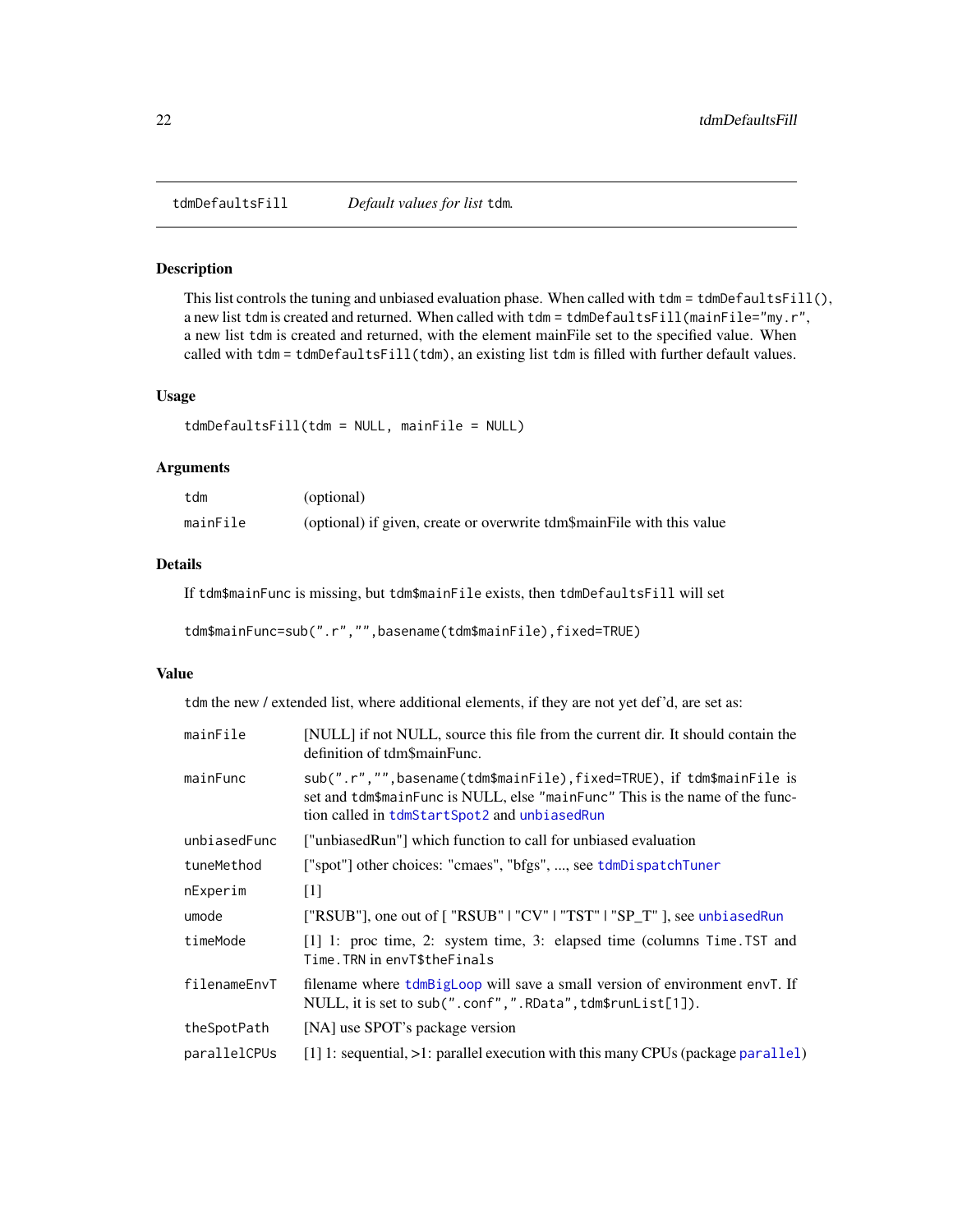<span id="page-22-0"></span>

| parallelFuncs      | [NULL] in case tdm\$parallelCPUs>1: a string vector with functions which are<br>clusterExport'ed in addition to tdm\$mainFunc.                                                   |
|--------------------|----------------------------------------------------------------------------------------------------------------------------------------------------------------------------------|
| path               | [NULL] from where to load and save envT resp. filenameEnvT. If it is NULL,<br>tdm\$path is set to the actual working directory at the time when tdmEnvTMak-<br>eNew is executed. |
| runList            | [NULL] a list of configuration names . conf                                                                                                                                      |
| stratified         | [NULL] see tdmReadAndSplit                                                                                                                                                       |
| tdmPath            | [NULL] from where to source the R sources. If NULL load library TDMR<br>instead.                                                                                                 |
| test2.string       | ["default cutoff"]                                                                                                                                                               |
| optsVerbosity      | [0] the verbosity for the unbiased runs                                                                                                                                          |
| withParams         | [TRUE] list the columns with tuned parameter in final results                                                                                                                    |
| nrun               | [5] number of runs for unbiased run                                                                                                                                              |
| U.saveModel        | [TRUE] if TRUE, save the last model, which is trained in unbiasedRun, onto<br>filenameEnvT                                                                                       |
| tstCol             | ["TST.COL"] opts\$TST.COL for unbiased runs (only for umode="TST")                                                                                                               |
| nfold              | [10] number of CV-folds for unbiased runs (only for umode="CV")                                                                                                                  |
| TST.trnFrac        | [NULL] train set fraction (of all train-vali data), OVERWRITES opts\$TST.trnFrac<br>if not NULL.                                                                                 |
| TST.valiFrac       | [NULL] validation set fraction (of all train-vali data), OVERWRITES to opts\$TST.valiFrac<br>if not NULL.                                                                        |
| TST.testFrac       | [0.2] test set fraction (of *all* data) for unbiased runs (only for umode="RSUB"<br>or $=$ "SP_T")                                                                               |
| CMA.propertyFile   |                                                                                                                                                                                  |
|                    | [NULL] (only for CMA-ES Java tuner) see cma_jTuner.                                                                                                                              |
| CMA.populationSize |                                                                                                                                                                                  |
|                    | [NULL] (only for CMA-ES Java tuner) see cma_jTuner.                                                                                                                              |

## Note

The settings tdm\$TST.trnFrac and tdm\$TST.valiFrac allow to set programmatically certain values for opts\$TST.trnFrac and opts\$TST.valiFrac \*after\* opts has been constructed. So use tdm\$TST.trnFrac and tdm\$TST.valiFrac with CAUTION!

For tdm\$timeMode, the 'user time' is the CPU time charged for the execution of user instructions of the calling process. The 'system time' is the CPU time charged for execution by the system on behalf of the calling process. The 'elapsed time' is the 'real' (wall-clock) time since the process was started.

#### Author(s)

Wolfgang Konen, THK, Patrick Koch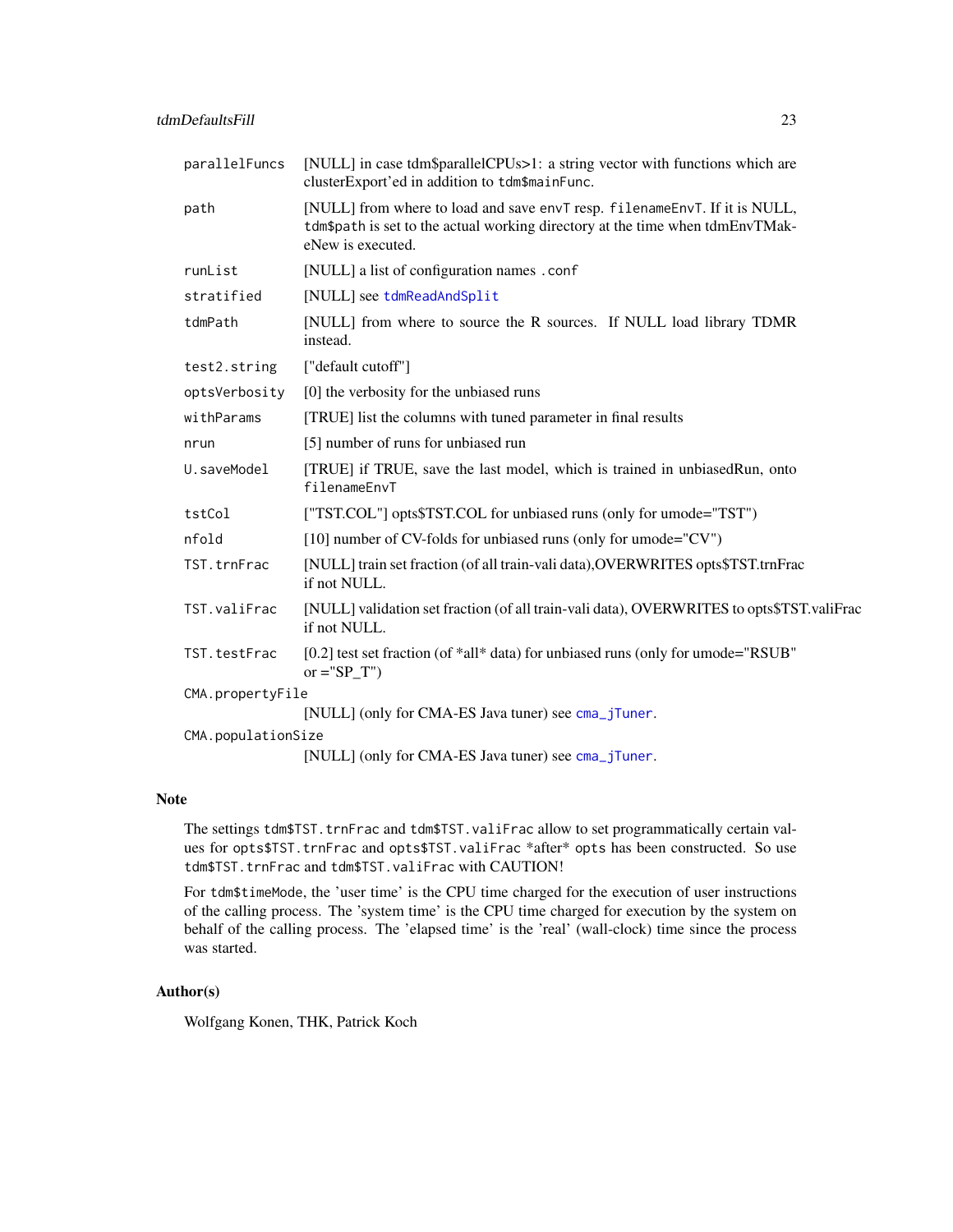<span id="page-23-0"></span>

Load an envT-type environment from file fileRData. Its elements bst, bstGrid res, and resGrid overwrite the elements in envT passed in as argument.

## Usage

tdmEnvTAddBstRes(envT, fileRData)

## Arguments

| envT      | the TDMR environment                                                    |
|-----------|-------------------------------------------------------------------------|
| fileRData | string with filename to load. This file is searched in envT\$tdm\$path. |

## Value

the augmented envT

<span id="page-23-1"></span>tdmEnvTAddGetters *Add getter functions getBst and getRes to environment envT*

#### Description

Add getter functions getBst and getRes to environment envT

#### Usage

```
tdmEnvTAddGetters(envT)
```
#### Arguments

env<sub>T</sub> the TDMR environment

## Value

the augmented envT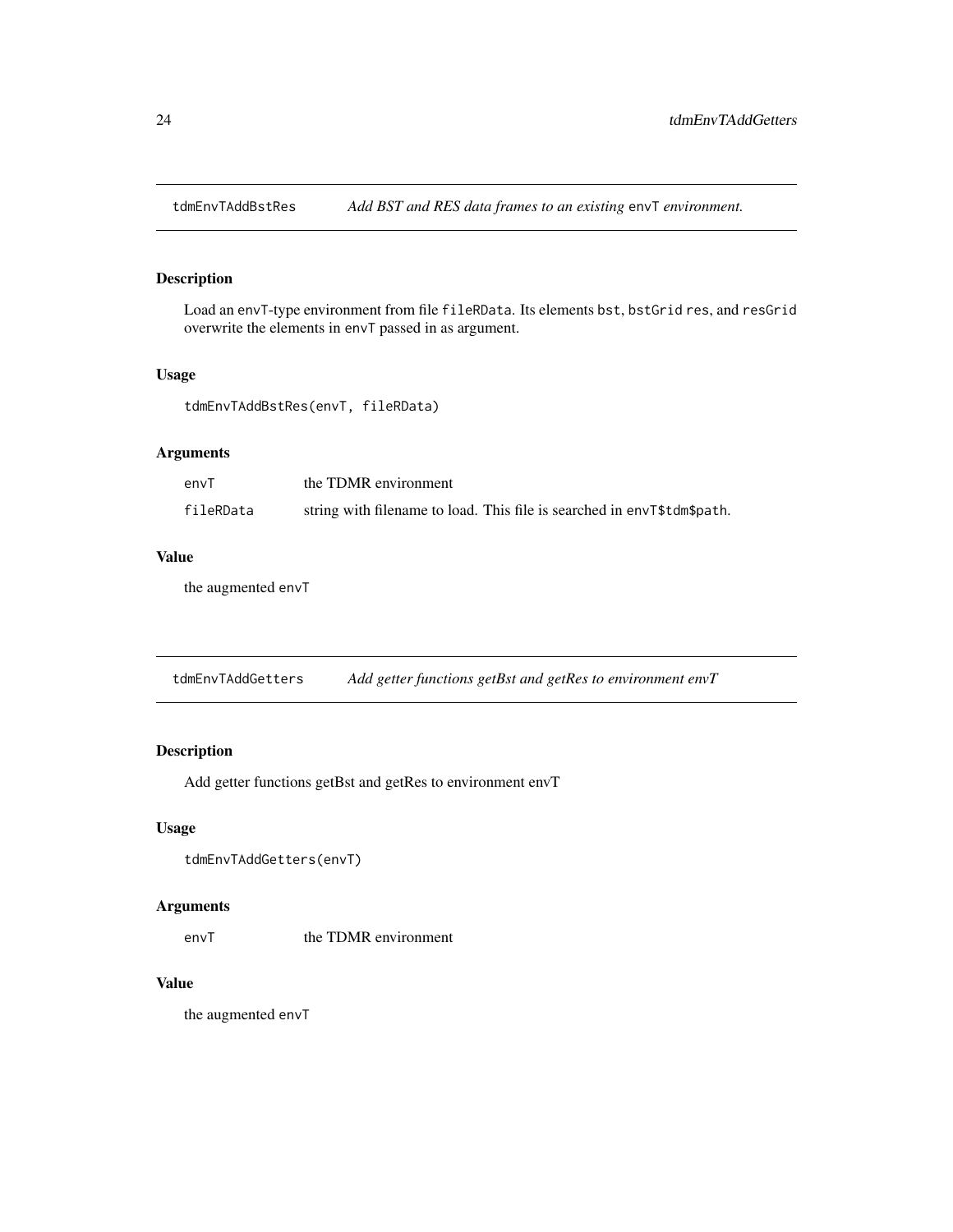<span id="page-24-0"></span>

Return list opts from the k-th element of envT\$sCList

## Usage

```
tdmEnvTGetOpts(envT, k = 1)
```
## Arguments

| envT | environment TDMR                     |
|------|--------------------------------------|
|      | [1] index 1,, length (envT\$runList) |

## Value

opts

tdmEnvTLoad *Load an* envT*-type environment from file* fileRData*.*

## Description

The loaded envT is augmented with getter functions, see [tdmEnvTAddGetters](#page-23-1).

#### Usage

```
tdmEnvTLoad(fileRData, path = NULL)
```
## Arguments

| fileRData | string with filename to load.                                   |
|-----------|-----------------------------------------------------------------|
| path      | [NULL] dir where to search fileRData. If NULL, use current dir. |

## Value

envT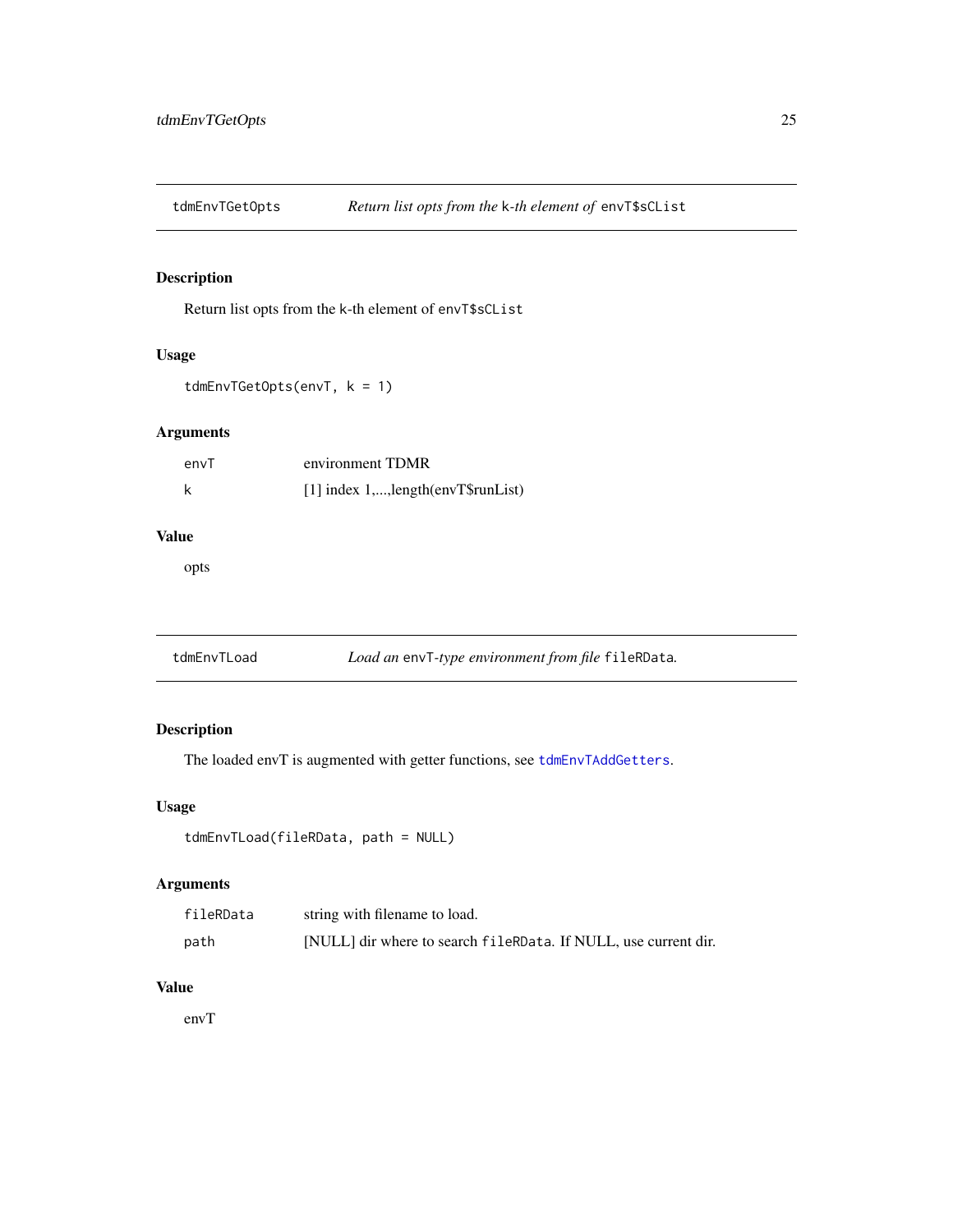<span id="page-25-1"></span><span id="page-25-0"></span>

Given the general TDMR settings in tdm, construct an appropriate environment envT. This is needed as input for [tdmBigLoop](#page-11-1).

## Usage

tdmEnvTMakeNew(tdm = NULL, sCList = defaultSCList())

## Arguments

| tdm    | a list with general settings for TDMR, see tdmDefaultsFill                                                                     |
|--------|--------------------------------------------------------------------------------------------------------------------------------|
| sCList | $\lceil detaultSC \rceil$ a list of list with controls for SPOT or other tuners (one list for<br>each element in tdm\$runList) |

## Value

Environment envT, an object of class [TDMenvir](#page-25-1), containing (among others) the elements

| runList | $=$ tdm\$runList                                                                                                                                                             |
|---------|------------------------------------------------------------------------------------------------------------------------------------------------------------------------------|
| tdm     | $= tdmDefaultsfill(tdm)$                                                                                                                                                     |
| getBst  | accessor function(confFile,nExp,theTuner) into envT\$bstGrid                                                                                                                 |
| getRes  | accessor function(confFile,nExp,theTuner) into envT\$resGrid                                                                                                                 |
| sCList  | list of spotConfig-objects, as many as envT\$runList has elements. Each spot-<br>Config object sCList[[k]] contains a list opts as element for the machine<br>learning part. |

#### Author(s)

Wolfgang Konen (<wolfgang.konen@th-koeln.de>), THK, Patrick Koch

#### See Also

[tdmBigLoop](#page-11-1)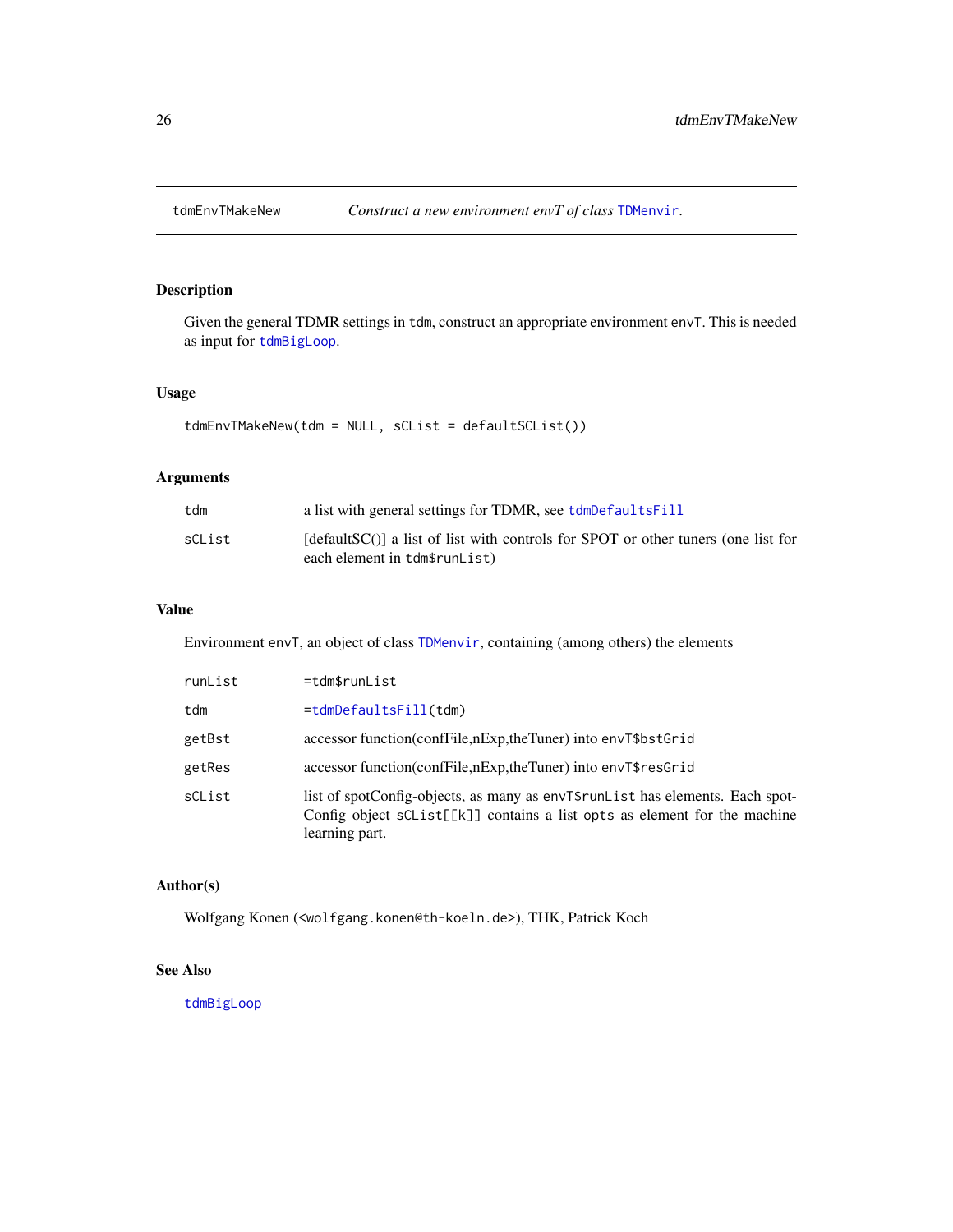<span id="page-26-1"></span><span id="page-26-0"></span>

Given the results from a prior tuning run in envT, make a sensitivity plot for this run. If envT\$tdm\$nrun > 0 then make additionally with the best-performing parameters from the tuning run a new unbiased run on the test data.

## Usage

tdmEnvTReport(envT, ind)

## Arguments

| envT | results from a prior tuning run.                                               |
|------|--------------------------------------------------------------------------------|
| ind  | an integer from 1: length (envT\$bstGrid): Take the tuning run with index ind. |

#### Value

envT, with data frame finals added, if envT\$tdm\$nrun > 0.

### See Also

[tdmEnvTReportSens](#page-27-1)

#### Examples

```
## The best results are read from demo02sonar/demoSonar.RData relative to the TDMR
## package directory.
path = paste(find.package("TDMR"), "demo02sonar",sep="/");
envT = tdmEnvTLoad("demoSonar.RData",path); # loads envT
source(paste(path,"main_sonar.r",sep="/"));
envT$tdm$nrun=0; \# =0: don't, >0: do unbiasedRun with opts$NRUN=envT$tdm$nrun
envT$sCList[[1]]$opts$VERBOSE=1;
envT <- tdmEnvTReport(envT,1);
if (!is.null(envT$theFinals)) print(envT$theFinals);
```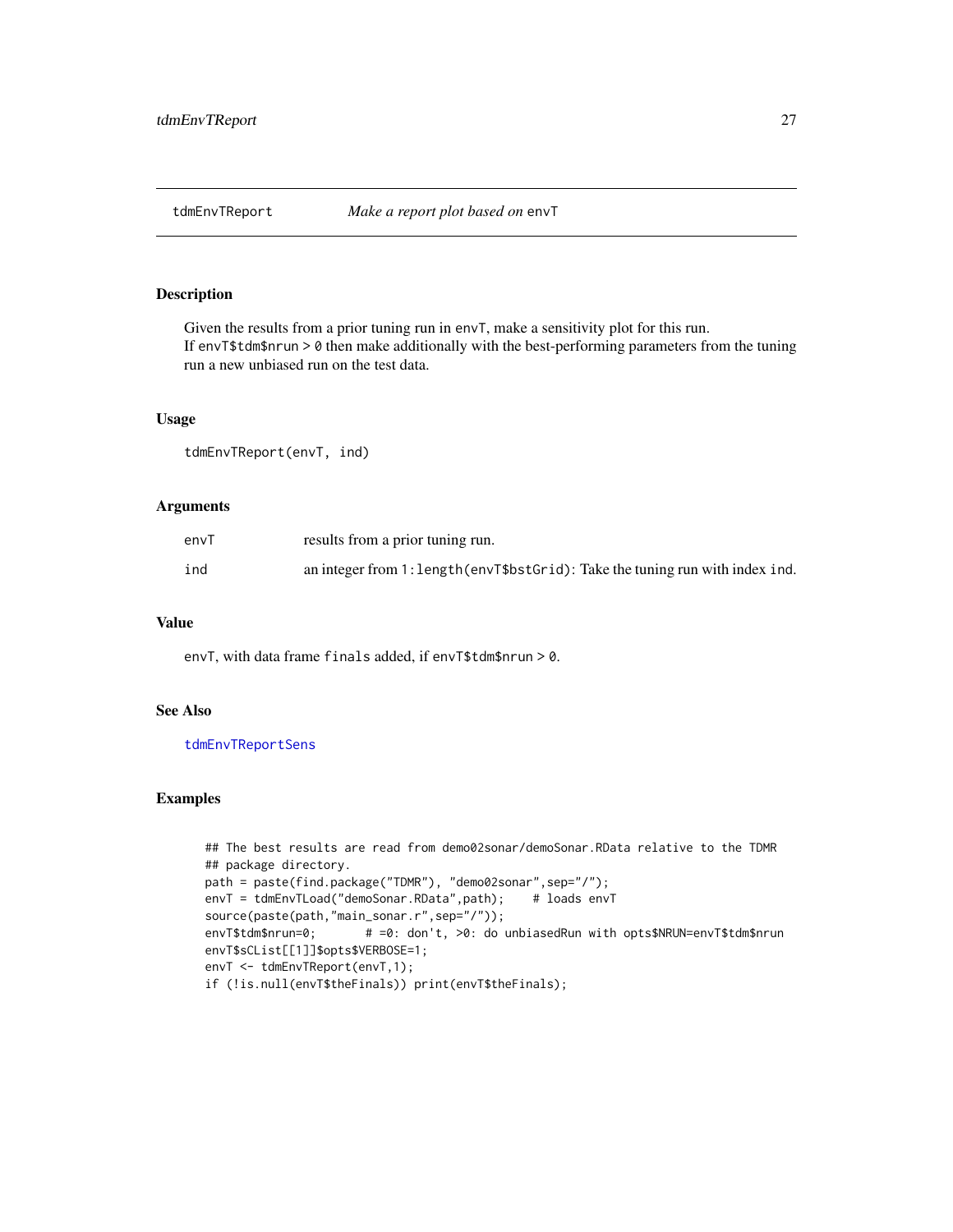<span id="page-27-1"></span><span id="page-27-0"></span>

The sensitivity curves are based on a metamodel which is a random forest with 100 trees fitted to the result points from RES-file. The plot contains: x-axis: ROI for each parameter normalized to [-1,1] y-axis:

#### Usage

tdmEnvTReportSens(spotConfig)

## Arguments

spotConfig the configuration list of all spot parameters

#### See Also

[tdmEnvTReport](#page-26-1)

tdmEnvTSetOpts *Set list opts for the* k*-th element of* envT\$sCList

## Description

Set list opts for the k-th element of envT\$sCList

#### Usage

```
tdmEnvTSetOpts(envT, opts, k = 1)
```
## Arguments

| envT | environment TDMR                     |
|------|--------------------------------------|
| opts | list of options                      |
| k    | [1] index 1,, length (envT\$runList) |

## Value

envT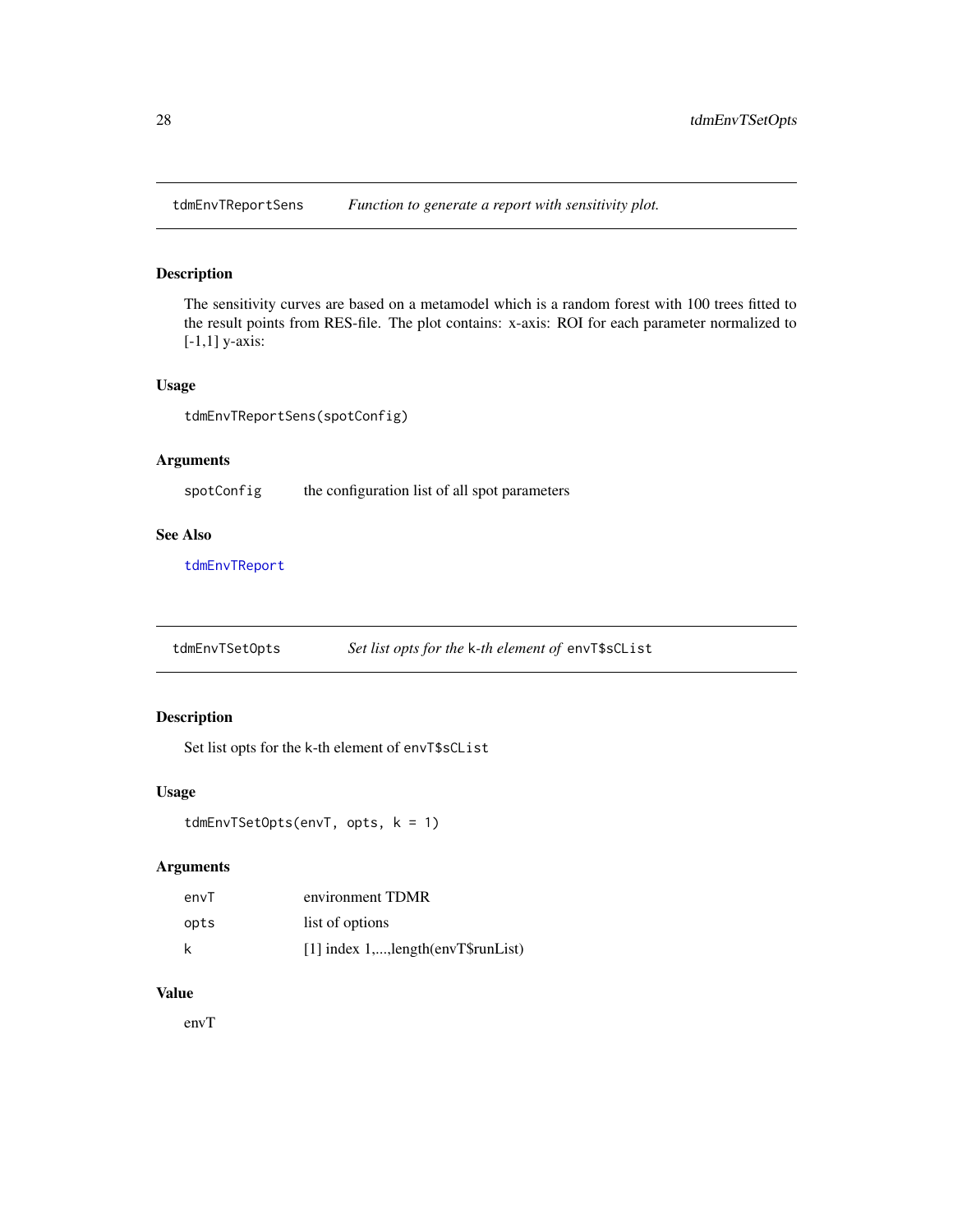<span id="page-28-0"></span>tdmEnvTUpdate *Update* envT\$tdm

## Description

Update envT\$tdm with the non-NULL elements of tdm

## Usage

tdmEnvTUpdate(envT, tdm)

## Arguments

| envT | environment TDMR                   |
|------|------------------------------------|
| tdm  | list for TDMR, see tdmDefaultsFill |

## Value

envT

tdmGraAndLogFinalize *Finalize graphics and log file*

## Description

Finalize graphics and log file

## Usage

```
tdmGraAndLogFinalize(opts, gdObj = NULL)
```

| opts  | with opts\$GD.DEVICE one out of ["pdf"   "png"   "win"   "rstudio"   "non"<br>), see tdmGraphicInit                                                                                  |
|-------|--------------------------------------------------------------------------------------------------------------------------------------------------------------------------------------|
| gdObj | object of class TDMgdey, the return value from tdmGraAndLogInitialize, to en-<br>sure that tdmGraAndLogInitialize was called before (and the sink on opts\$LOGFILE<br>can be closed) |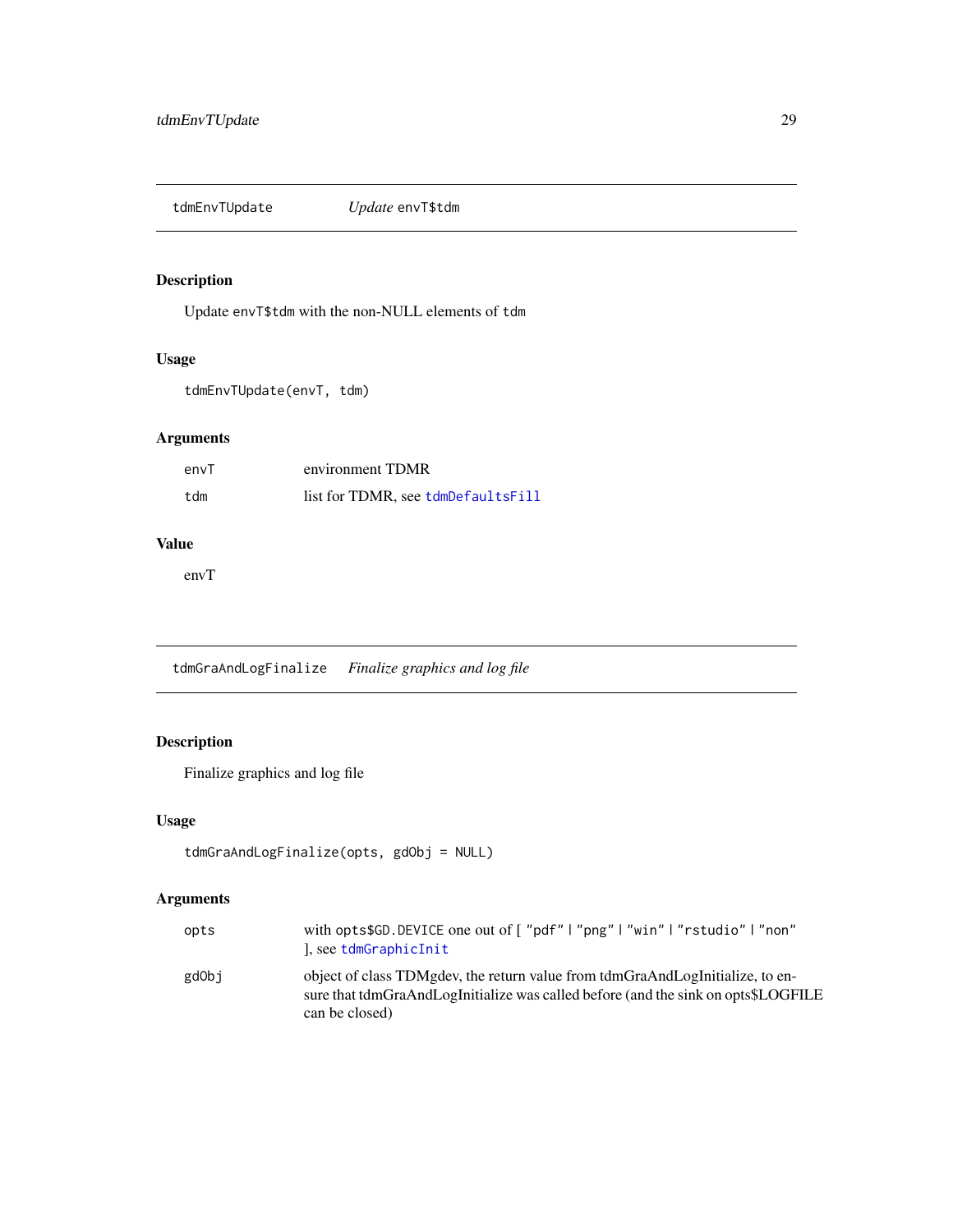<span id="page-29-0"></span>tdmGraAndLogInitialize

*Initialize graphics and log file.*

## Description

The log file is opened in opts\$dir.output/opts\$LOGFILE, but only if opts\$fileMode==TRUE.

## Usage

```
tdmGraAndLogInitialize(opts)
```
#### Arguments

opts with opts\$GD.DEVICE one out of [ "pdf" | "png" | "win" | "rstudio" | "non" ], see [tdmGraphicInit](#page-30-1)

#### Value

gdObj, an object of class TDMgdev. Pass this object on when calling tdmGraAndLogFinalize(opts,gdObj) (if not, a warning is issued before the sink-closing-error occurs)

tdmGraphicCloseDev *Close all open graphic devices.*

#### Description

Close all open graphic devices.

## Usage

```
tdmGraphicCloseDev(opts, ...)
```

| opts                    | with opts\$GD.DEVICE one out of ["pdf" "png" "win" "rstudio" "non" |
|-------------------------|--------------------------------------------------------------------|
|                         | , see tdmGraphicInit                                               |
| $\cdot$ $\cdot$ $\cdot$ | optional arguments (currently not used)                            |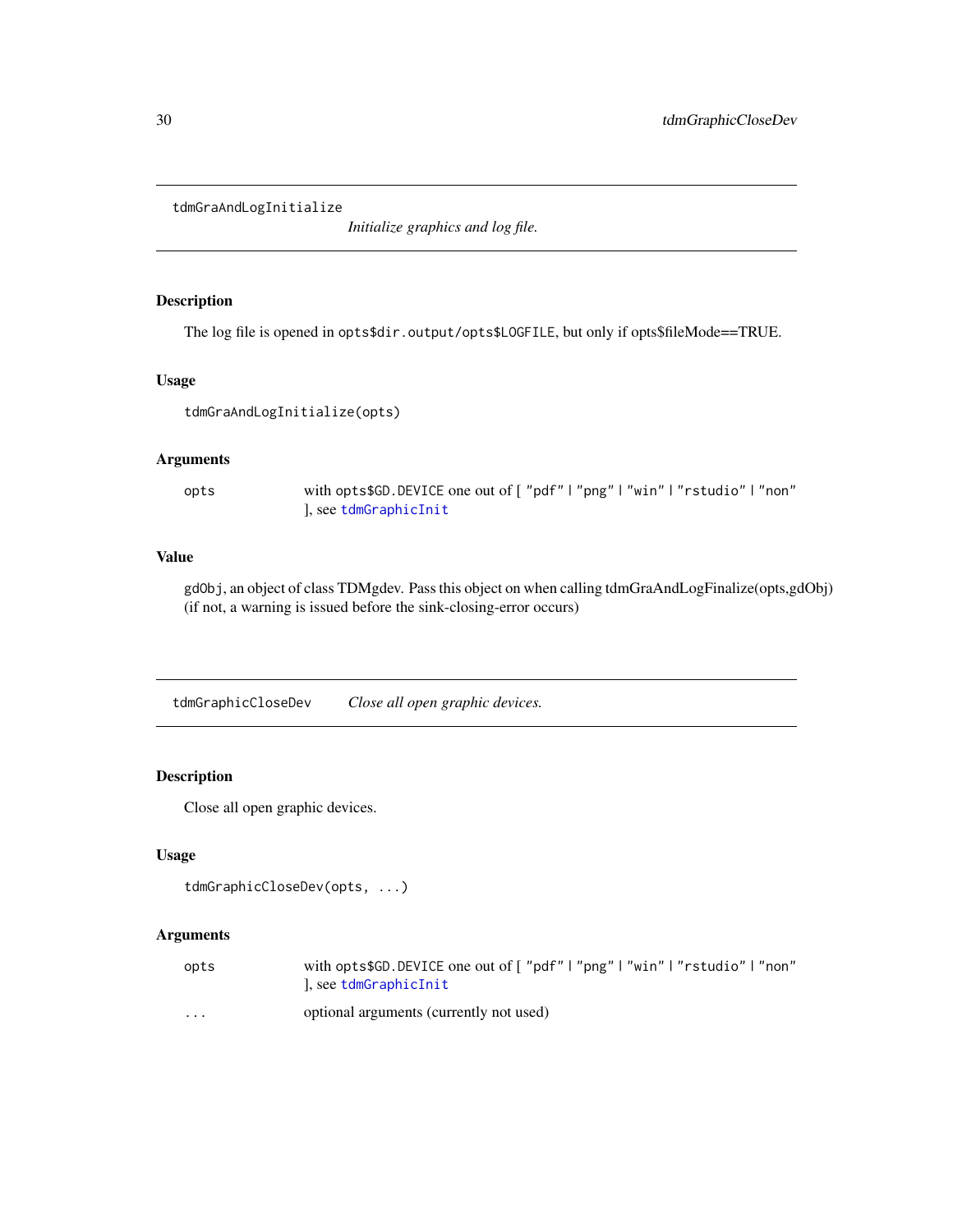<span id="page-30-0"></span>tdmGraphicCloseWin *Close active file ("png").*

## Description

Close active file ("png").

## Usage

tdmGraphicCloseWin(opts, ...)

## Arguments

| opts     | with opts\$GD.DEVICE one out of ["pdf" "png" "win" "rstudio" "non"<br>), see tdmGraphicInit |
|----------|---------------------------------------------------------------------------------------------|
| $\cdots$ | optional arguments (currently not used)                                                     |

<span id="page-30-1"></span>

| Initialize graphic device. |
|----------------------------|
|                            |

## Description

Open multipage PDF or (create and) clear opts\$GD.PNGDIR.

## Usage

tdmGraphicInit(opts, ...)

| opts     | with opts\$GD.DEVICE one out of ["pdf"   "png"   "win"   "rstudio"   "non"]                |
|----------|--------------------------------------------------------------------------------------------|
|          | "pdf" plot everything in one multipage pdf file opts\$PDFFILE                              |
|          | "png" each plot goes into a new png file in opts\$GD.PNGDIR                                |
|          | "win" each plot goes into a new window $(dev.new))$                                        |
|          | "rstudio" plot everything to the RStudio plot device (has a history)                       |
|          | "non" all plots are suppressed                                                             |
| $\cdots$ | optional arguments to hand over to pdf (the other devices require no further<br>arguments) |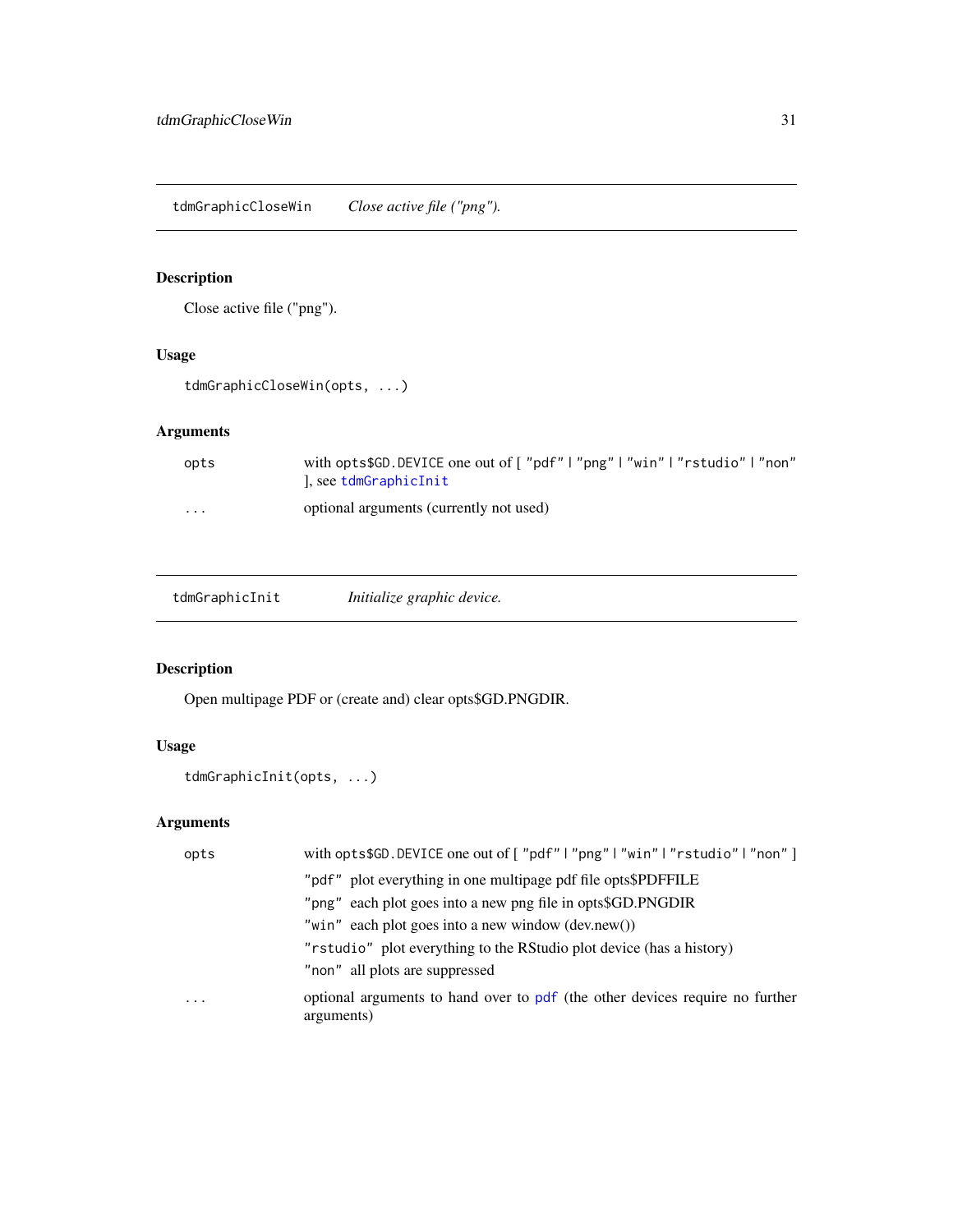<span id="page-31-0"></span>tdmGraphicNewWin *Initialize a new window.*

## Description

Initialize a new window ("win") / a new file ("png") for current graphic device.

## Usage

tdmGraphicNewWin(opts, ...)

## Arguments

| opts     | with opts\$GD.DEVICE one out of ["pdf" "png" "win" "rstudio" "non"<br>), see tdmGraphicInit                                       |
|----------|-----------------------------------------------------------------------------------------------------------------------------------|
| $\cdots$ | optional arguments to hand over to png or windows or X11 in package grDevices<br>(the other devices require no further arguments) |

| tdmGraphicToTop | Bring the acitve window to the top |
|-----------------|------------------------------------|
|                 |                                    |

## Description

Only relevant for opts\$GD.DEVICE=="win".

## Usage

```
tdmGraphicToTop(opts)
```
## Arguments

opts with opts\$GD.DEVICE one out of [ "pdf" | "png" | "win" | "rstudio" | "non" ], see [tdmGraphicInit](#page-30-1)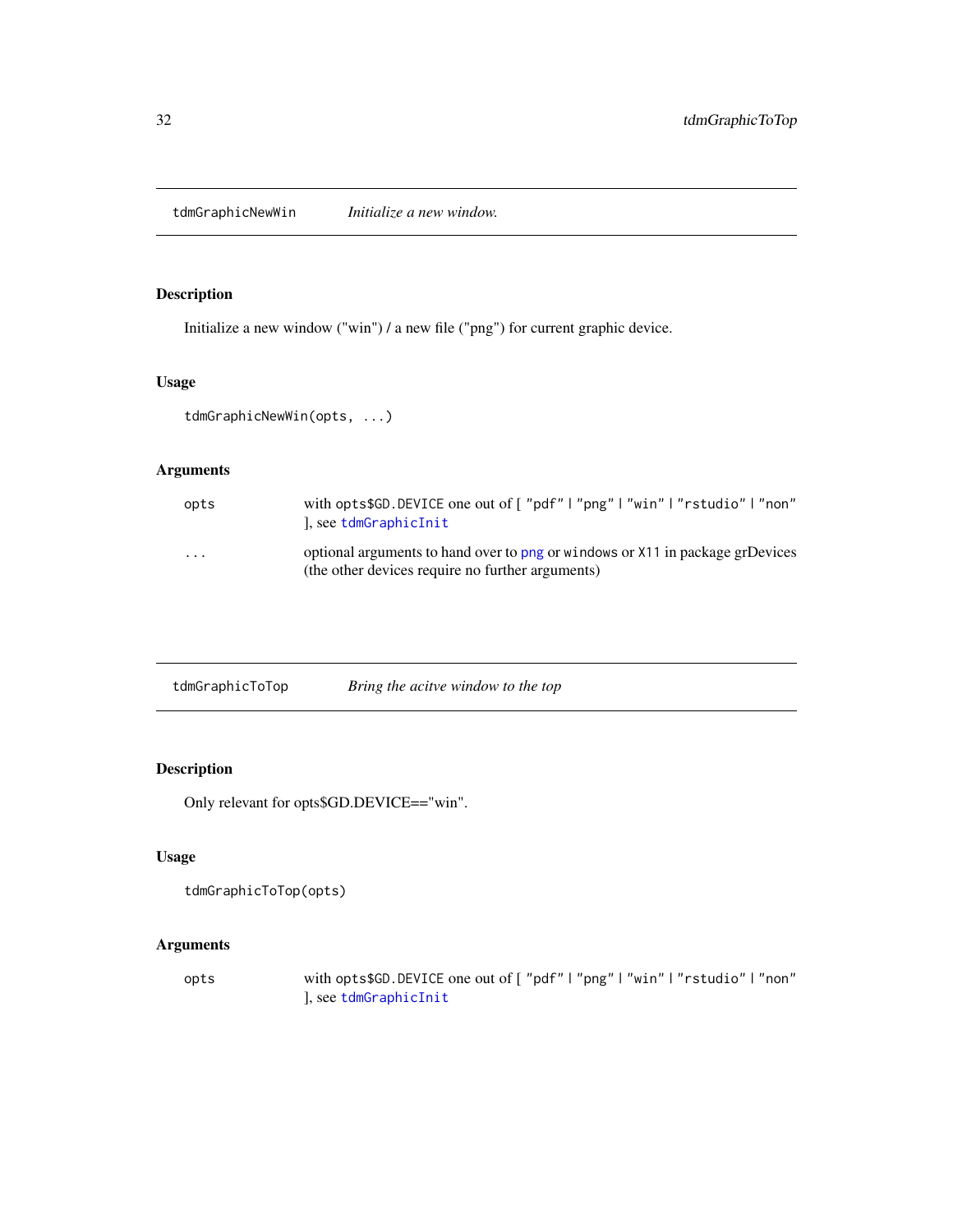<span id="page-32-2"></span><span id="page-32-0"></span>

For each variable which appears in .roi (and thus in design point data frame des): set its counterpart in list opts to the values of the k-th row in des. For each variable not appearing: leave its counterpart in opts at its default value from [defaultOpts](#page-3-1).

## Usage

```
tdmMapDesApply(des, opts, k, spotConfig, tdm)
```
#### Arguments

| des        | design points data frame                                                                                                    |
|------------|-----------------------------------------------------------------------------------------------------------------------------|
| opts       | list of options                                                                                                             |
| k          | apply mapping for the k-th design point                                                                                     |
| spotConfig | list, we needed here spotConfig\$alg.roi and envT\$mapUser, see tdmMapDesLoad,<br>and in addition envT\$spotConfig\$alg.roi |
| tdm        | list, we need here tdm\$map and tdm\$mapUser                                                                                |

## Value

opts, the modified list of options

#### See Also

[tdmMapDesLoad](#page-32-1)

<span id="page-32-1"></span>tdmMapDesLoad *Load the mapping files.*

#### Description

Load the map files "tdmMapDesign.csv" and optionally also "userMapDesign.csv" and store them in tdm\$map and tdm\$mapUser, resp. These maps are used by [tdmMapDesApply](#page-32-2).

"tdmMapDesign.csv" is searched in the TDMR library path find.package("TDMR"). (For the developer version: <tdm\$tdmPath>/inst).

"userMapDesign.csv" is searched in tdm\$path (which is getwd() if the user did not define tdm\$path).

#### Usage

tdmMapDesLoad(tdm = list())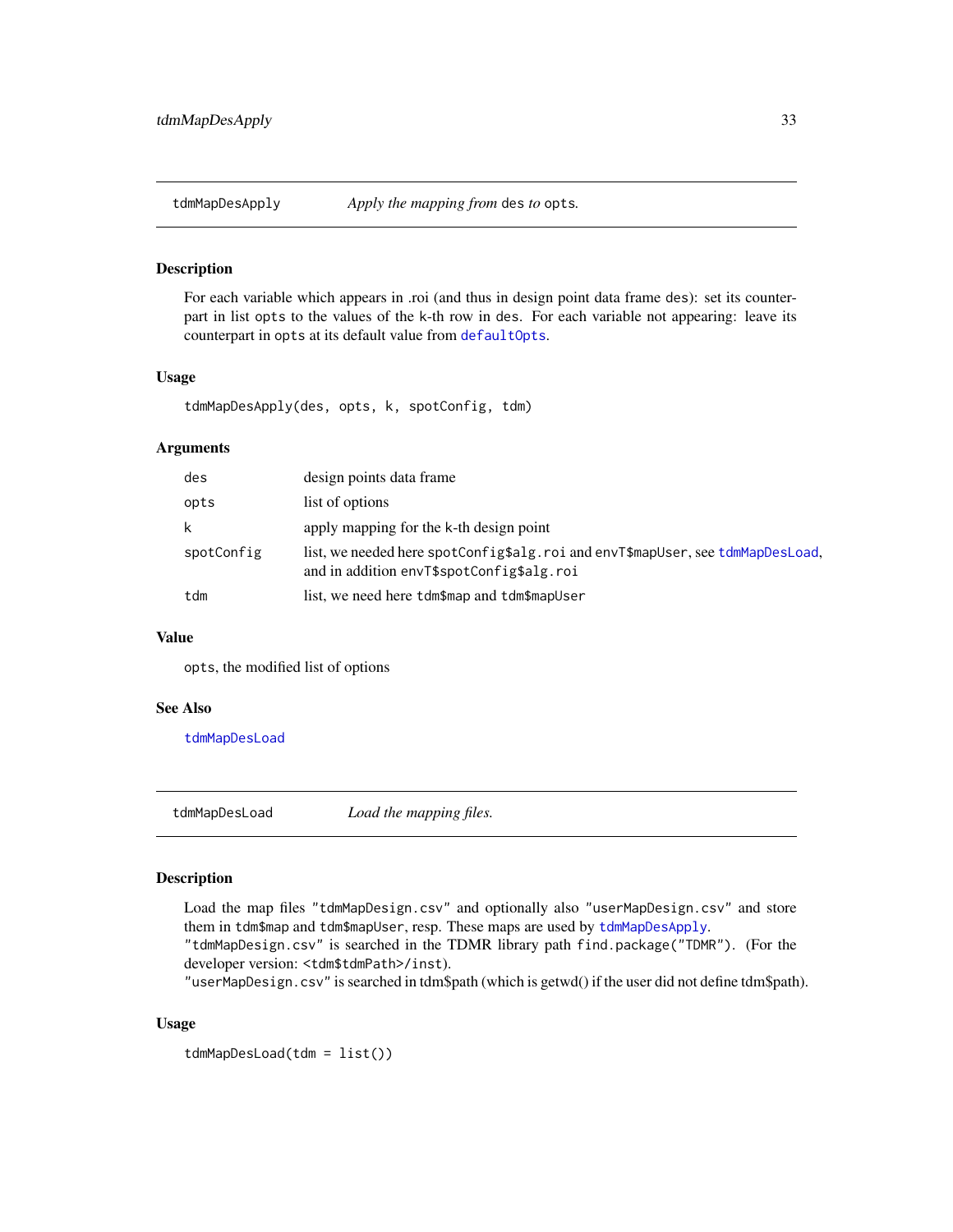#### <span id="page-33-0"></span>Arguments

tdm list, needed for tdm\$tdmPath and tdm\$path

## Value

tdm, the modified list with new elements tdm\$map and tdm\$mapUser

## See Also

[tdmMapDesApply](#page-32-2)

<span id="page-33-1"></span>tdmModConfmat *Calculate confusion matrix, gain and RGain measure.*

## Description

Calculate confusion matrix, gain and RGain measure.

## Usage

tdmModConfmat(d, colreal, colpred, opts, predProb = NULL)

| d        | data frame                                                                                                                                                                                                                             |
|----------|----------------------------------------------------------------------------------------------------------------------------------------------------------------------------------------------------------------------------------------|
| colreal  | name of column in d which contains the real class                                                                                                                                                                                      |
| colpred  | name of column in d which contains the predicted class                                                                                                                                                                                 |
| opts     | a list from which we use the elements:                                                                                                                                                                                                 |
|          | • gainmat: the gain matrix for each possible outcome, same size as cm\$mat<br>(see below).<br>gainmat [R1, P2] is the gain associated with a record of real class R1 which<br>we predict as class P2. (gain matrix $= -\cos t$ matrix) |
|          | • rgain.type: one out of {"rgain"   "meanCA"   "minCA"   "bYouden"  <br>"arROC"   "arLIFT"   "arPRE" }, affects output cm\$mat and cm\$rgain, see<br>below.                                                                            |
| predProb | if not NULL, a data frame with as many rows as data frame d, containing<br>columns (index, true label, predicted label, prediction score). Is only needed<br>for opts\$rgain.type== $"ar*".$                                           |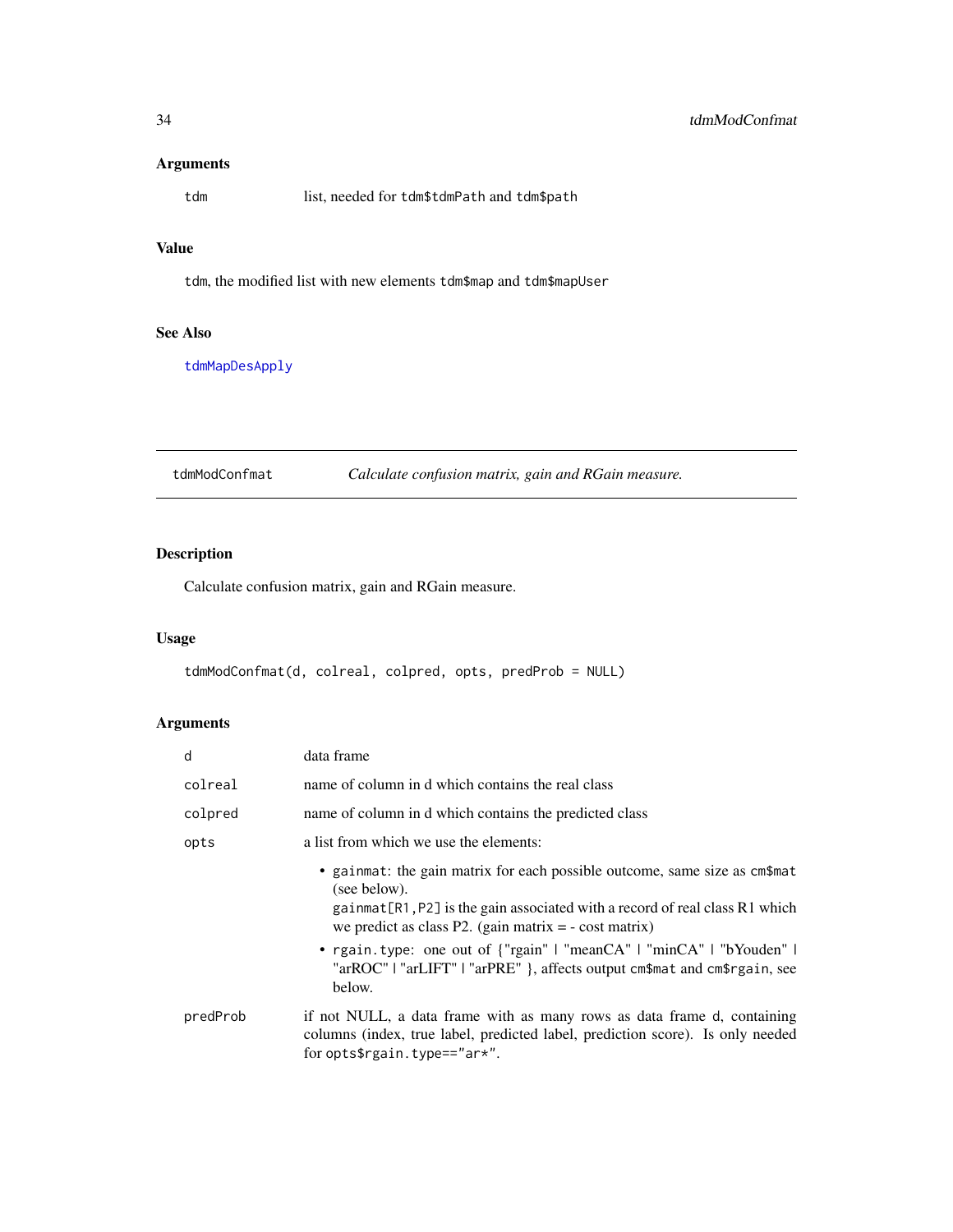## <span id="page-34-0"></span>Value

cm, a list containing:

| mat         | matrix with real class levels as rows, predicted class levels columns.<br>mat [R1, P2] is the number of records with real class R1 predicted as class P2,<br>if opts\$rgain.type=="rgain". If opts\$rgain.type=="meanCA" or "minCA", then<br>show this number as percentage of "records with real class R1" (percentage of<br>each row). CAUTION: If there are NA's in column colpred, those cases are<br>missing in mat (!) (but the class errors are correct as long as there are no NA's<br>in column colreal) |
|-------------|-------------------------------------------------------------------------------------------------------------------------------------------------------------------------------------------------------------------------------------------------------------------------------------------------------------------------------------------------------------------------------------------------------------------------------------------------------------------------------------------------------------------|
| cerr        | class error rates, vector of size nlevels(colreal)+1.<br>$cerr[X]$ is the misclassification rate for real class X.<br>cerr["Total"] is the total classification error rate.                                                                                                                                                                                                                                                                                                                                       |
| gain        | the total gain (sum of pointwise product opts\$gainmat*cm\$mat)                                                                                                                                                                                                                                                                                                                                                                                                                                                   |
| gain.vector | gain.vector[X] is the gain attributed to real class label X. gain.vector["Total"] is<br>again the total gain.                                                                                                                                                                                                                                                                                                                                                                                                     |
| gainmax     | the maximum achievable gain, assuming perfect prediction                                                                                                                                                                                                                                                                                                                                                                                                                                                          |
| rgain       | Depending on the value of opts\$rgain.type:<br>"rgain": ratio gain/gainmax in percent,<br>"meanCA": mean class accuracy percentage (i.e. mean(diag(cm\$mat)),<br>"minCA": min class accuracy percentage (i.e. min(diag(cm\$mat)),<br>"bYouden": balanced Youden index: min(sensitivity,specificity),<br>"arROC": area under ROC curve (a number in $[0,1]$ ),<br>"arLIFT": area between lift curve and horizontal line 1.0,<br>"arPRE": area under precision-recall curve (a number in $[0,1]$ )                  |

### Note

For all measures rgain holds: The higher, the better. The last four elements of opts\$rgain.type= "bYouden","arROC", "arLIFT","arPre" are only available for binary classification. For case "bYouden": sensitivity = TP/(TP+FN) specificity = TN/(TN+FP)

## Author(s)

Wolfgang Konen (<wolfgang.konen@th-koeln.de>), Patrick Koch

#### See Also

[tdmClassify](#page-15-1) [tdmROCRbase](#page-61-1)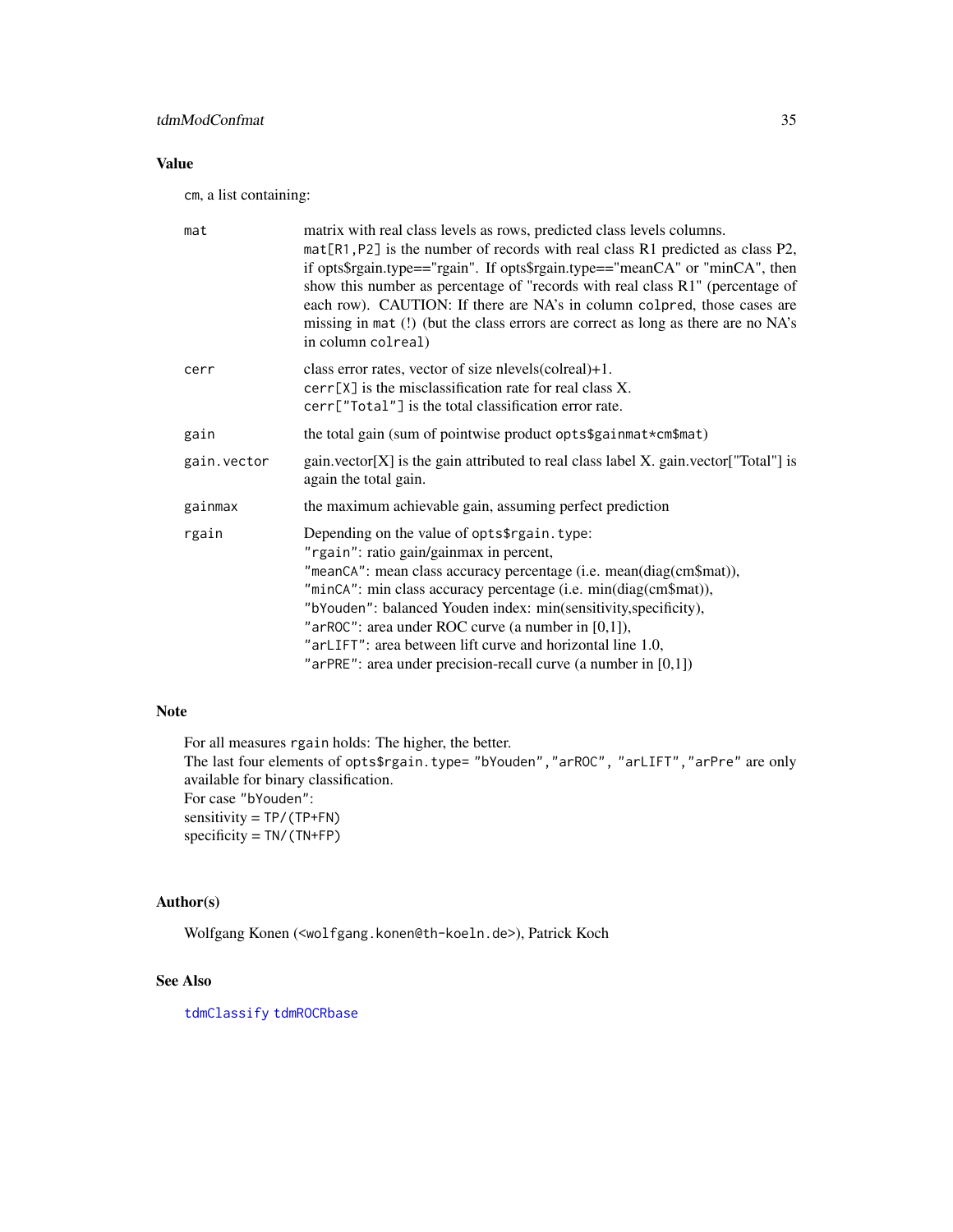<span id="page-35-1"></span><span id="page-35-0"></span>tdmModCreateCVindex *Create and return a training-validation-set index vector.*

## **Description**

Depending on the value of member TST.kind in list opts, the returned index cvi is

- 1. TST.kind="cv": a random cross validation index P([111...222...333...]) or -
- 2. TST.kind="rand": a random index with  $P([00...11...-1-1...])$  for training (0), validation (1) and disregard (-1) cases - or -
- 3. TST.kind="col": the column dset[,opts\$TST.COL] contains the training (0), validation (1) and disregard (-1) set division (and all records with a value <0 in column TST.COL are disregarded).

Here  $P(.)$  denotes random permutation of the sequence.

The disregard set is optional, i.e. cvi may contain only 0 and 1, if desired.

Special case TST.kind="cv" and TST.NFOLD=1: make \*every\* record a training record, i.e. index [000...].

In case TST.kind="rand" and stratified=TRUE a *stratified* sample is drawn, where the strata in the training case reflect the rel. frequency of each level of the \*\*1st\*\* response variable and are ensured to be at least of size 1.

In summary, TST.kind="cv" means cross validation (TST.NFOLD models are built with TST.NFOLD different train-validation data sets), while TST.kind="rand" or "col" means one model build with a random ("rand") or user-defined ("col") training-validation split.

#### Usage

```
tdmModCreateCVindex(dset, response.variables, opts, stratified = FALSE)
```

| dset               | the data frame for which cvi is needed                                                                                                               |  |
|--------------------|------------------------------------------------------------------------------------------------------------------------------------------------------|--|
| response.variables |                                                                                                                                                      |  |
|                    | issue a warning if length (response variables) >1. Use the first response<br>variable for determining strata size.                                   |  |
| opts               | a list from which we need here the following entries                                                                                                 |  |
|                    | • TST.kind: ["cv" "rand" "col"]                                                                                                                      |  |
|                    | • TST.NFOLD: number of CV folds (only relevant in case TST.kind=="cv")                                                                               |  |
|                    | • TST.COL: column of dset containing the $(0/1/\langle 0 \rangle)$ index (only relevant in<br>case TST.kind=="col") or NULL if no such column exists |  |
|                    | • TST valify race: fraction of records to set aside for validation (only relevant<br>in case TST.kind=="rand")                                       |  |
|                    | • TST.trnFrac: [1-opts\$TST.valiFrac] fraction of records to use for training<br>(only relevant in case TST.kind=="rand")                            |  |
| stratified         | [F] do stratified sampling for TST.kind="rand" with at least one training record<br>for each response variable level (classification)                |  |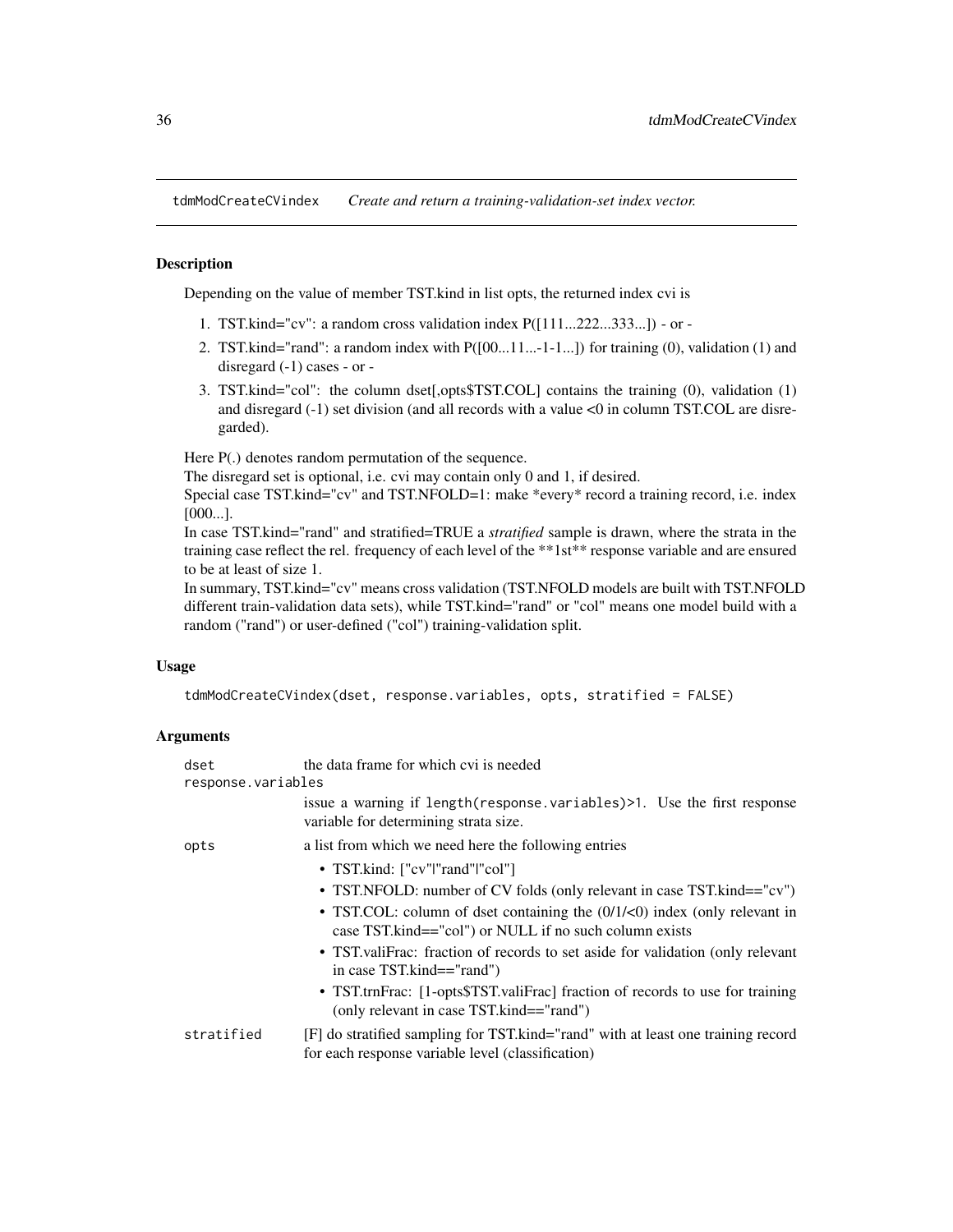#### <span id="page-36-0"></span>tdmModSortedRFimport 37

#### Value

cvi training-validation-set (0/>0) index vector (all records with cvi<0, e.g. from column TST.COL, are disregarded)

#### Note

Currently stratified sampling in case TST.KIND='rand' does only work correctly for *one* response variable. If there are more than one, the right fraction of validation records is taken, but the strata are drawn w.r.t. the first response variable. (For multiple response variables we would have to return a list of cvi's or to call tdmModCreateCVindex for each response variable anew.)

<span id="page-36-1"></span>tdmModSortedRFimport *Sort the input variables decreasingly by their RF-importance.*

#### Description

Build a Random Forest using importance=TRUE. Usually the RF is smaller (50 trees), to speed up computation. Use na.roughfix for missing value replacement. Decide which input variables to keep and return them in SRF\$input.variables

#### Usage

tdmModSortedRFimport(d\_train, response.variable, input.variables, opts)

| d_train           | training set                                                                                                                                                                                                                                                                                                                                                                                                                                                                                                                                                                                                                                                                                                                                                                                                  |
|-------------------|---------------------------------------------------------------------------------------------------------------------------------------------------------------------------------------------------------------------------------------------------------------------------------------------------------------------------------------------------------------------------------------------------------------------------------------------------------------------------------------------------------------------------------------------------------------------------------------------------------------------------------------------------------------------------------------------------------------------------------------------------------------------------------------------------------------|
| response.variable |                                                                                                                                                                                                                                                                                                                                                                                                                                                                                                                                                                                                                                                                                                                                                                                                               |
|                   | the target column from d_train to use for the RF-model                                                                                                                                                                                                                                                                                                                                                                                                                                                                                                                                                                                                                                                                                                                                                        |
| input.variables   |                                                                                                                                                                                                                                                                                                                                                                                                                                                                                                                                                                                                                                                                                                                                                                                                               |
|                   | the input columns from d_train to use for the RF-model                                                                                                                                                                                                                                                                                                                                                                                                                                                                                                                                                                                                                                                                                                                                                        |
| opts              | options, here we use the elements [defaults in brackets]:                                                                                                                                                                                                                                                                                                                                                                                                                                                                                                                                                                                                                                                                                                                                                     |
|                   | $\bullet$ SRF.kind:<br>$=$ "xperc": keep a certain importance percentage, starting from the most<br>important variable<br>$=$ "ndrop": drop a certain number of least important variables<br>$=$ "nkeep": keep a certain number of most important variables<br>="none": do not call tdmModSortedRFimport at all (see tdmRegress.r and<br>tdmClassify.r)<br>• SRF.ndrop: [0] how many variables to drop (if SRF.kind=="ndrop")<br>• SRF.XPerc: [0.95] if >=0, keep that importance percentage, starting with<br>the most important variables (if SRF.kind=="xperc")<br>• SRF.calc: [TRUE] = TRUE: calculate importance $\&$ save on SRF.file, = F:<br>load from SRF.file (SRF.file = Output/ <filename>.SRF.<response.variable>.Rdata)<br/>• SRF.ntree: [50] number of RF trees</response.variable></filename> |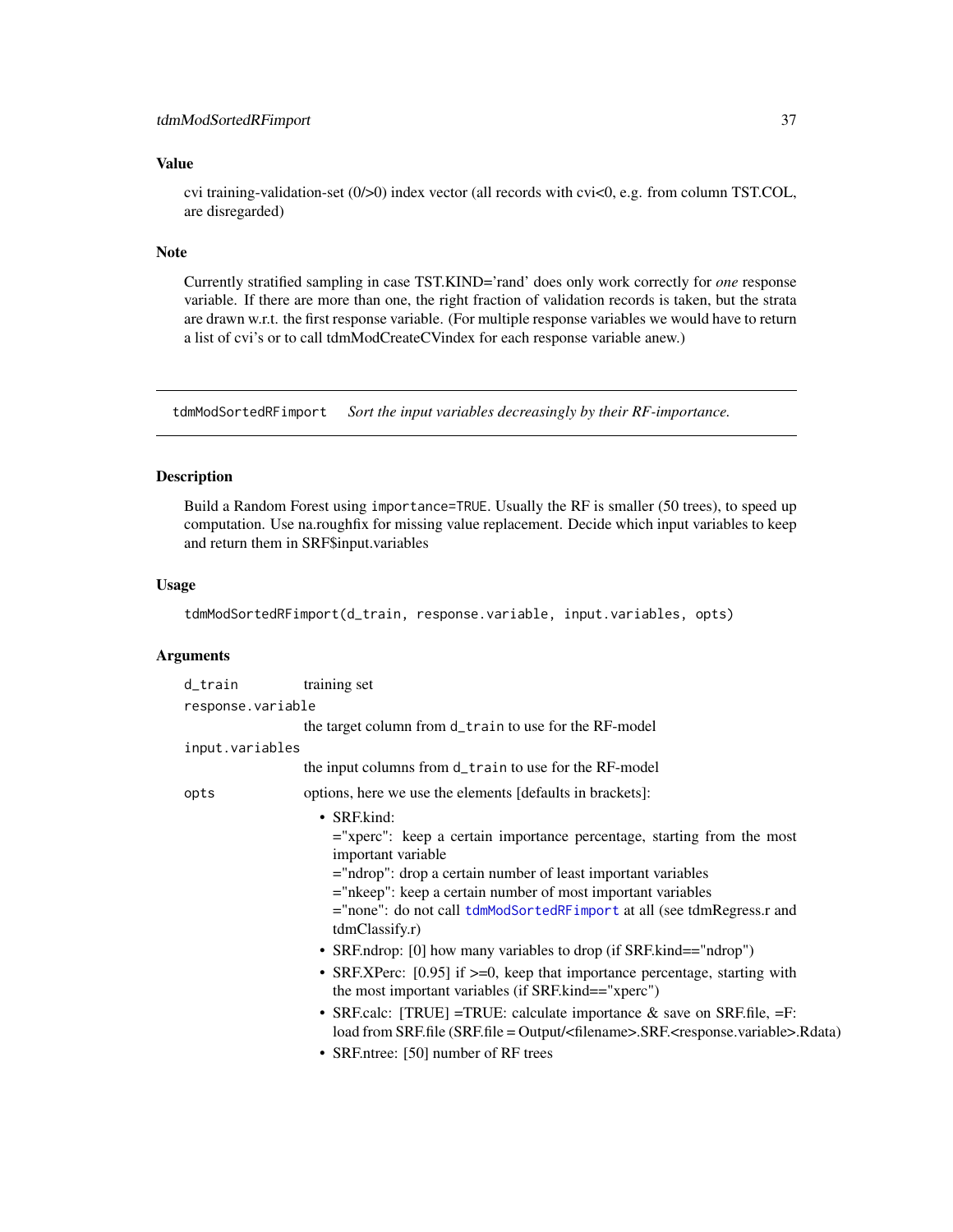- <span id="page-37-0"></span>• SRF.verbose: [2]
- SRF.maxS: [40] how many variables to show in plot
- SRF.minlsi: [1] a lower bound for the length of SRF\$input.variables
- RF.sampsize: sampsize for RF, set prior to calling this func via tdmModAdjustSampsize(opts\$SRF.samp,...)
- GD.DEVICE: if !="non", then make a bar plot on current graphic device
- CLS.CLASSWT: class weight vector to use in random forest training

#### Value

SRF, a list with the following elements:

input.variables

|           | the vector of input variables which remain after importance processing. These<br>are sorted by decreasing importance. |
|-----------|-----------------------------------------------------------------------------------------------------------------------|
| s_input   | all input variables sorted by decreasing (**NEW**) importance                                                         |
| $s_imp1$  | the importance for s input                                                                                            |
| s_dropped | vector with name of dropped variables                                                                                 |
| lsd       | length of s_dropped                                                                                                   |
| perc      | the percentage of total importance which is in the dropped variables                                                  |
| opts      | some defaults might have been added                                                                                   |
|           |                                                                                                                       |

#### Author(s)

Wolfgang Konen, Patrick Koch <wolfgang.konen@th-koeln.de>

tdmModVote2Target *Analyze how the vote fraction corresponds to reliability of prediction.*

## Description

This function analyzes whether in different vote bins the trained RF makes predictions with different reliability. Only for RF-prediction in case of binary (0/1) classification.

Expected result: The larger the fraction of trees voting for class 0 is, the smaller is the percentage of true class-1- cases in this vote bin. This function is somewhat specialized for the DMC2010-task.

#### Usage

tdmModVote2Target(vote0, pred, target)

| vote0  | vector: which fraction of trees votes for class 0?  |
|--------|-----------------------------------------------------|
| pred   | vector: the predicted class for each record $(0/1)$ |
| target | vector: the true class for each vector $(0/1)$      |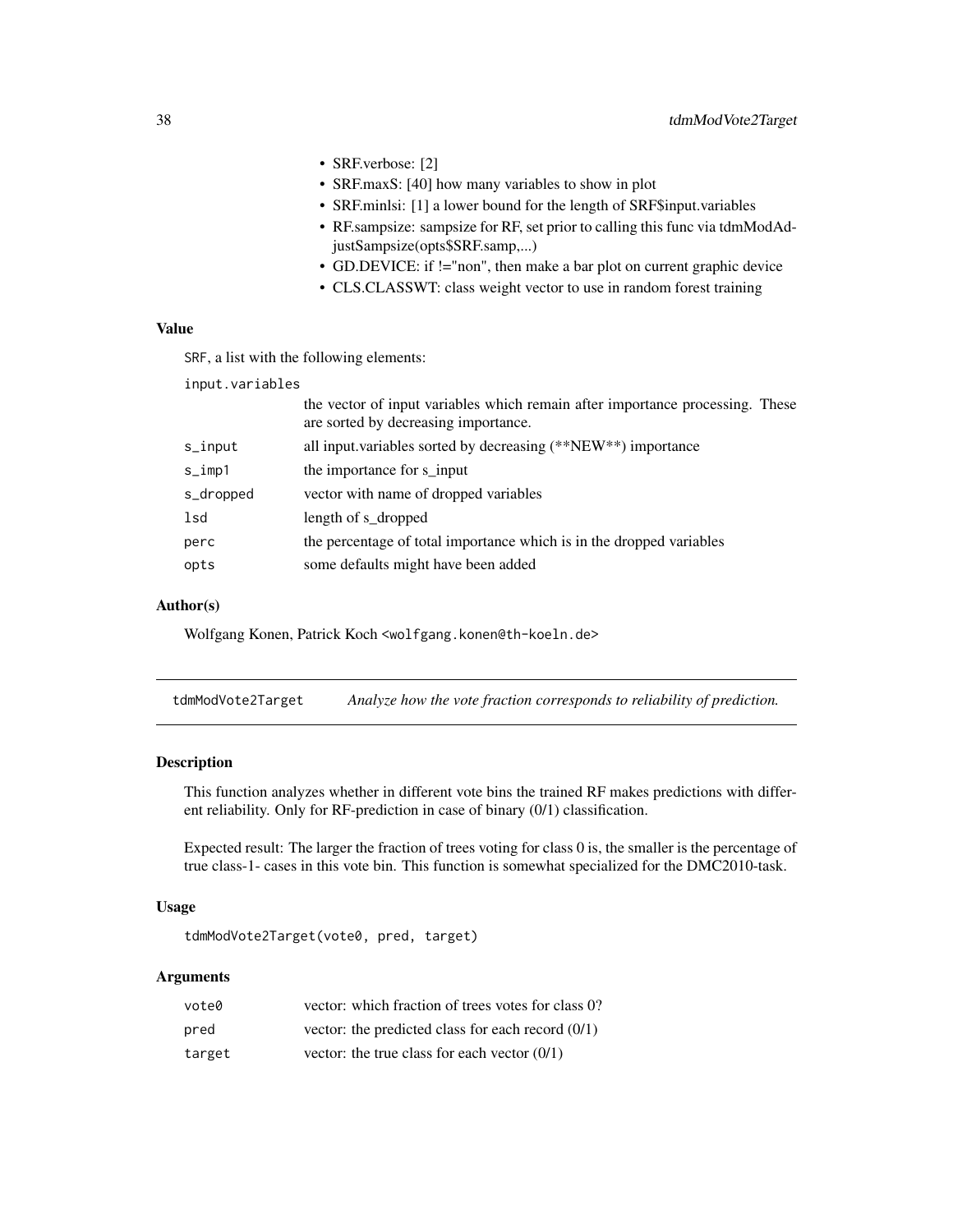## <span id="page-38-0"></span>tdmOptsDefaultsSet 39

## Value

a data frame with columns

| vcut  | vote cut v                                             |
|-------|--------------------------------------------------------|
| count | number of cases with vote fraction in $[v[i-1], v[i]]$ |
| pred0 | fraction of 0-predictions                              |
| pCorr | fraction of correct predictions                        |
| pR    | fraction of true 1-cases                               |

## Author(s)

Wolfgang Konen <wolfgang.konen@th-koeln.de>

<span id="page-38-1"></span>tdmOptsDefaultsSet *Default values for list* opts*.*

## Description

Set up and return a list opts with default settings. The list opts contains all DM-related settings which are needed by main\_<TASK>.

For better readability, most elements of opts are arranged in groups:

| dir.*          | path-related settings                                               |
|----------------|---------------------------------------------------------------------|
| $READ.*$       | data-reading-related settings                                       |
| TST.*          | resampling-related settings (training, validation and test set, CV) |
| PRE.*          | preprocessing parameters                                            |
| SRF.*          | several parameters for tdmModSortedRFimport                         |
| $MOD.*$        | general settings for models and model building                      |
| $RF.*$         | several parameters for model RF (Random Forest)                     |
| $SVM.*$        | several parameters for model SVM (Support Vector Machines)          |
| $ADA.$ $\star$ | several parameters for model ADA (AdaBoost)                         |
| $CLS.*$        | classification-related settings                                     |
| $GD.*$         | settings for the graphic devices                                    |

#### Usage

tdmOptsDefaultsSet(opts = NULL, path = ".")

| opts | (optional) the options already set              |
|------|-------------------------------------------------|
| path | ["."] where to find everything for the DM task. |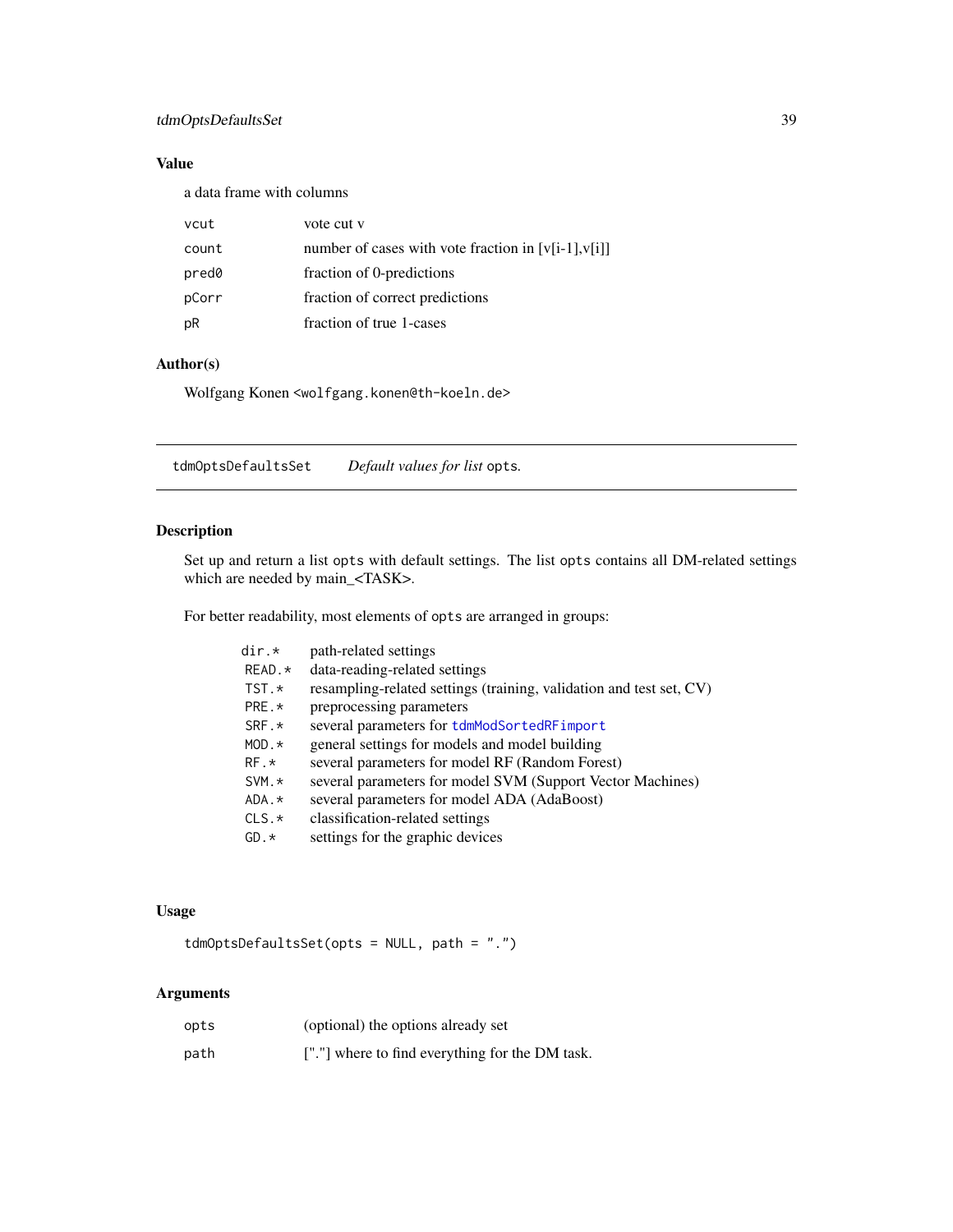## <span id="page-39-0"></span>Details

The path-related settings are relative to opts\$path, if it is def'd, else relative to the current dir. Finally, the function  $tdmOptsDefaultsfill(opts)$  is called to fill in further details, depending on the current settings of opts.

## Value

a list opts, with defaults set for all options relevant for a DM task, containing the following elements

| path             | ["."] where to find everything for the DM task                                                                                                                                                                              |  |  |
|------------------|-----------------------------------------------------------------------------------------------------------------------------------------------------------------------------------------------------------------------------|--|--|
| dir.txt          | [data] where to find .txt/.csv files                                                                                                                                                                                        |  |  |
| dir.data         | [data] where to find other data files, including .Rdata                                                                                                                                                                     |  |  |
| dir.output       | [Output] where to put output files                                                                                                                                                                                          |  |  |
| filename         | ["default.txt"] the task data                                                                                                                                                                                               |  |  |
| filetest         | [NULL] the test data, only relevant for READ.TstFn!=NULL                                                                                                                                                                    |  |  |
| data.title       | ["Default Data"] title for plots                                                                                                                                                                                            |  |  |
| READ. TXT        | $[T] = T$ : read data from .csv and save as .Rdata, $=F$ : read from .Rdata                                                                                                                                                 |  |  |
| <b>READ.NROW</b> | [-1] read this amount of rows or -1 for 'read all rows'                                                                                                                                                                     |  |  |
| READ. TrnFn      | function to be passed into tdmReadDataset. Signature: function(opts) returning<br>a data frame. It reads the train-validation data.                                                                                         |  |  |
| READ. TstFn      | [NULL] function to be passed into tdmReadDataset. Signature: function(opts)<br>returning a data frame. It reads a separate test data file. If NULL, this reading<br>step is skipped.                                        |  |  |
| READ. INI        | [TRUE] read the task data initially, i.e. prior to tuning, using tdmReadDataset<br>. If =FALSE, the data are read anew in each pass through main_TASK, i.e. in<br>each tuning step (deprecated).                            |  |  |
| TST.kind         | ["rand"] one of the choices from {"cv","rand","col"}, see tdmModCreateCVindex<br>for details                                                                                                                                |  |  |
| TST.COL          | ["TST.COL"] name of column with train/test/disregard-flag                                                                                                                                                                   |  |  |
| TST.NFOLD        | [3] number of CV-folds (only for TST.kind=="cv")                                                                                                                                                                            |  |  |
| TST.valiFrac     | $[0.1]$ set this fraction of the train-validation data aside for validation (only for<br>TST.kind=="rand")                                                                                                                  |  |  |
| TST.testFrac     | [0.1] set prior to tuning this fraction of data aside for testing (if tdm\$umode=="SP_T"<br>and opts\$READ.INI==TRUE) or set this fraction of data aside for testing after<br>tuning (if $tdm\$ $u$ mode=="RSUB" or =="CV") |  |  |
| TST.trnFrac      | [NULL] train set fraction, if NULL then tdmModCreateCVindex will set it to 1<br>- opts\$TST.valiFrac.                                                                                                                       |  |  |
| TST. SEED        | [NULL] a seed for the random test set selection (tdmRandomSeed) and random<br>validation set selection. (tdmClassifyLoop). If NULL, use tdmRandomSeed.                                                                      |  |  |
| PRE.PCA          | ["none" (default) "linear"] PCA preprocessing: [don't   do normal PCA (prcomp)<br>1                                                                                                                                         |  |  |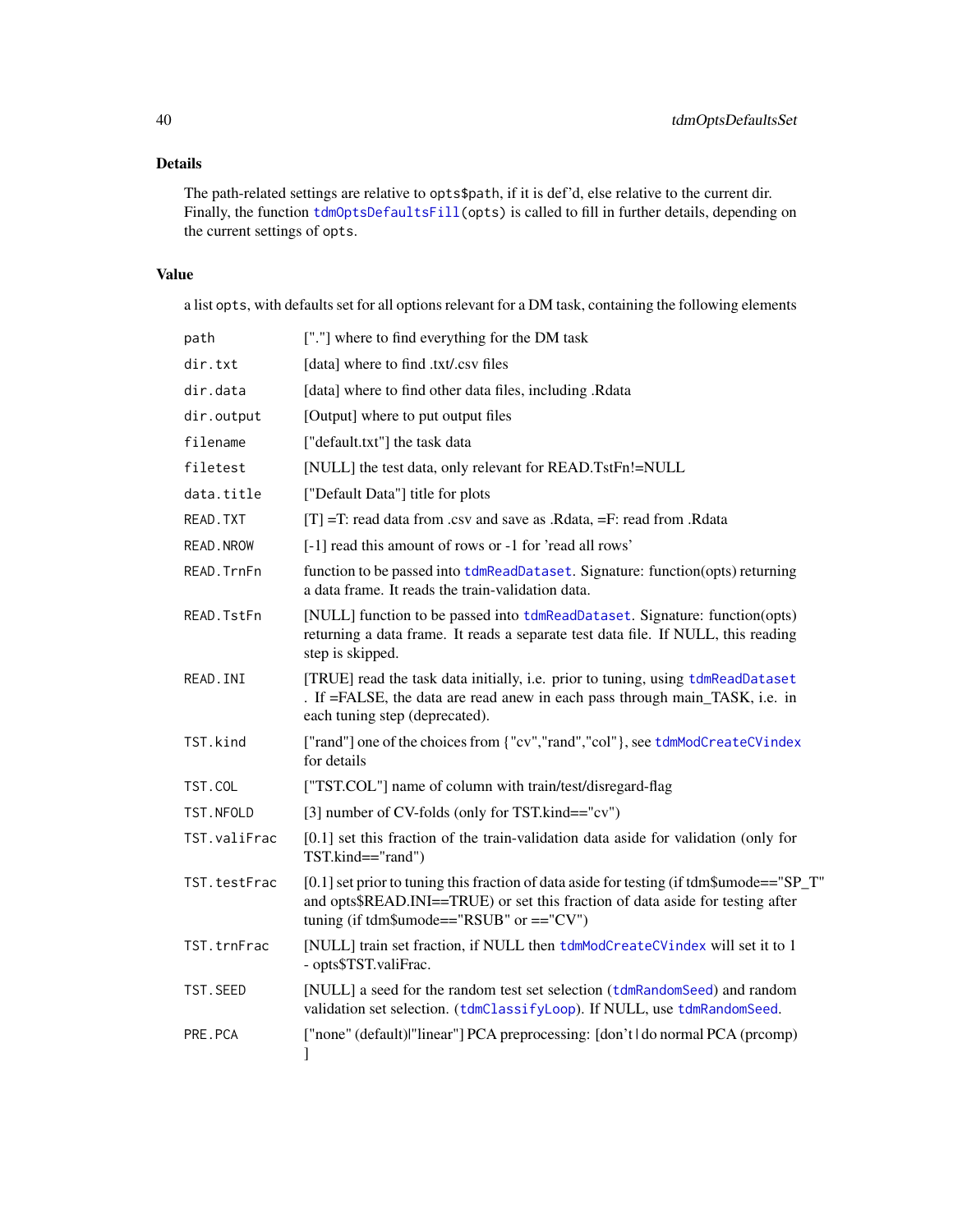<span id="page-40-0"></span>

| PRE.PCA.REPLACE |                                                                                                                                                                                                                                              |
|-----------------|----------------------------------------------------------------------------------------------------------------------------------------------------------------------------------------------------------------------------------------------|
|                 | $[T] = T$ : replace with the PCA columns the original numerical columns, $=F$ : add<br>the PCA columns                                                                                                                                       |
| PRE.PCA.npc     | [0] if $>0$ : add monomials of degree 2 from the first PRE.PCA.npc columns (PCs)<br>(only active, if opts\$PRE.PCA!="none")                                                                                                                  |
| PRE.SFA         | ["none" (default) "2nd"] SFA preprocessing (see package rSFA-package: [don't]<br>I do ormal SFA with 2nd degree expansion ]                                                                                                                  |
| PRE.SFA.REPLACE |                                                                                                                                                                                                                                              |
|                 | $[F] = T$ : replace the original numerical columns with the SFA columns; $=F$ : add<br>the SFA columns                                                                                                                                       |
| PRE.SFA.npc     | [0] if $>0$ : add monomials of degree 2 from the first PRE.SFA.npc columns (only<br>acitve, if opts\$PRE.SFA!="none")                                                                                                                        |
| PRE.SFA.PPRANGE |                                                                                                                                                                                                                                              |
|                 | [11] number of inputs after SFA preprocessing, only those inputs enter into SFA<br>expansion                                                                                                                                                 |
| PRE.SFA.ODIM    | [5] number of SFA output dimensions (slowest signals) to return                                                                                                                                                                              |
| PRE.SFA.doPB    | $[T] = F T$ : don't do parametric bootstrap for SFA in case of marginal training<br>data                                                                                                                                                     |
| PRE.SFA.fctPB   | [sfaPBootstrap] the function to call in case of parametric bootstrap, see sfaPBootstrap<br>in package rSFA-package for its interface description                                                                                             |
| PRE.allNonVali  | [F] if =T, then use all non-validation data in the training-validation set for PCA<br>or SFA preprocessing. If =F, use only the training set for PCA or SFA processing<br>(only relevant if opts\$PRE.PCA!="none" or opts\$PRE.SFA!="none"). |
| PRE. Xpgroup    | [0.99] bind the fraction 1-PRE. Xpgroup in column OTHER (see tdmPreGroupLevels)                                                                                                                                                              |
| PRE.MaxLevel    | [32] bind the N-32+1 least frequent cases in column OTHER (see tdmPreGroupLevels)                                                                                                                                                            |
| SRF.kind        | ["xperc" (default)  "ndrop"  "nkeep"  "none" ] the method used for feature selec-<br>tion, see tdmModSortedRFimport                                                                                                                          |
| SRF.ndrop       | [0] how many variables to drop (only relevant if SRF.kind=="ndrop")                                                                                                                                                                          |
| SRF.nkeep       | [NULL] how many variables to keep, NULL="keep all" (only relevant if SRF.kind=="nkeep")                                                                                                                                                      |
| SRF.XPerc       | $[0.95]$ if $>=0$ , keep that importance percentage, starting with the most important<br>variables (if SRF.kind=="xperc")                                                                                                                    |
| SRF.calc        | $[T] = T$ : calculate importance & save on SRF.file, $=F$ : load from srfFile (srfFile<br>$=$ Output/ <conffile>.SRF.Rdata)</conffile>                                                                                                       |
| SRF.ntree       | [50] number of RF trees                                                                                                                                                                                                                      |
| SRF.samp        | sampsize for RF in importance estimation. See RF.samp for further info on<br>sampsize.                                                                                                                                                       |
| SRF.verbose     | $[2]$                                                                                                                                                                                                                                        |
| SRF.maxS        | [40] how many variables to show in plot                                                                                                                                                                                                      |
| SRF.minlsi      | [1] a lower bound for the length of SRF\$input.variables                                                                                                                                                                                     |
| SRF.method      | ["RFimp"]                                                                                                                                                                                                                                    |
| SRF.scale       | [TRUE] option 'scale' for call importance() in tdmModSortedRFimport                                                                                                                                                                          |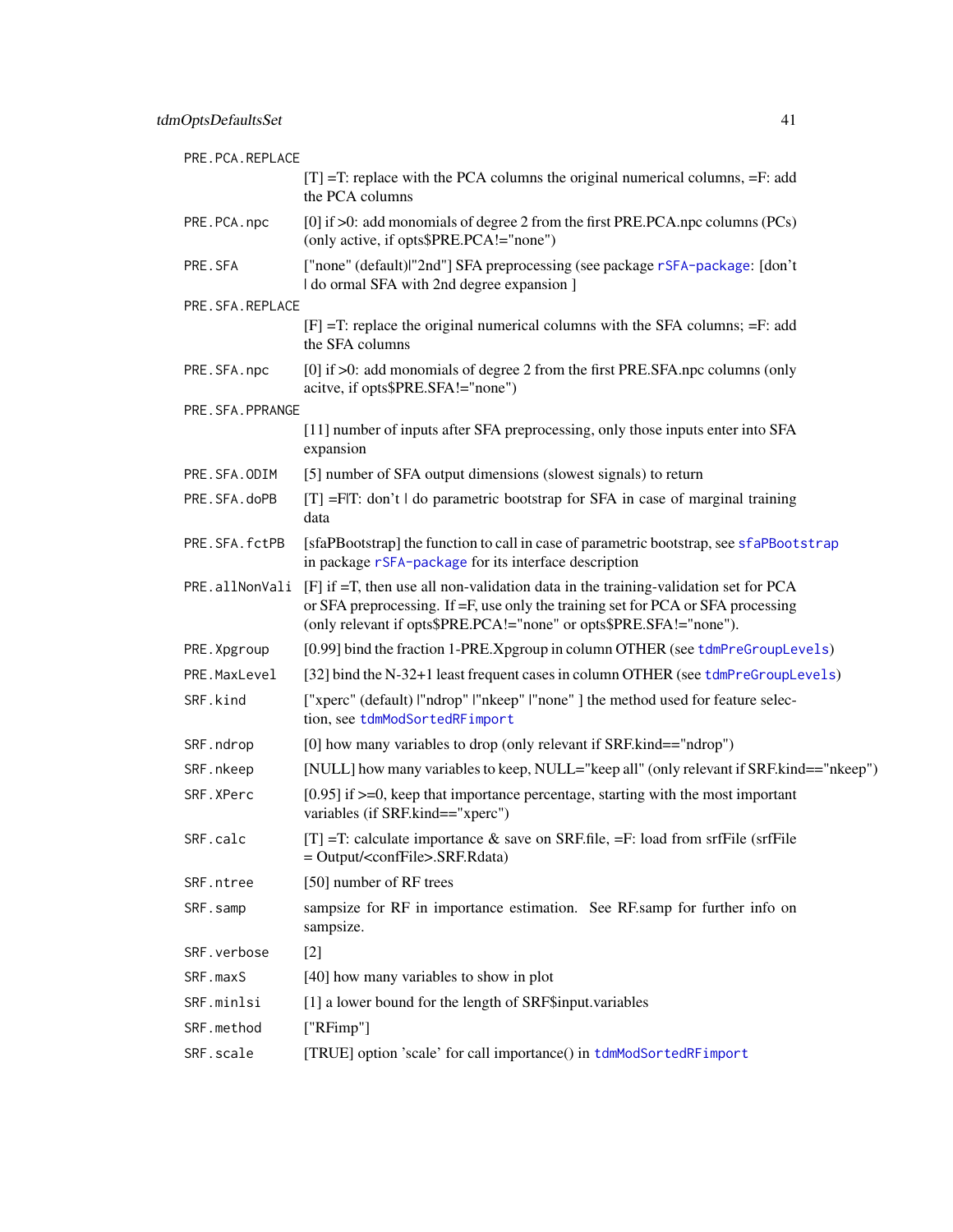<span id="page-41-0"></span>

| MOD.SEED           | [NULL] a seed for the random model initialization (if model is non-deterministic).<br>If NULL, use tdmRandomSeed.                                                                                                                                                                                                                                                                                                                                                   |  |  |
|--------------------|---------------------------------------------------------------------------------------------------------------------------------------------------------------------------------------------------------------------------------------------------------------------------------------------------------------------------------------------------------------------------------------------------------------------------------------------------------------------|--|--|
| MOD.method         | ["RF" (default) I"MC.RF" I"SVM" I"NB" ]: use [RF   MetaCost-RF   SVM  <br>Naive Bayes ] in tdmClassify<br>["RF" (default)  "SVM"  "LM" ]: use [RF   SVM   linear model ] in tdmRegress                                                                                                                                                                                                                                                                              |  |  |
| RF.ntree           | $[500]$                                                                                                                                                                                                                                                                                                                                                                                                                                                             |  |  |
| RF.samp            | [1000] sampsize for RF in model training. If RF samp is a scalar, then it specifies<br>the total size of the sample. For classification, it can also be a vector of length<br>n.class $(=$ # of levels in response variable), then it specifies the size of each<br>strata. The sum of the vector is the total sample size. If NULL, RF.samp will be<br>replaced by 3000 later in tdmModAdjustSampsize*.                                                            |  |  |
| RF.mtry            | [NULL]                                                                                                                                                                                                                                                                                                                                                                                                                                                              |  |  |
| RF.nodesize        | $[1]$                                                                                                                                                                                                                                                                                                                                                                                                                                                               |  |  |
| <b>RF.00B</b>      | [TRUE] if $=T$ , return OOB-training set error as tuning measure; if $=F$ , return<br>validation set error                                                                                                                                                                                                                                                                                                                                                          |  |  |
| RF.p.all           | [FALSE]                                                                                                                                                                                                                                                                                                                                                                                                                                                             |  |  |
| SVM.kernel         | $[3] = 1$ : linear, =2: polynomial, =3: RBF, =4: sigmoid                                                                                                                                                                                                                                                                                                                                                                                                            |  |  |
| SVM.epsilon        | [0.005] needed only for regression                                                                                                                                                                                                                                                                                                                                                                                                                                  |  |  |
| SVM.gamma          | [0.005]                                                                                                                                                                                                                                                                                                                                                                                                                                                             |  |  |
| SVM.coef0          | $[0.0]$ (needed only for opts\$SVM.kernel=="polynomial" or =="sigmoid")                                                                                                                                                                                                                                                                                                                                                                                             |  |  |
| SVM.degree         | [3] (needed only for opts\$SVM.kernel=="polynomial")                                                                                                                                                                                                                                                                                                                                                                                                                |  |  |
| SVM.tolerance      | [0.008]                                                                                                                                                                                                                                                                                                                                                                                                                                                             |  |  |
| ADA.coeflearn      | $[1] = 1$ : "Breiman", = 2: "Freund", = 3: "Zhu" as value for boosting(,coeflearn,)<br>(AdaBoost)                                                                                                                                                                                                                                                                                                                                                                   |  |  |
| ADA.mfinal         | [10] number of trees in AdaBoost = mfinal boosting(,mfinal,)                                                                                                                                                                                                                                                                                                                                                                                                        |  |  |
| ADA.rpart.minsplit | [20] minimum number of observations in a node in order for a split to be at-<br>tempted                                                                                                                                                                                                                                                                                                                                                                             |  |  |
| CLS.cutoff         | [NULL] vote fractions for the classes (vector of length n.class $=$ # of levels<br>in response variable). The class i with maximum ratio ( $%$ votes)/CLS.cutoff[i]<br>wins. If NULL, then each class gets the cutoff 1/n.class (i.e. majority vote wins).<br>The smaller CLS.cutoff[i], the more likely class i will win.                                                                                                                                          |  |  |
| CLS.CLASSWT        | [NULL] class weights for the n.class classes, e.g.<br>$c(A=10,B=20)$ for a 2-class problem with classes A and B<br>(the higher, the more costly is a misclassification of that real class). It should<br>be a named vector with the same length and names as the levels of the response<br>variable. If no names are given, the levels of the response variables in lexico-<br>graphical order will be attached in tdmClassify. CLS.CLASSWT=NULL for<br>no weights. |  |  |
| CLS.gainmat        | [NULL] (n.class x n.class) gain matrix. If NULL, CLS gainmat will be set to<br>unit matrix in tdmClassify                                                                                                                                                                                                                                                                                                                                                           |  |  |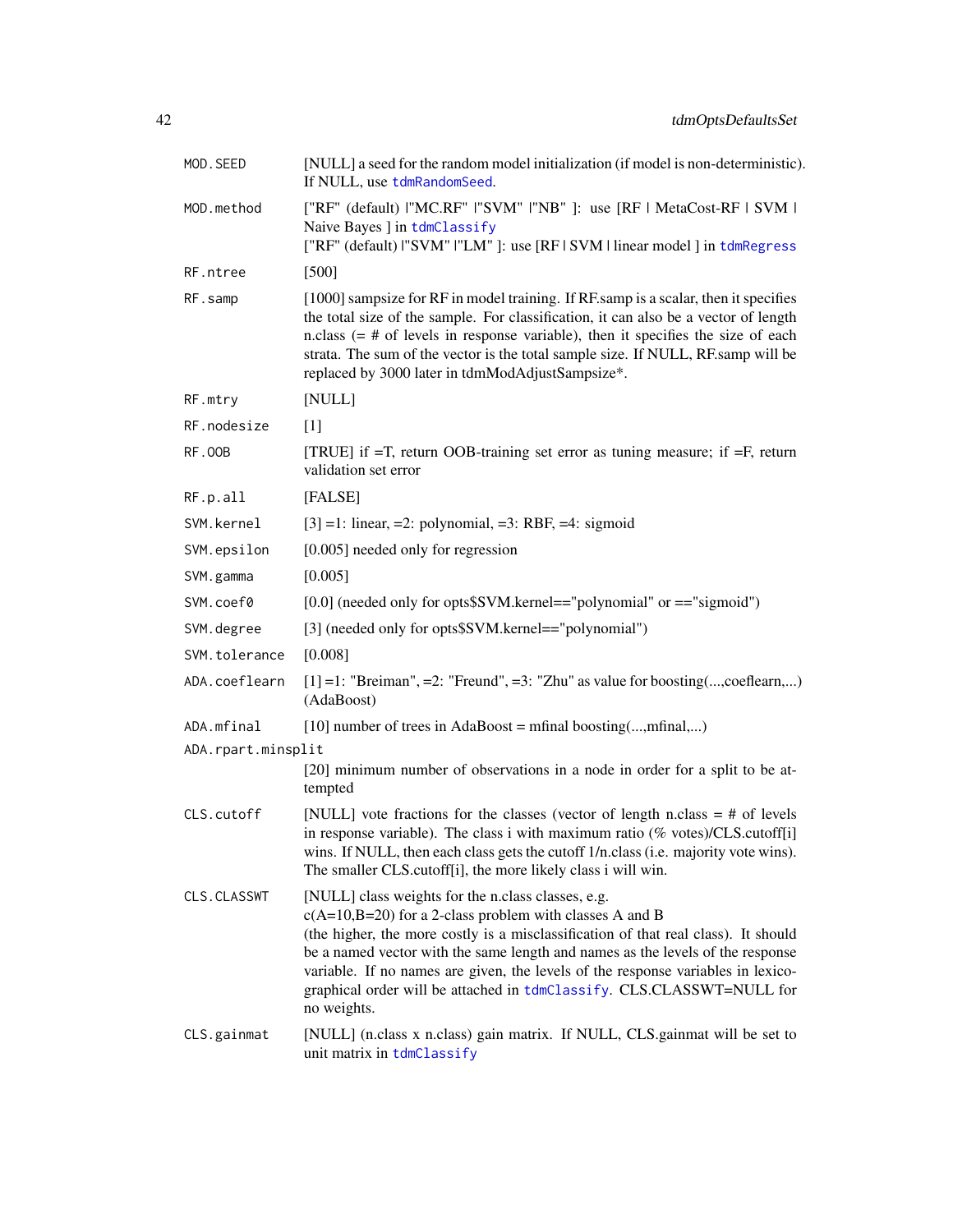<span id="page-42-0"></span>

| rgain.type        | ["rgain" (default)  "meanCA"  "minCA"] in case of tdmClassify: For classifi-<br>cation, the measure Rgain returned from tdmClassifyLoop in result \$R_* is<br>[relative gain (i.e. gain/gainmax)   mean class accuracy   minimum class accu-<br>racy   minus Y ]. The goal is to maximize Rgain.<br>For binary classification there are the additional measures ["arROC"   "arLIFT"<br>l "arPRE"   "bYouden" ], see 'Value' in tdmModConfmat.<br>For regression, the goal is to minimize result \$R_* returned from tdmRegress.<br>In this case, possible values are rgain. type = ["rmae" (default)  "rmse"   "made"<br>] which stands for [ relative mean absolute error   root mean squared error   mean<br>absolute deviation ]. |
|-------------------|--------------------------------------------------------------------------------------------------------------------------------------------------------------------------------------------------------------------------------------------------------------------------------------------------------------------------------------------------------------------------------------------------------------------------------------------------------------------------------------------------------------------------------------------------------------------------------------------------------------------------------------------------------------------------------------------------------------------------------------|
| ncopies           | $[0]$ if $>0$ , activate tdmParaBootstrap in tdmClassify                                                                                                                                                                                                                                                                                                                                                                                                                                                                                                                                                                                                                                                                             |
| fct.postproc      | [NULL] name of a function with signature (pred, dframe, opts) where pred<br>is the prediction of the model on the data frame dframe and opts is this list.<br>This function may do some postprocessing on pred and it returns a (potentially<br>modified) pred. This function will be called in tdmClassify if it is not NULL.                                                                                                                                                                                                                                                                                                                                                                                                       |
| GD.DEVICE         | ["win"] = "win": all graphics to (several) windows (windows or X11 in package<br>grDevices)<br>="rstudio": same as "win", but all graphics go to the RStudio device<br>="pdf": all graphics to one multi-page PDF<br>="png": all graphics in separate PNG files in opts\$GD. PNGDIR<br>$=$ "non": no graphics at all<br>This concerns the TDMR graphics, not the SPOT (or other tuner) graphics. If<br>running R from RStudio (if there is a device with name "RStudioGD") then the<br>default "win" is changed to "rstudio" automatically.                                                                                                                                                                                          |
| <b>GD.RESTART</b> | $[T] = T$ : restart the graphics device (i.e. close all 'old' windows or re-open multi-<br>page pdf) in each call to tdmClassify or tdmRegress, resp.<br>=F: leave all windows open (suitable for calls from SPOT) or write more pages<br>in same pdf.                                                                                                                                                                                                                                                                                                                                                                                                                                                                               |
| GD.CLOSE          | $[T]$ =T: close graphics device "png", "pdf" at the end of main_*.r (suitable for<br>$main$ *.r solo) or<br>=F: do not close (suitable for call from tdmStartSpot2, where all windows should<br>remain open)                                                                                                                                                                                                                                                                                                                                                                                                                                                                                                                         |
| <b>NRUN</b>       | [2] how many runs with different train $\&$ test samples - or - how many CV-runs,<br>if opts\$TST.kind="cv"                                                                                                                                                                                                                                                                                                                                                                                                                                                                                                                                                                                                                          |
| APPLY_TIME        | [FALSE]                                                                                                                                                                                                                                                                                                                                                                                                                                                                                                                                                                                                                                                                                                                              |
| test2.show        | [FALSE]                                                                                                                                                                                                                                                                                                                                                                                                                                                                                                                                                                                                                                                                                                                              |
| test2.string      | ["default cutoff"]                                                                                                                                                                                                                                                                                                                                                                                                                                                                                                                                                                                                                                                                                                                   |
| <b>VERBOSE</b>    | $[2] = 2$ : print much output, =1: less, =0: none                                                                                                                                                                                                                                                                                                                                                                                                                                                                                                                                                                                                                                                                                    |

## Note

The variables opts\$PRE.PCA.numericV and opts\$PRE.SFA.numericV (string vectors of numeric input columns to be used for PCA or SFA) are not set by [tdmOptsDefaultsSet](#page-38-1) or [tdmOptsDefaultsFill](#page-0-0). Either they are supplied by the user or, if NULL, TDMR will set them to input.variables in [tdmClassifyLoop](#page-18-1), assuming that all columns are numeric.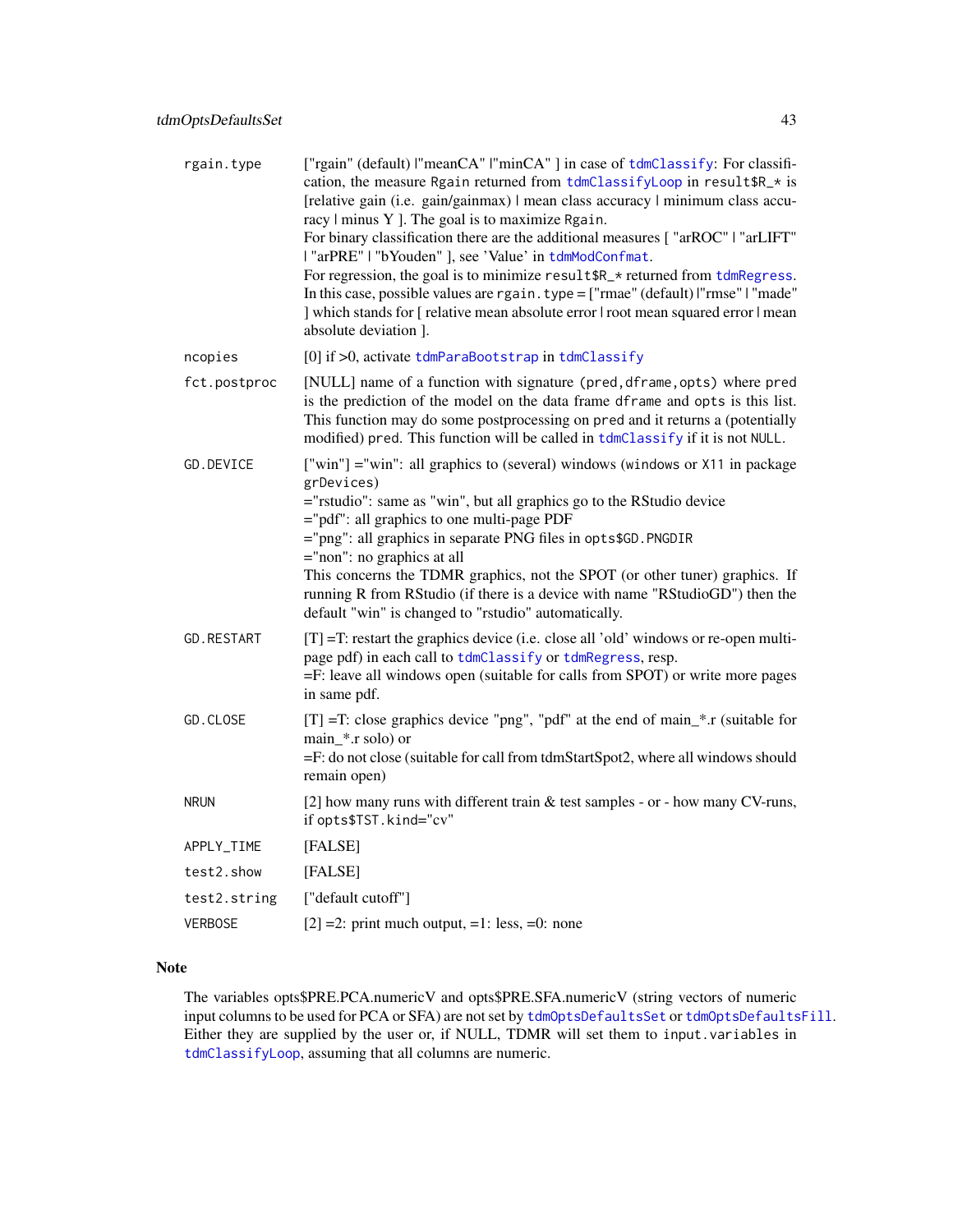## <span id="page-43-0"></span>Author(s)

Wolfgang Konen, THK, 2013 - 2018

## See Also

[tdmOptsDefaultsFill](#page-0-0) [tdmDefaultsFill](#page-21-1)

<span id="page-43-1"></span>

| tdmParaBootstrap | Parametric bootstrap: add 'noisy copies' to a data frame (training |  |  |  |
|------------------|--------------------------------------------------------------------|--|--|--|
|                  | data).                                                             |  |  |  |

## Description

A normal distribution is approximated from the data given in dset[, input.variables] and new data are drawn from this distribution for the columns input.variables. The column resp is filled at random with levels with the same relative frequency as in dset[, resp]. Other columns of dset are filled by copying the entries from the first row of dset.

## Usage

tdmParaBootstrap(dset, resp, input.variables, opts)

#### Arguments

| dset            | data frame with training set                                                                                                                                                                                                                                                                                                                                                    |  |
|-----------------|---------------------------------------------------------------------------------------------------------------------------------------------------------------------------------------------------------------------------------------------------------------------------------------------------------------------------------------------------------------------------------|--|
| resp            | name of column in dset which carries the target variable                                                                                                                                                                                                                                                                                                                        |  |
| input.variables |                                                                                                                                                                                                                                                                                                                                                                                 |  |
|                 | vector with names of input columns                                                                                                                                                                                                                                                                                                                                              |  |
| opts            | additional parameters [defaults in brackets]                                                                                                                                                                                                                                                                                                                                    |  |
|                 | ncopies how many noisy copies to add                                                                                                                                                                                                                                                                                                                                            |  |
|                 | ncsigma $[1.0]$ multiplicative factor for each std.dev.                                                                                                                                                                                                                                                                                                                         |  |
|                 | ncmethod [3] which method to use for parametric bootstrap<br>$=1$ : each 'old' record from X in turn is the centroid for a new pattern;<br>$=2$ : the centroid is the average of all records from the same class, the<br>std.dev. is the same for all classes;<br>$=$ 3: centroid as in '2', the std.dev. is the std.dev. of all records from the<br>same class (*recommended*) |  |
|                 | TST. COL (optional) name of column in dset where each PB record is marked<br>with a $0$                                                                                                                                                                                                                                                                                         |  |

#### Value

data frame dset with the new parametric bootstrap records added as last rows.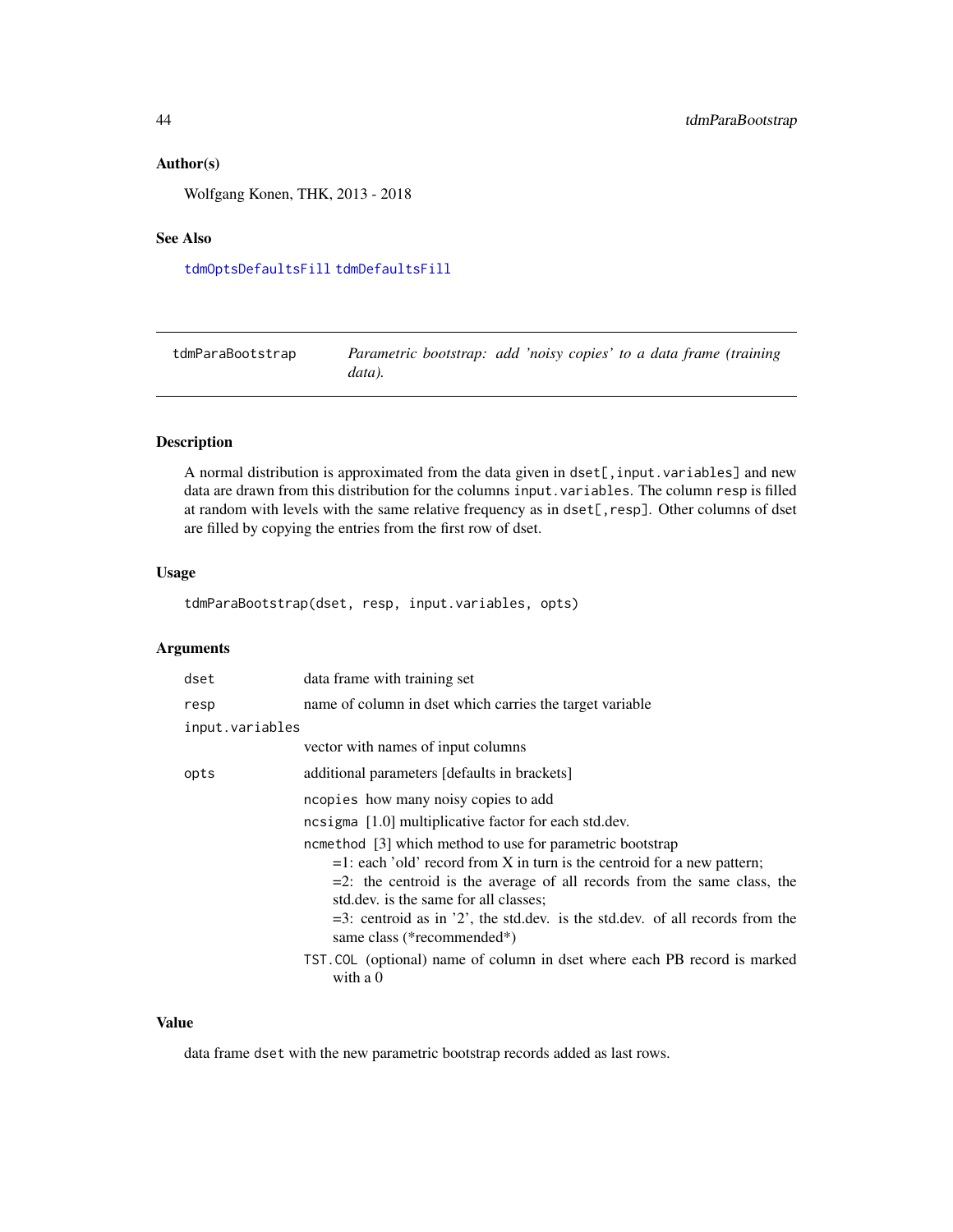#### <span id="page-44-0"></span>tdmPreAddMonomials 45

## Author(s)

Wolfgang Konen, FHK, Nov'2011-Dec'2011

#### See Also

[tdmClassify](#page-15-1)

tdmPreAddMonomials *Add monomials of degree 2 to a data frame.*

## Description

Given the data frame dset and a data frame rx with the same number of rows, add monomials of degree 2 to dset for all quadratic combinations of the first PRE.npc columns of rx. The naming of these new columns is "R1x2" for the combination of cols 1 and 2 and so on (if prefix="R").

## Usage

```
tdmPreAddMonomials(dset, rx, PRE.npc, opts, degree = 2, prefix = "R")
```
## Arguments

| dset                                                          | the target data frame                                                         |  |
|---------------------------------------------------------------|-------------------------------------------------------------------------------|--|
| rx                                                            | a data frame where to draw the monomials from                                 |  |
| PRE.npc                                                       | the number of columns from $rx$ to use (clipped to $ncol(rx)$ ) if necessary) |  |
| a list from which we need here the following entries:<br>opts |                                                                               |  |
|                                                               | $\cdot$ filename                                                              |  |
|                                                               | • VERBOSE                                                                     |  |
| degree                                                        | [2] (currently only 2 is supported)                                           |  |
| prefix                                                        | ["R"] character prefix for the monomial column names                          |  |

#### Value

data frame dset with the new monomial columns appended. If PRE.npc==0, the data frame is returned unchanged.

#### Note

CAVEAT: The double for-loop costs some time (e.g.  $2-4$  sec for ncol(rx)=8 or 10) How to fix: make a version w/o for-loop and w/o frequent assigns to dset (\*\*TODO\*\*)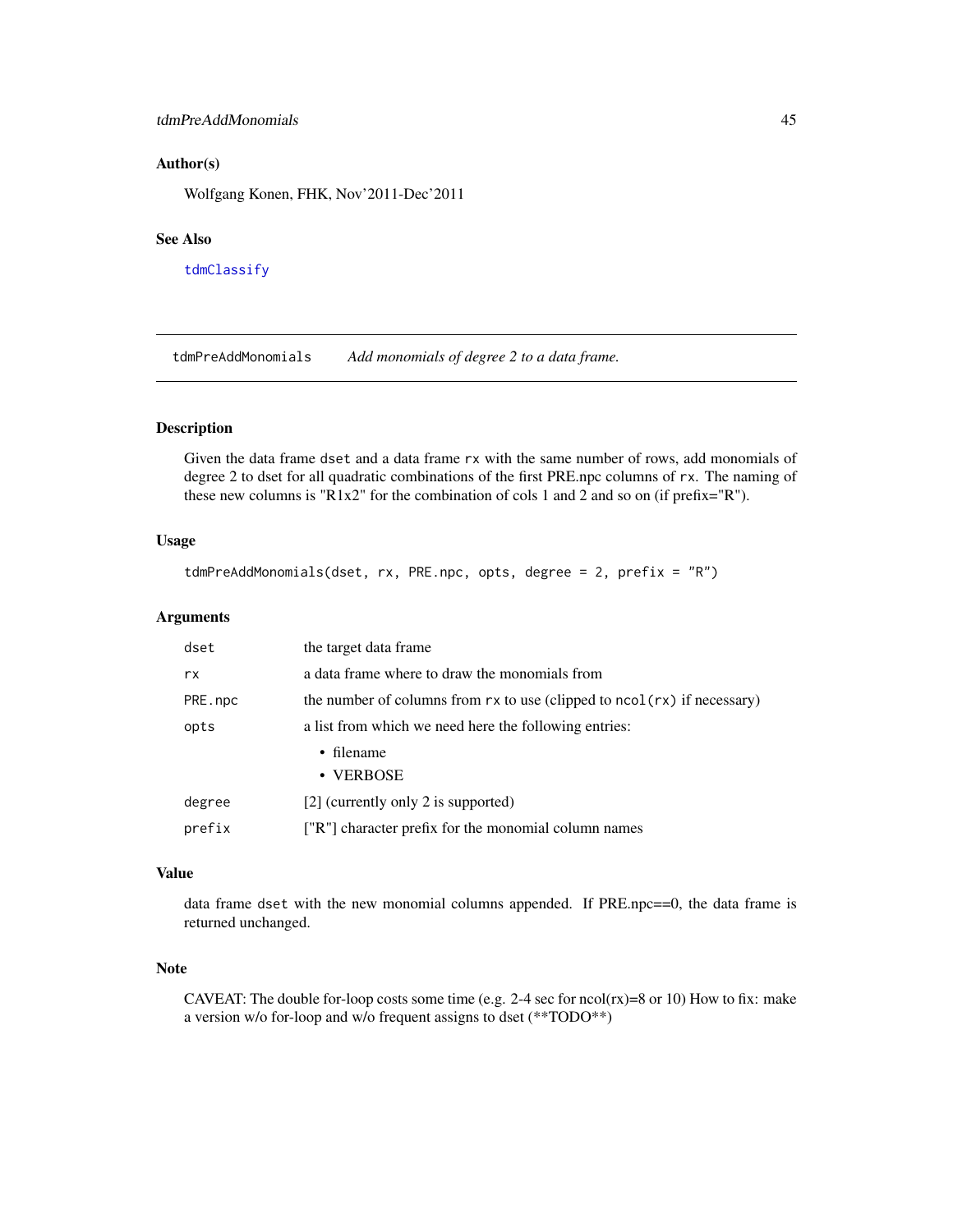<span id="page-45-0"></span>tdmPreFindConstVar *Find constant columns.*

#### Description

Find all those columns in data frame dset which are completely constant or completely NA and return a vector with their names.

#### Usage

tdmPreFindConstVar(dset)

#### Arguments

dset data frame

#### Value

name vector of constant columns

<span id="page-45-1"></span>tdmPreGroupLevels *Group the levels of factor variable in* dset[,colname]*.*

#### Description

This function reduces the number of levels for factor variables with too many levels. It counts the cases in each level and orders them decreasingly. It binds the least frequent levels together in a new level "OTHER" such that the remaining untouched levels have more than opts\$PRE.Xpgroup percent of all cases. OR it binds the levels with least cases together in "OTHER" such that the total number of new levels is opts\$PRE.MaxLevel. From these two choices for "OTHER" take the one which binds more variables in column "OTHER".

#### Usage

```
tdmPreGroupLevels(dset, colname, opts)
```
## **Arguments**

| dset    | data frame                      |
|---------|---------------------------------|
| colname | name of column to be re-grouped |
| opts    | list, here we need              |
|         | • PRE.Xpgroup $[0.99]$          |
|         |                                 |

• PRE.MaxLevel [32] (32 is the maximum number of levels allowed for [randomForest](#page-0-0))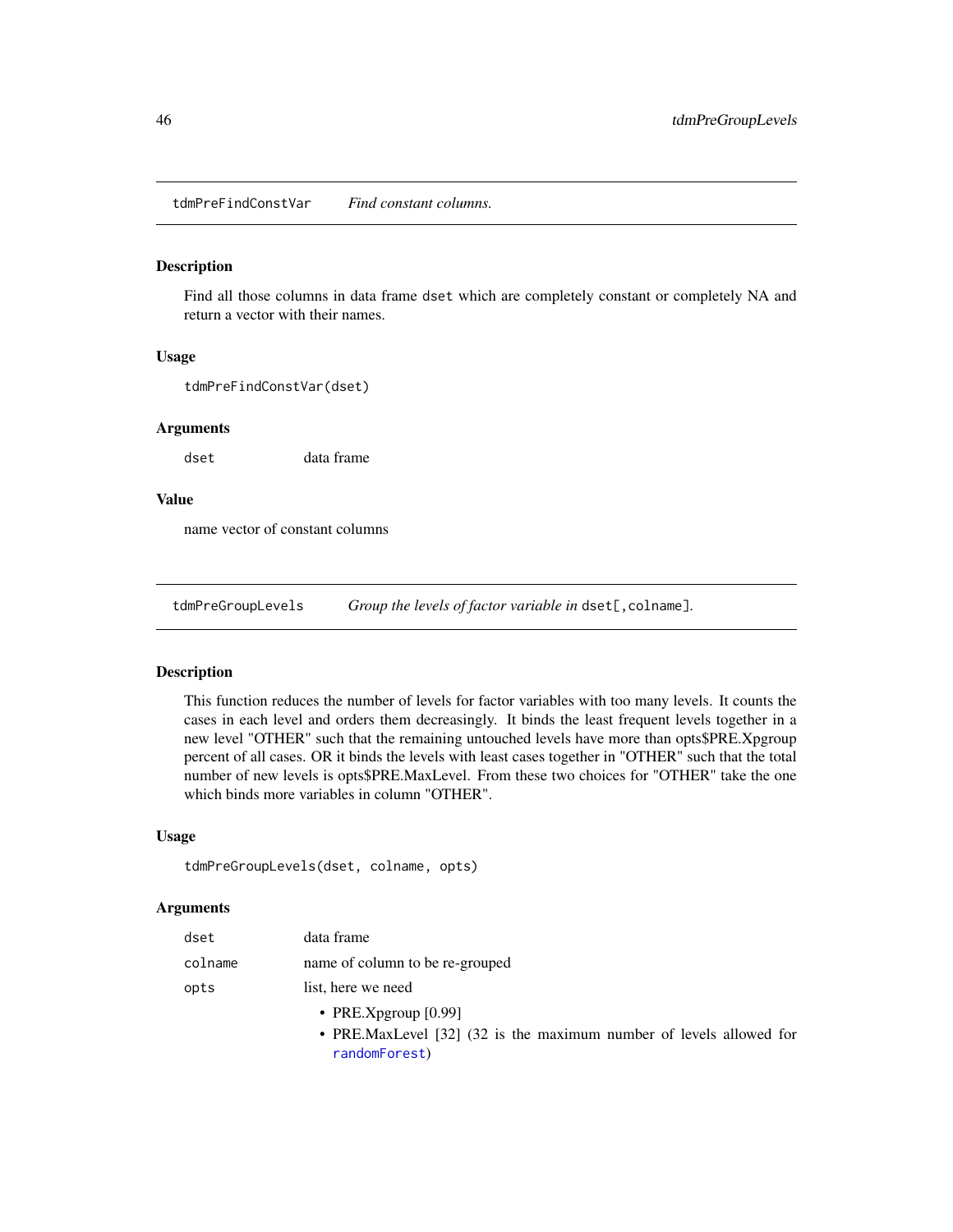## <span id="page-46-0"></span>Value

dset, a data frame with dset[, colname] re-grouped

tdmPreLevel2Target *Relate levels of a column with a target (column).*

## Description

Print for each level of factor variable f which ratio 0 / 1 of the binary target variable it contains and how many cases are in each level

#### Usage

tdmPreLevel2Target(dset, target, f, opts)

## Arguments

| dset   | data frame                            |
|--------|---------------------------------------|
| target | name of target column                 |
| f      | number of column with factor variable |
| opts   | list, here we need                    |
|        | • opts $$thresh_pR$                   |
|        | • opts\$verbose                       |

#### Note

SIDE EFFECTS: some printed output

tdmPreNAroughfix *Replace <NA> values with suitable non <NA> values*

#### Description

This function replaces <NA> values in a list entry or data frame column with the median (for numeric columns) or the most frequent mode (for factor columns). It does the same as na.roughfix in package randomForest, but does so faster.

#### Usage

```
tdmPreNAroughfix(object, ...)
```

| object                  | list or data frame   |
|-------------------------|----------------------|
| $\cdot$ $\cdot$ $\cdot$ | additional arguments |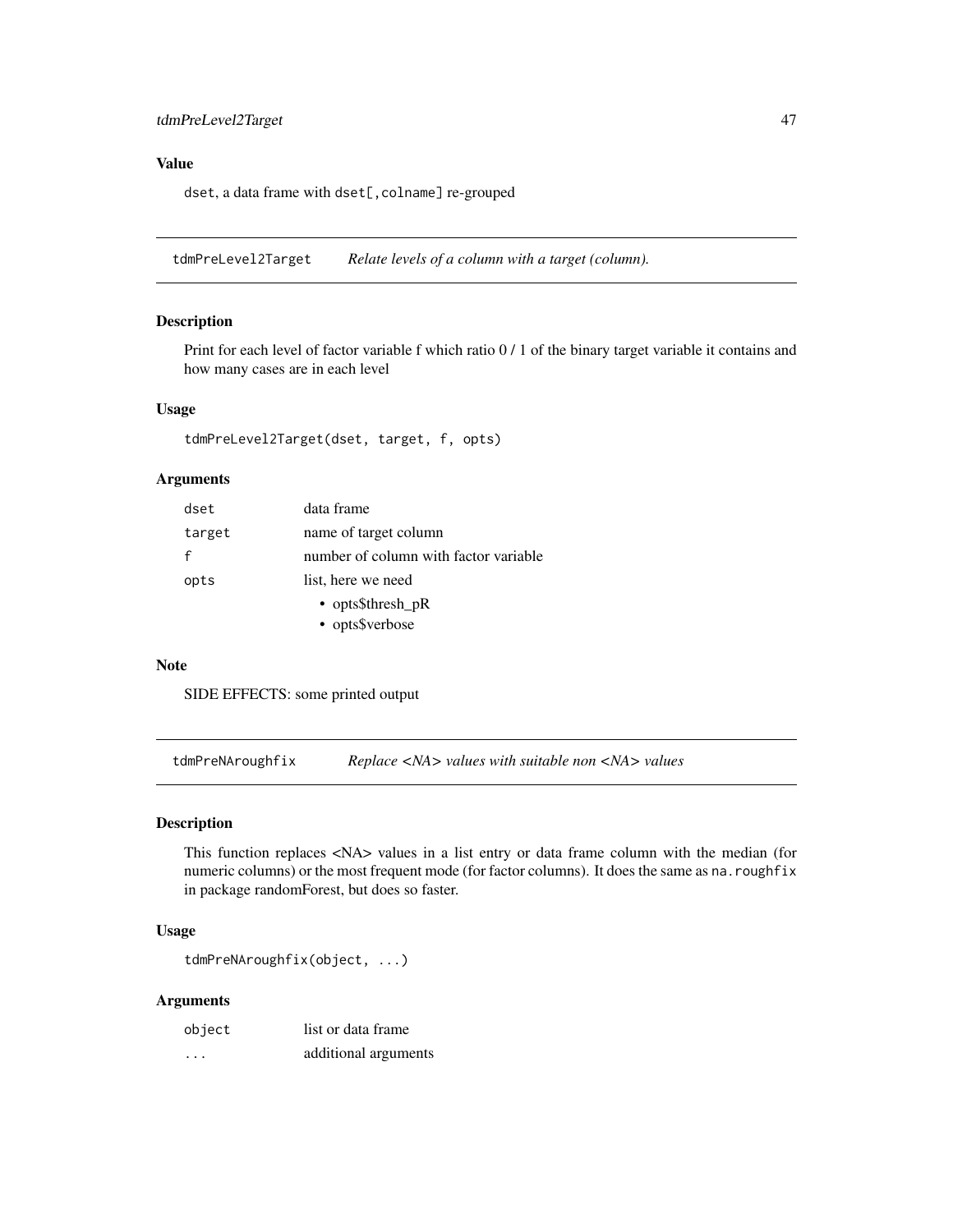## <span id="page-47-0"></span>Value

object, the list or data frame with <NA> values replaced

<span id="page-47-1"></span>tdmPrePCA.apply *Apply PCA (Principal Component Analysis) to new data.*

## Description

The PCA rotation is taken from pcaList, a value returned from a prior call to [tdmPrePCA.train](#page-48-1).

## Usage

```
tdmPrePCA.apply(dset, pcaList, opts, dtrain = NULL)
```
## Arguments

| dset    | the data frame with the new data                                                                                                                                                   |
|---------|------------------------------------------------------------------------------------------------------------------------------------------------------------------------------------|
| pcaList | a value returned from a prior call to tdmPrePCA. train                                                                                                                             |
| opts    | a list from which we need here the following entries:                                                                                                                              |
|         | • PRE. knum: if >0 and if PRE. PCA="kernel", take only a subset of PRE. knum<br>records from dset                                                                                  |
|         | • PRE.PCA.npc: if $>0$ , then add for the first PRE.PCA.npc PCs the monomi-<br>als of degree 2 (see tdmPreAddMonomials)                                                            |
|         | • PRE.PCA.numericV vector with all column names in dset for which PCA<br>is performed. These columns may contain *numeric* values only.                                            |
| dtrain  | [NULL] optional, only needed in case that dset is a 0-row-data frame: then we<br>'borrow' the columns from dtrain, the data set returned from $tdmPrePCA$ . train<br>in pca\$dset. |

## Value

pca, a list with entries:

| dset | the input data frame dset with columns numeric variables replaced by the PCs |
|------|------------------------------------------------------------------------------|
|      | with names PC1, PC2,  (in case PRE.PCA=="linear") or with names KP1,         |
|      | $KP2, \ldots$ (in case PRE.PCA=="kernel") and optional with monomial columns |
|      | added, if PRE.PCA.npc>0                                                      |

numeric.variables

the new column names for PCs and for the monomials

#### Author(s)

Wolfgang Konen, FHK, Mar'2011 - Jan'2012

#### See Also

[tdmPrePCA.train](#page-48-1)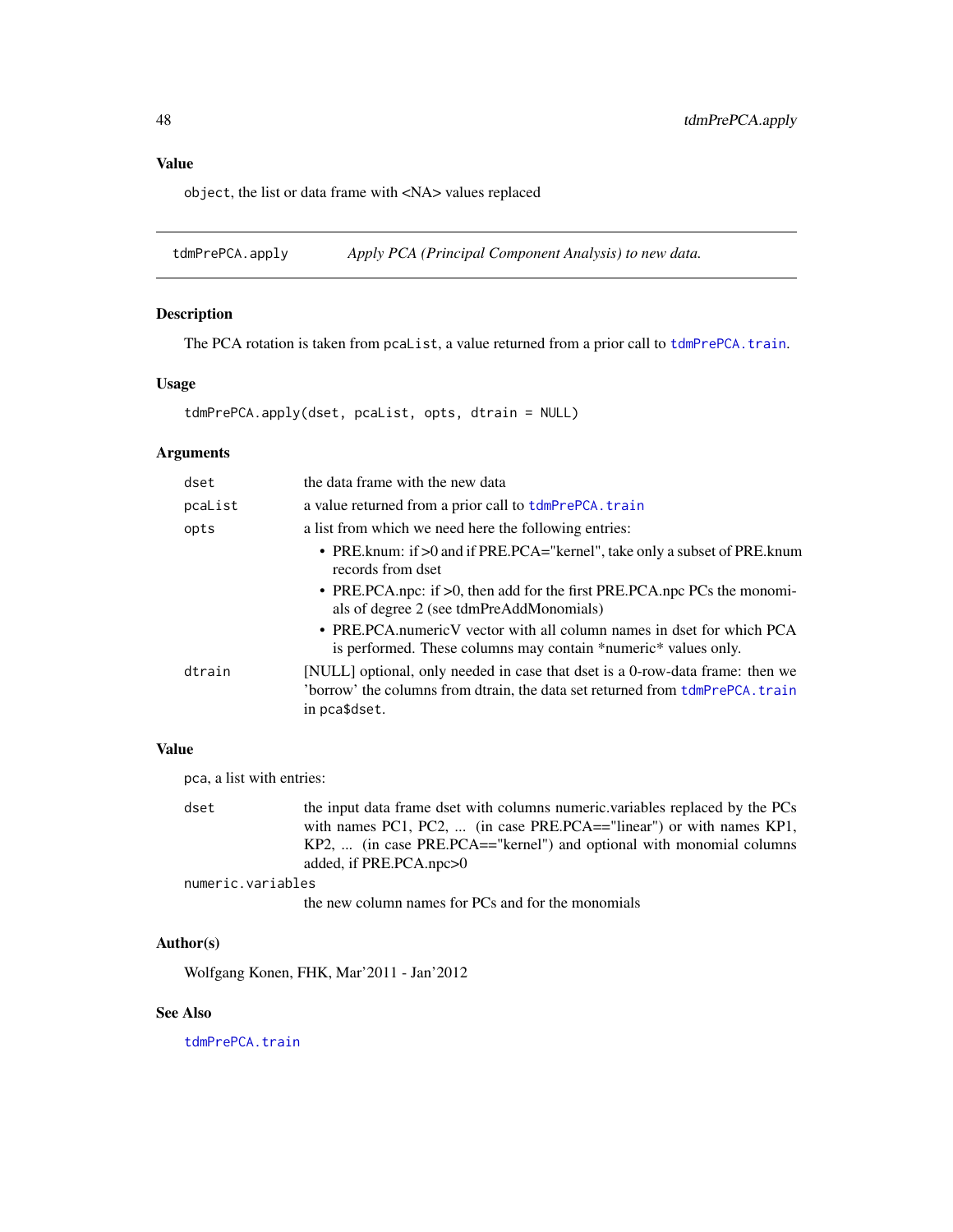<span id="page-48-1"></span><span id="page-48-0"></span>

tdmPrePCA.train is capable of linear PCA, based on prcomp (which uses SVD), and of kernel PCA (either KPCA, KHA or KFA).

## Usage

tdmPrePCA.train(dset, opts)

## Arguments

| dset | the data frame with training (and test) data.                                                                                                                                                                                                                                |
|------|------------------------------------------------------------------------------------------------------------------------------------------------------------------------------------------------------------------------------------------------------------------------------|
| opts | a list from which we need here the following entries:                                                                                                                                                                                                                        |
|      | • PRE.PCA: ["linear"   "kernel"   "none" ]<br>• PRE. knum: if >0 and if PRE. PCA="kernel", take only a subset of PRE. knum<br>records from dset<br>• PRE.PCA.REPLACE: $[T] = T$ : replace the original numerical columns with<br>the PCA columns; $=F$ : add the PCA columns |
|      | • PRE.PCA.npc: if $>0$ , then add for the first PRE.PCA.npc PCs the monomi-<br>als of degree 2 (see tdmPreAddMonomials)<br>• PRE.PCA.numericV vector with all column names in dset for which PCA                                                                             |
| ne   | is performed. These columns may contain *numeric* values only.                                                                                                                                                                                                               |

Valu

pca, a list with entries:

| dset              | the input data frame dset with columns numeric variables replaced or extended<br>(depending on opts\$PRE.PCA.REPLACE) by the PCs with names PC1, PC2,<br>(in case PRE.PCA=="linear") or with names KP1, KP2,  (in case PRE.PCA=="kernel")<br>and optional with monomial columns added, if PRE.PCA.npc>0. The number<br>of PCs is min(nrows(dset),length(numeric.variables)). |  |
|-------------------|------------------------------------------------------------------------------------------------------------------------------------------------------------------------------------------------------------------------------------------------------------------------------------------------------------------------------------------------------------------------------|--|
| numeric.variables |                                                                                                                                                                                                                                                                                                                                                                              |  |
|                   | the new numeric column names (PCs, monomials, and optionally old numeric V,<br>if $opts$PRE.PCA.PEPLACE==F)$                                                                                                                                                                                                                                                                 |  |
| pcaList           | a list with the items sdev, rotation, center, scale, x as returned from promp<br>plus eigval, the eigenvalues for the PCs                                                                                                                                                                                                                                                    |  |

#### Note

CAUTION: Kernel PCA (opts\$PRE.PCA=="kernel") is currently disabled in code, it \*crashes\* for large number of records or large number of columns.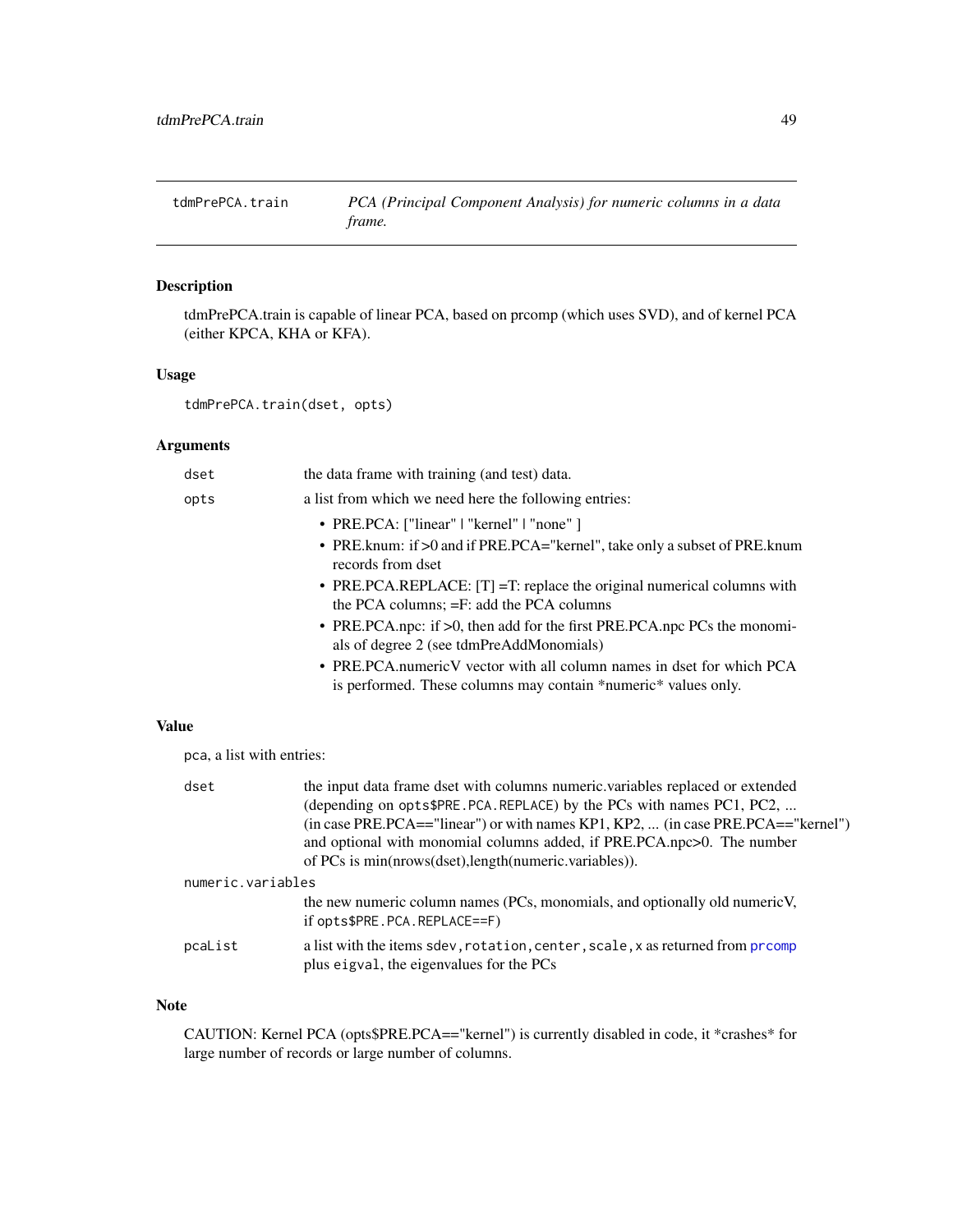#### Author(s)

Wolfgang Konen, FHK, Mar'2011 - Jan'2012

#### See Also

[tdmPrePCA.apply](#page-47-1)

<span id="page-49-1"></span>tdmPreSFA.apply *Apply SFA (Slow Feature Analysis) to new data.*

## Description

The SFA projection is taken from sfaList, a value returned from a prior call to [tdmPreSFA.train](#page-50-1).

#### Usage

```
tdmPreSFA.apply(dset, sfaList, opts, dtrain = NULL)
```
## Arguments

| dset    | the data frame with the new data                                                                                                                                                   |
|---------|------------------------------------------------------------------------------------------------------------------------------------------------------------------------------------|
| sfaList | a value returned from a prior call to tdmPreSFA.train                                                                                                                              |
| opts    | a list from which we need here the following entries:                                                                                                                              |
|         | • PRE.SFA.REPLACE: $[T] = T$ : replace the original numerical columns with<br>the SFA columns; = F: add the SFA columns                                                            |
|         | • PRE.SFA.npc: if >0, then add for the first PRE.SFA.npc PCs the monomials<br>of degree 2 (see tdmPreAddMonomials)                                                                 |
|         | • PRE.SFA.ODIM: [5] number of SFA output dimensions (slowest signals)<br>to return                                                                                                 |
|         | • PRE SFA numeric V vector with all column names in dset for which SFA is<br>performed. These columns may contain *numeric* values only.                                           |
| dtrain  | [NULL] optional, only needed in case that dset is a 0-row-data frame: then we<br>'borrow' the columns from dtrain, the data set returned from $tdmPresFA$ . train<br>in sfa\$dset. |

#### Value

sfa, a list with entries:

dset the input data frame dset with columns numeric.variables replaced by the PCs with names PC1, PC2, ... (in case PRE.SFA=="linear") or with names KP1, KP2, ... (in case PRE.SFA=="kernel") and optional with monomial columns added, if PRE.SFA.npc>0

numeric.variables

the new column names for PCs and for the monomials

<span id="page-49-0"></span>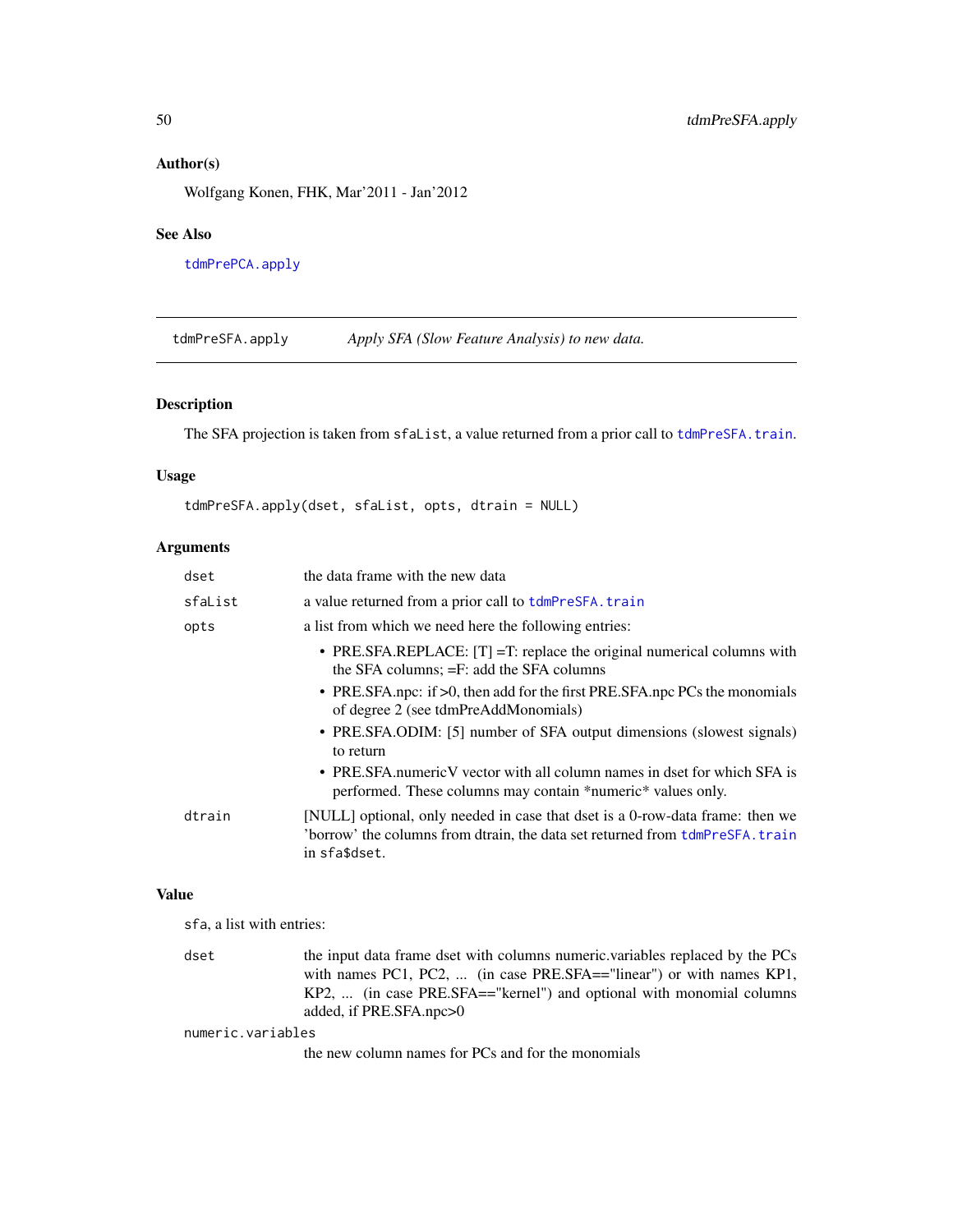## <span id="page-50-0"></span>tdmPreSFA.train 51

#### Author(s)

Wolfgang Konen, Martin Zaefferer, FHK, Jan'2012 - Feb'2012

#### See Also

[tdmPreSFA.train](#page-50-1)

<span id="page-50-1"></span>tdmPreSFA.train *SFA (Slow Feature Analysis) for numeric columns in a data frame.*

#### Description

tdmPreSFA.train uses package [rSFA-package](#page-0-0). It is assumed that classification for the variable contained in column response.var is done. SFA seeks features in an expanded function space for which the intra-class variation w.r.t. response.var is as low as possible.

## Usage

tdmPreSFA.train(dset, response.var, opts)

#### Arguments

| dset         | the data frame with training (and test) data.                                                                                        |
|--------------|--------------------------------------------------------------------------------------------------------------------------------------|
| response.var | the response variable for classification.                                                                                            |
| opts         | a list from which we need here the following entries:                                                                                |
|              | • PRE.SFA: ["linear"   "2nd"   "none"   which stands for [1st   2nd degree<br>monomial SFA   no SFA ]                                |
|              | • PRE.SFA.REPLACE: $[T] = T$ : replace the original numerical columns with<br>the SFA columns; = F: add the SFA columns              |
|              | • PRE.SFA.npc: if >0, then add for the first PRE.SFA.npc PCs the monomials<br>of degree 2 (see tdmPreAddMonomials)                   |
|              | • PRE.SFA.PPRANGE: [11] number of inputs after preprocessing, they enter<br>into expansion                                           |
|              | • PRE.SFA.ODIM: [5] number of SFA output dimensions (slowest signals)<br>to return                                                   |
|              | • PRE.SFA.numericV vector with all column names in dset which are input<br>for SFA. These columns may contain *numeric* values only. |
|              |                                                                                                                                      |

## Value

sfa, a list with entries:

dset the input data frame dset with columns numeric.variables replaced or extended (depending on opts\$PRE.SFA.REPLACE) by the SFA components with names SF1, SF2, ... and with optional monomial columns added, if PRE.SFA.npc>0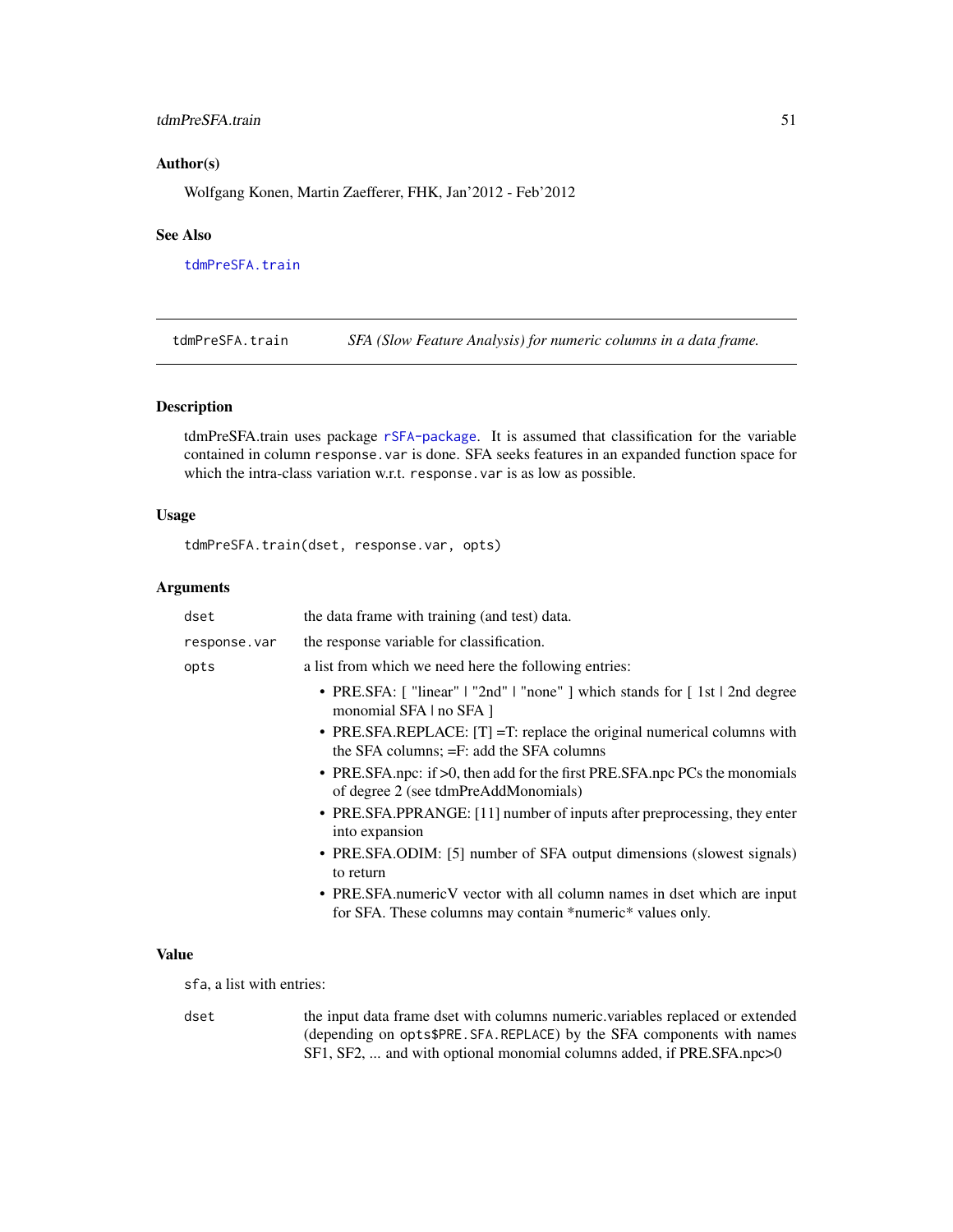<span id="page-51-0"></span>

| numeric.variables |                                                                                                                                                  |
|-------------------|--------------------------------------------------------------------------------------------------------------------------------------------------|
|                   | the new numeric column names of dset, <i>i.e.</i> SFA components, monomials (and<br>optionally PRE.SFA.numeric V, if opts\$PRE. SFA. REPLACE==F) |
| sfaList           | a list with the items opts (sfa0pts), matrices DSF and SF and many others, as<br>returned from sfaStep                                           |

## Author(s)

Wolfgang Konen, Martin Zaefferer, FHK, Jan'2012 - Feb'2012

#### See Also

[tdmPreSFA.apply](#page-49-1)

<span id="page-51-1"></span>tdmRandomSeed *Generates pseudo-random random number seeds.*

## Description

To use this mechanism, create first an object tdmRandomSeed with a call to [makeTdmRandomSeed](#page-0-0).

#### Usage

tdmRandomSeed()

#### Value

In each call to this function a different integer in 0...100001+nCall is returned. This is true even if it is called many times within the same second (where Sys.time() will return the same integer). nCall is the number of calls to this function object.

## Author(s)

Wolfgang Konen, Patrick Koch <wolfgang.konen@th-koeln.de>

#### See Also

[makeTdmRandomSeed](#page-0-0)

#### Examples

```
tdmRandomSeed = makeTdmRandomSeed();
for (i in 1:10) print(c(as.integer(Sys.time()), tdmRandomSeed()));
```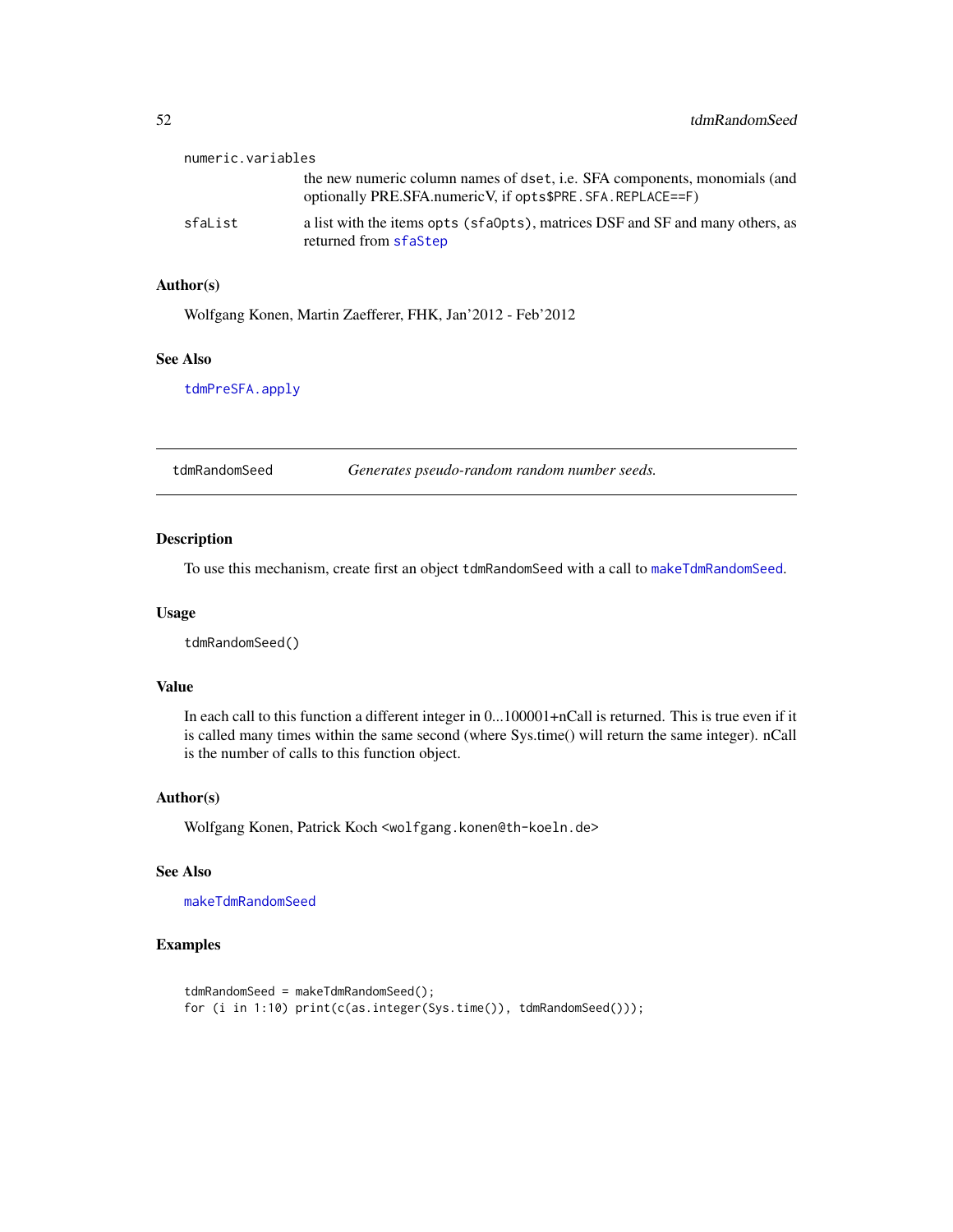<span id="page-52-2"></span><span id="page-52-0"></span>tdmReadAndSplit *Read and split the task data.*

#### <span id="page-52-1"></span>Description

Read the task data using [tdmReadDataset](#page-53-1) and split them into a test part and a training/validationpart and return a [TDMdata](#page-52-1) object.

#### Usage

tdmReadAndSplit(opts, tdm, nExp = 0, dset = NULL)

## Arguments

| opts | a list from which we need here the elements                                                                                                                                                                                                                                                                |
|------|------------------------------------------------------------------------------------------------------------------------------------------------------------------------------------------------------------------------------------------------------------------------------------------------------------|
|      | • READ. INI: $[T] = T$ : do read and split, $=F$ : return NULL                                                                                                                                                                                                                                             |
|      | • READ. *: other settings for tdmReadDataset                                                                                                                                                                                                                                                               |
|      | • filename: needed for tdmReadDataset                                                                                                                                                                                                                                                                      |
|      | • filetest: needed for tdmReadDataset                                                                                                                                                                                                                                                                      |
|      | • TST. testFrac: [0.1] set this fraction of the daa aside for testing                                                                                                                                                                                                                                      |
|      | • TST. COL: string with name for the partitioning column, if tdm\$umode is not<br>"SP_T". (If tdm\$umode=="SP_T", then TST.COL="tdmSplit" is used.)                                                                                                                                                        |
| tdm  | a list from which we need here the elements                                                                                                                                                                                                                                                                |
|      | • mainFile: if not NULL, set working dir to dir (mainFile) before execut-<br>ing tdmReadDataset                                                                                                                                                                                                            |
|      | • umode: ["RSUB"   "CV"   "TST"   "SP_T" ], how to divide in training/validation<br>data for tuning and test data for the unbiased runs                                                                                                                                                                    |
|      | • SPLIT. SEED: if NULL, set random number generator (RNG) to tdmRandomSeed<br>when constructing. dataObj. If not NULL, set RNG to SPLIT.SEED $+$<br>$nExp \rightarrow$ deterministic test set split                                                                                                        |
|      | • stratified: [NULL] string specifying the column with the response vari-<br>able for classification. If not NULL, do the split by stratified sampling (at<br>least one record of each class level found in dset[, tdm\$stratified] shall<br>appear in the train-vali-set). Recommended for classification |
| nExp | [0] experiment counter, used to select a reproducible different seed, if tdm\$SPLIT. SEED!=NULL                                                                                                                                                                                                            |
| dset | [NULL] if non-NULL, reading of dset is skipped and the given data frame dset<br>is used.                                                                                                                                                                                                                   |

## Details

If dset is NULL, the files specified in opts are read into dset, see [tdmReadDataset](#page-53-1) for details. Then, depending on the value of tdm\$umode

• "SP\_T": split the data randomly into training and test data with test set fraction according to opts\$TST.testFrac. Make use of tdm\$SPLIT.SEED and tdm\$stratified, if given. Set TST.COL to "tdmSplit".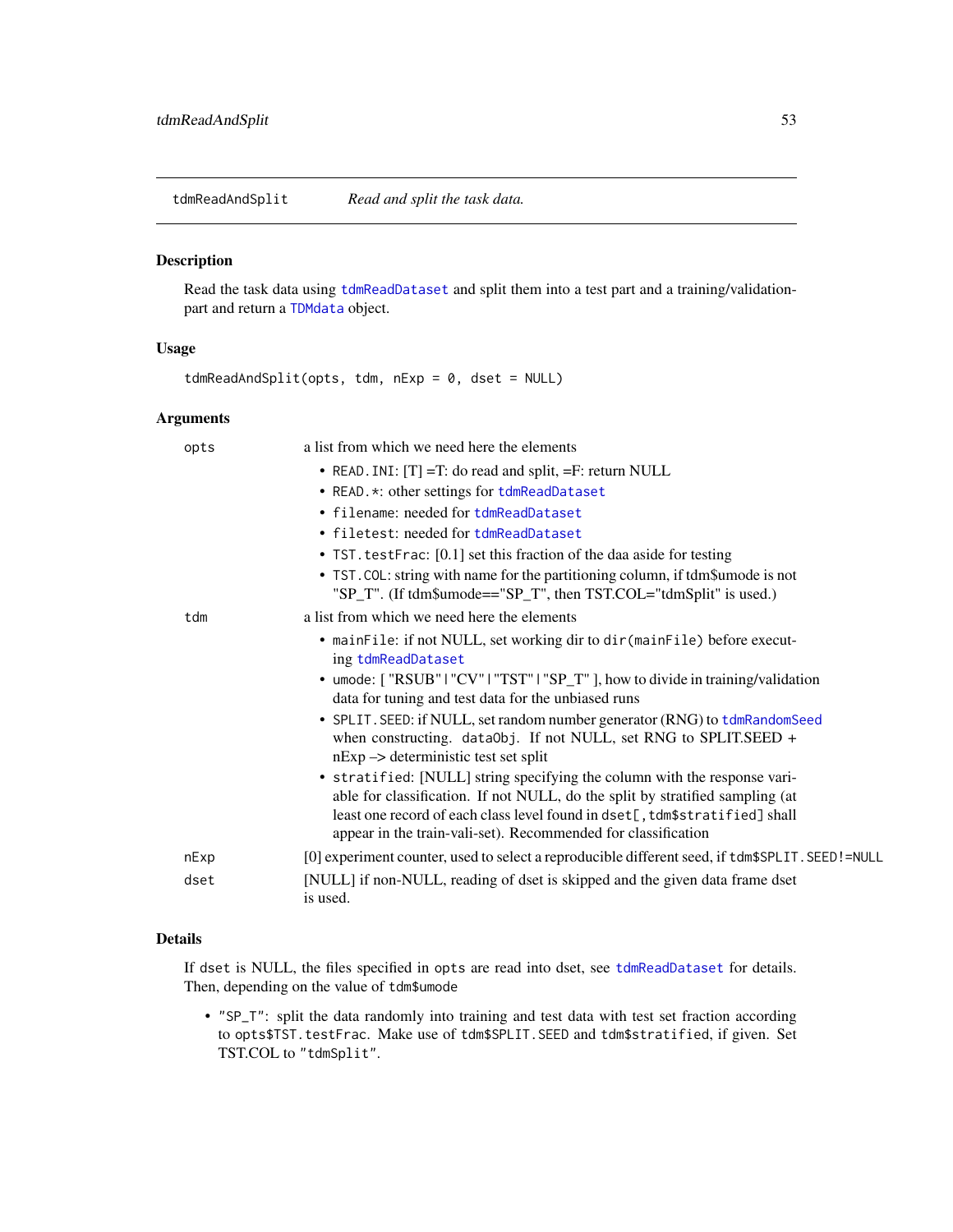- "RSUB","CV": use all data for training/validation. That is, the training-validation split is done later in [tdmClassifyLoop](#page-18-1) or [tdmRegressLoop](#page-57-1).
- "TST": split the data into training and test data according to column. opts\$TST.COL (usually "TST.COL"), which carries a 1 for each test record and a 0 else. If opts\$filetest is specified, then all records from this file will carry a 1 in opts\$TST.COL. All records from opts\$filename carry a 0.

#### Value

dataObj, either NULL (if opts\$READ.INI==FALSE) or an object of class [TDMdata](#page-52-1) containing

| dset     | a data frame with the complete data set                                                                                                                                                                      |
|----------|--------------------------------------------------------------------------------------------------------------------------------------------------------------------------------------------------------------|
| TST.COL  | string, the name of the column in dset which has a 1 for records belonging<br>to the test set and a 0 for train/vali records. If tdm\$umode=="SP T", then<br>TST.COL="tdmSplit", else TST.COL=opts\$TST.COL. |
| filename | opts\$filename, from where the data were read                                                                                                                                                                |

Use the accessor functions [dsetTrnVa.TDMdata](#page-6-1) and [dsetTest.TDMdata](#page-5-1) to extract the train/vali and the test data, resp., from dataObj.

Known caller: [tdmBigLoop](#page-11-1)

#### Author(s)

Wolfgang Konen (<wolfgang.konen@th-koeln.de>), THK

## See Also

[dsetTrnVa.TDMdata](#page-6-1), [dsetTest.TDMdata](#page-5-1), [tdmReadDataset](#page-53-1), [tdmBigLoop](#page-11-1)

<span id="page-53-1"></span>tdmReadDataset *Read data accoroding to* opts *settings.*

#### Description

Read the data accoring to the settings opts\$READ.\* and opts\$TST.COL (see Details).

#### Usage

tdmReadDataset(opts)

<span id="page-53-0"></span>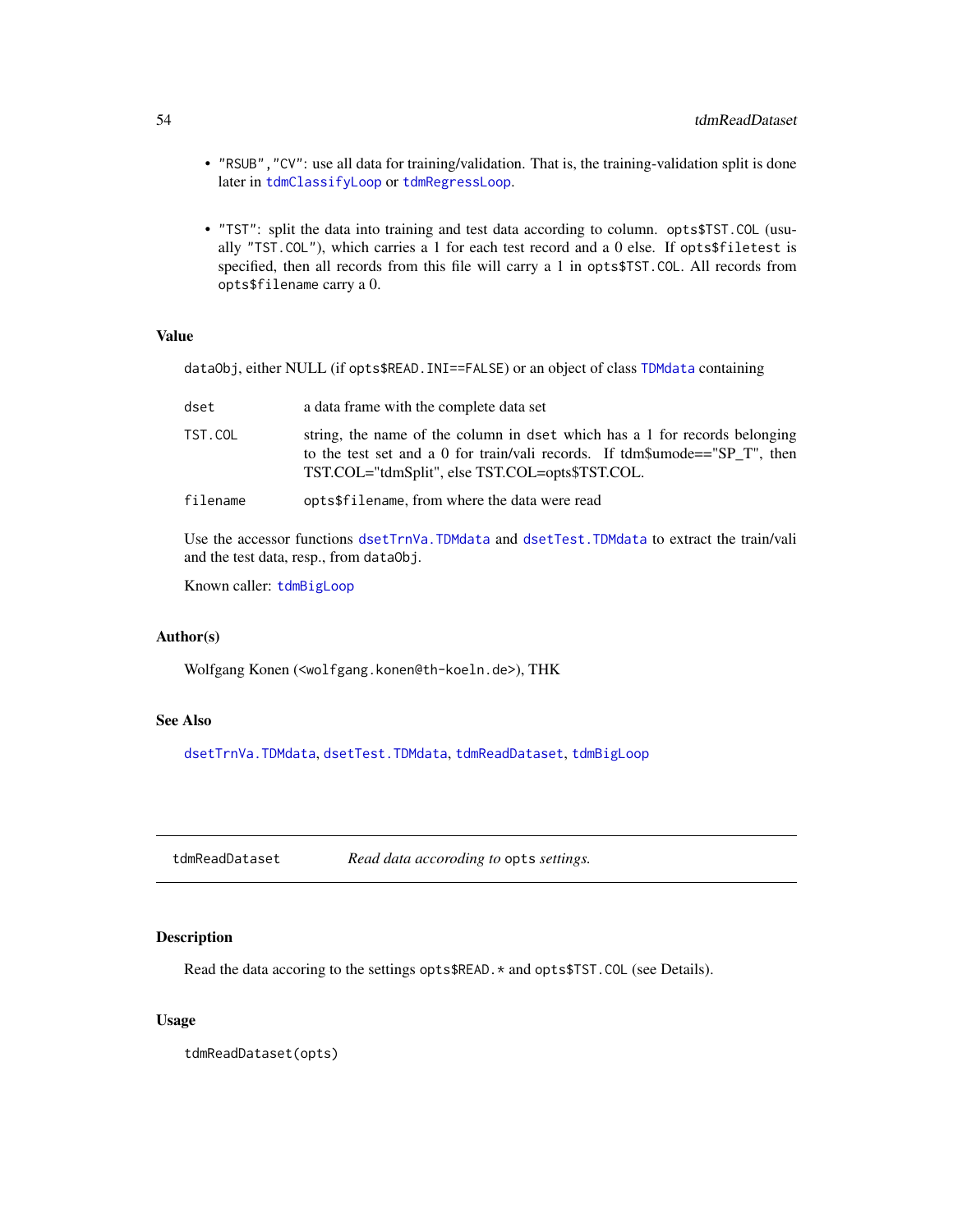#### <span id="page-54-0"></span>**Arguments**

opts list of options, we need here

- READ.TrnFn: [tdmReadTrain] function with argument opts for reading the training data and returning them in a data frame
- READ.NROW: [-1] read only that many rows from opts\$filename. -1 for 'read all rows'.
- READ.TstFn: [NULL] function with argument opts for reading the test data and returning them in a data frame. If NULL then skip test file reading.
- TST.COL: ["TST.COL"] string, create a column with the name of this string in dset, which has 0 for training and 1 for test data
- path: used by READ.TrnFn to locate file
- dir.data: used by READ.TrnFn to locate file

## Details

When opts\$READ.TstFn==NULL, then only opts\$READ.TrnFn is used.

When opts\$READ.TstFn!=NULL, the following things happen in [tdmReadDataset](#page-53-1): Data are read from opts\$filename and from opts\$filetest. Both data sets are bound together, with a new column opts\$TST.COL having '0' for the data from opts\$filename and having '1' for the data from opts\$filetest. The branch using opts\$TST.COL is invoked either with umode="TST" in [unbiasedRun](#page-65-1) or with opts\$TST.kind="col" in [tdmModCreateCVindex](#page-35-1).

#### Value

dset, a data frame with all data read

#### See Also

[tdmReadAndSplit](#page-52-2)

tdmReadTaskData *Read task data.*

#### Description

Read and split task data (wrapper for [tdmReadAndSplit](#page-52-2)).

#### Usage

```
tdmReadTaskData(envT, tdm)
```

| envT | environment TDMR        |
|------|-------------------------|
| tdm  | list with TDMR controls |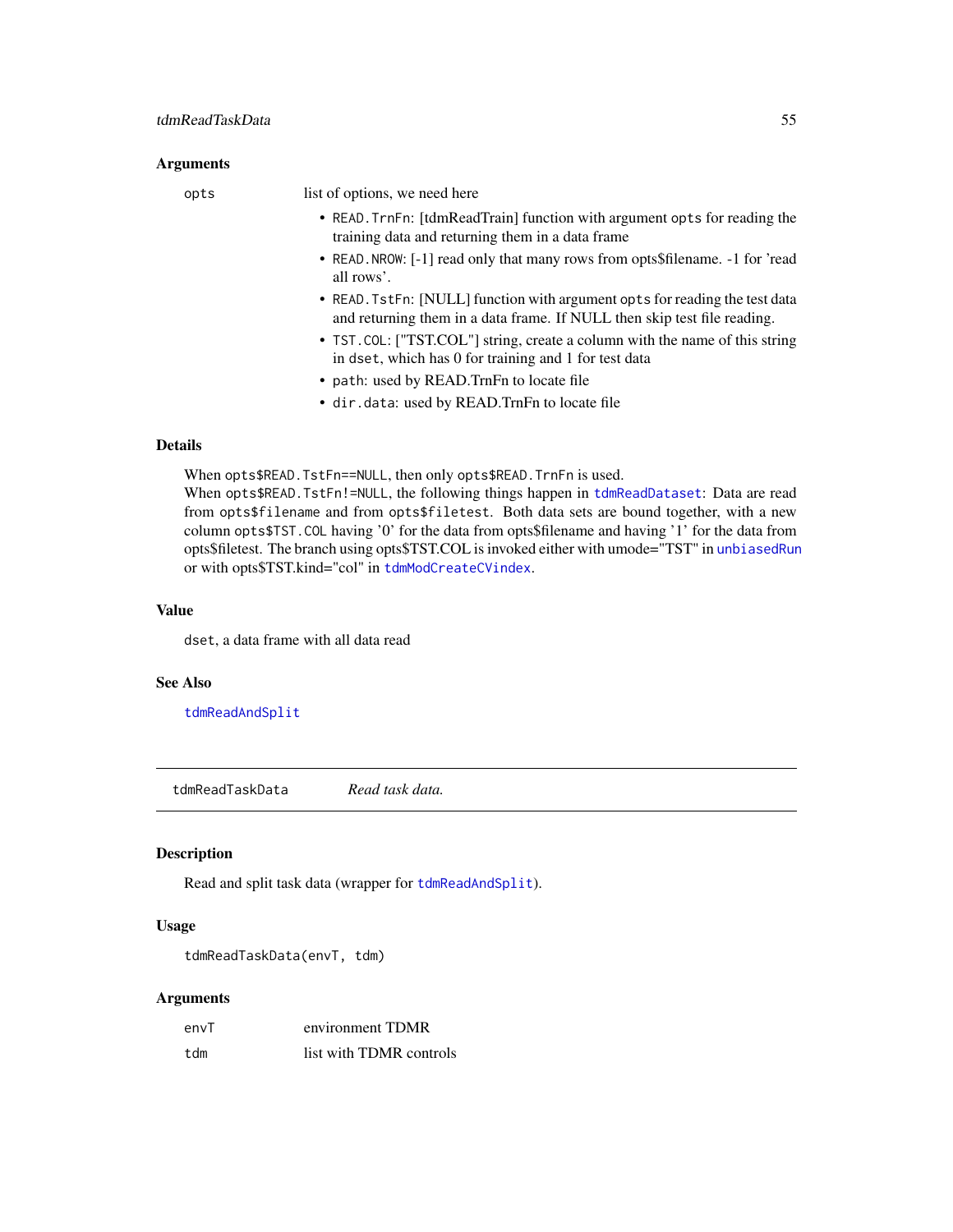## Value

dataObj, see [tdmReadAndSplit](#page-52-2)

## See Also

[dsetTrnVa.TDMdata](#page-6-1), [dsetTest.TDMdata](#page-5-1), [tdmReadAndSplit](#page-52-2)

<span id="page-55-1"></span>tdmRegress *Core regression function of TDMR.*

## Description

tdmRegress is called by [tdmRegressLoop](#page-57-1) and returns an object of class tdmRegre. It trains a model on training set d\_train and evaluates it on test set d\_test. If this function is used for tuning, the test set d\_test plays the role of a validation set.

## Usage

```
tdmRegress(
 d_train,
  d_test,
  d_preproc,
  response.variables,
  input.variables,
 opts,
  tsetStr = c("Validation", "validation", ".vali")
)
```

| d_train            | training set                                                                                                                                                                                                  |
|--------------------|---------------------------------------------------------------------------------------------------------------------------------------------------------------------------------------------------------------|
| d_test             | test set, same columns as training set                                                                                                                                                                        |
| d_preproc          | data used for preprocessing. May be NULL, if no preprocessing is done (opts\$PRE.SFA=="none"<br>and opts\$PRE.PCA=="none"). If preprocessing is done, then d_preproc is usu-<br>ally all non-validation data. |
| response.variables |                                                                                                                                                                                                               |
|                    | name of column which carries the target variable - or - vector of names specify-<br>ing multiple target columns (these columns are not used during prediction, only<br>for evaluation)                        |
| input.variables    |                                                                                                                                                                                                               |
|                    | vector with names of input columns                                                                                                                                                                            |
| opts               | additional parameters [defaults in brackets]                                                                                                                                                                  |
|                    | $SRF.*$ several parameters for sorted_rf_importance (see tdmModelingUtils.r)                                                                                                                                  |
|                    | RF. * several parameters for RF (Random Forest, defaults are set, if omitted)                                                                                                                                 |

<span id="page-55-0"></span>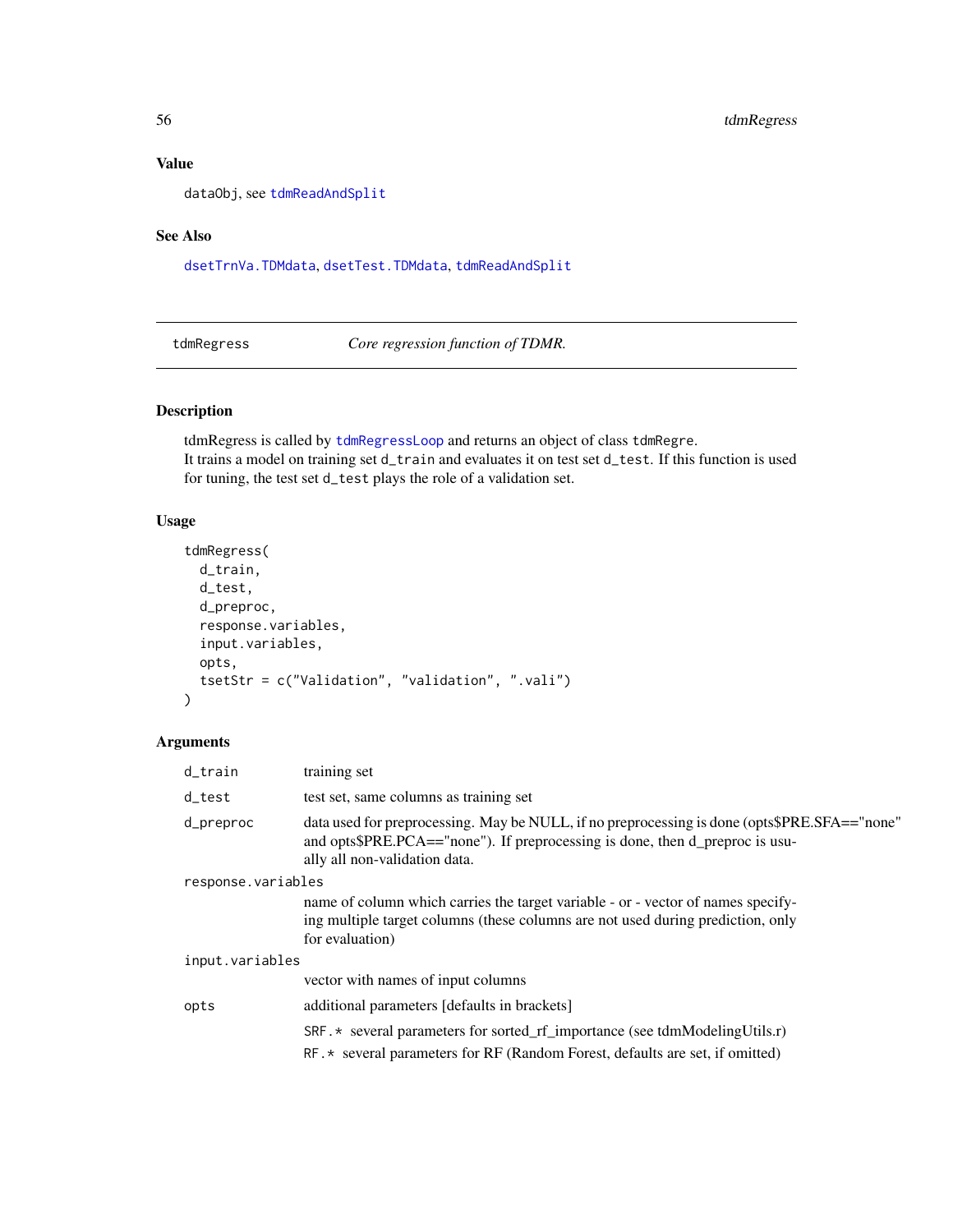<span id="page-56-0"></span>

|         | SVM. * several parameters for SVM (Support Vector Machines, defaults are set,<br>if omitted)                                                                                                                                                                                                                    |
|---------|-----------------------------------------------------------------------------------------------------------------------------------------------------------------------------------------------------------------------------------------------------------------------------------------------------------------|
|         | filename                                                                                                                                                                                                                                                                                                        |
|         | data.title                                                                                                                                                                                                                                                                                                      |
|         | MOD method ["RF"] the main training method ["RF" "SVM" "LM"]: use [Ran-<br>dom forest SVM linear model for the main model                                                                                                                                                                                       |
|         | MOD. SEED $=$ NULL: set the RNG to system time as seed (different RF trainings)<br>$=$ any value: set the random number seed to this value $(+i)$ to get repro-<br>ducible random numbers. In this way, the model training part (RF, NNET,<br>) gets always a fixed seed. (see also TST.SEED in tdmRegressLoop) |
|         | OUTTRAFO [NULL] string, apply a transformation to the output variable                                                                                                                                                                                                                                           |
|         | fct.postproc [NULL] name of a user-def'd function for postprocessing of<br>predicted output                                                                                                                                                                                                                     |
|         | $gr. log = FALSE (def): make scatter plot as-is, = TRUE: transform output x$<br>with $log(x+1)$ (x should be nonnegative)                                                                                                                                                                                       |
|         | GD. DEVICE if $!=$ "non", then make a pairs-plot of the 5 most important variables<br>and make a true-false bar plot                                                                                                                                                                                            |
|         | VERBOSE $[2] = 2$ : most printed output, =1: less, =0: no output                                                                                                                                                                                                                                                |
| tsetStr | [c("Validation", "validation",".vali")]                                                                                                                                                                                                                                                                         |

## Value

res, an object of class tdmRegre, this is a list containing

| d_train   | training set + predicted class column(s)                                                                                                                                             |
|-----------|--------------------------------------------------------------------------------------------------------------------------------------------------------------------------------------|
| d_test    | test set + predicted target output                                                                                                                                                   |
| allRMAE   | data frame with columns $=$ (rmae.train, rmae.test, theil.train, theil.test, ) and<br>rows = response variables. Here Theil's U is based on RMAE (relative mean<br>absolute errror). |
| allRMSE   | data frame with columns $=$ (rmse.train, rmse.test, theil.train, theil.test, ) and<br>rows = response variables. Here Theil's U is based on RMSE (root mean square<br>error).        |
| lastModel | the last model built (e.g. the last Random Forest in the case of MOD method== $R$ F")                                                                                                |
| opts      | parameter list from input, some default values might have been added                                                                                                                 |

The item lastModel is specific for the \*last\* model (the one built for the last response variable in the last run and last fold)

## Author(s)

Wolfgang Konen, FHK, Sep'2009 - Jun'2012

## See Also

[print.tdmRegre](#page-10-2) [tdmRegressLoop](#page-57-1) [tdmClassifyLoop](#page-18-1)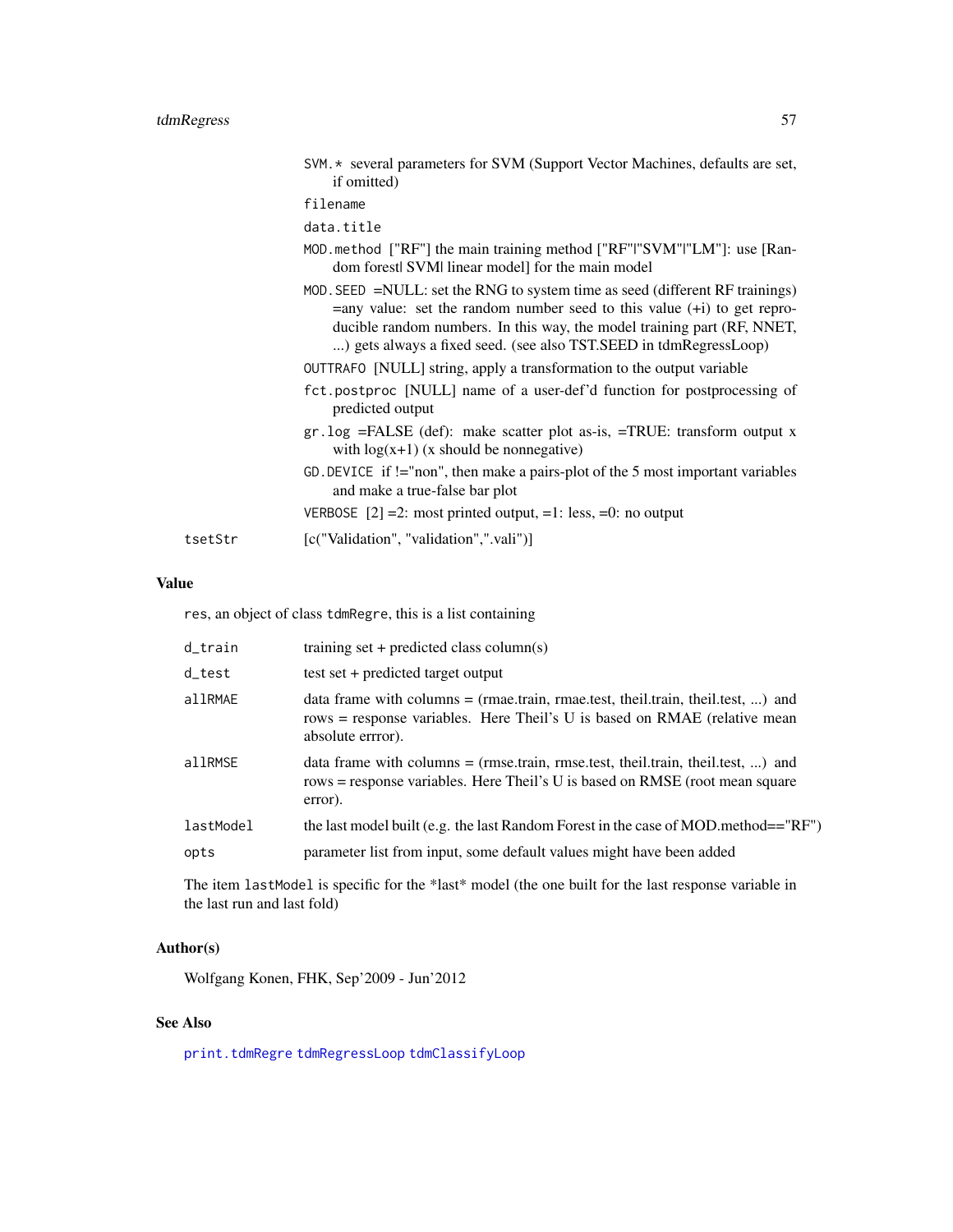#### Examples

```
#*# This example shows a simple data mining process (phase 1 of TDMR) for regression on
#*# dataset iris.
#*# The data mining process in tdmRegress calls randomForest as the prediction model.
#*# It is called for 2 response variables. Therefore, the data frames allRMAE and allRMSE
#*# have 2 rows.
#*#
opts=tdmOptsDefaultsSet() # set all defaults for data mining process
gdObj <- tdmGraAndLogInitialize(opts); # init graphics and log file
data(iris)
response.variables=c("Petal.Length","Petal.Width") # names, not data (!)
input.variables=setdiff(names(iris),response.variables)
opts$rgain.type="rmae"
opts$NRUN=1
idx\_train = sample(nrow(iris))[1:110]d_train=iris[idx_train,]
d_vali=iris[-idx_train,]
res <- tdmRegress(d_train,d_vali,NULL,response.variables,input.variables,opts)
print(res$allRMAE)
print(res$allRMSE)
```
<span id="page-57-1"></span>

| Core regression double loop returning a TDMregressor object.<br>tdmRegressLoop |  |
|--------------------------------------------------------------------------------|--|

## <span id="page-57-2"></span>Description

tdmRegressLoop contains a double loop (opts\$NRUN and CV-folds) and calls [tdmRegress](#page-55-1). It is called by all R-functions main\_\*. It returns an object of class [TDMregressor](#page-57-2).

#### Usage

```
tdmRegressLoop(dset, response.variables, input.variables, opts, tset = NULL)
```

| dset               | the data frame for which cvi is needed                                                                                                                                                                                       |
|--------------------|------------------------------------------------------------------------------------------------------------------------------------------------------------------------------------------------------------------------------|
| response.variables |                                                                                                                                                                                                                              |
|                    | name of column which carries the target variable - or - vector of names specify-<br>ing multiple target columns (these columns are not used during prediction, only<br>for training and for evaluating the predicted result) |
| input.variables    |                                                                                                                                                                                                                              |
|                    | vector with names of input columns                                                                                                                                                                                           |
| opts               | a list from which we need here the following entries                                                                                                                                                                         |

<span id="page-57-0"></span>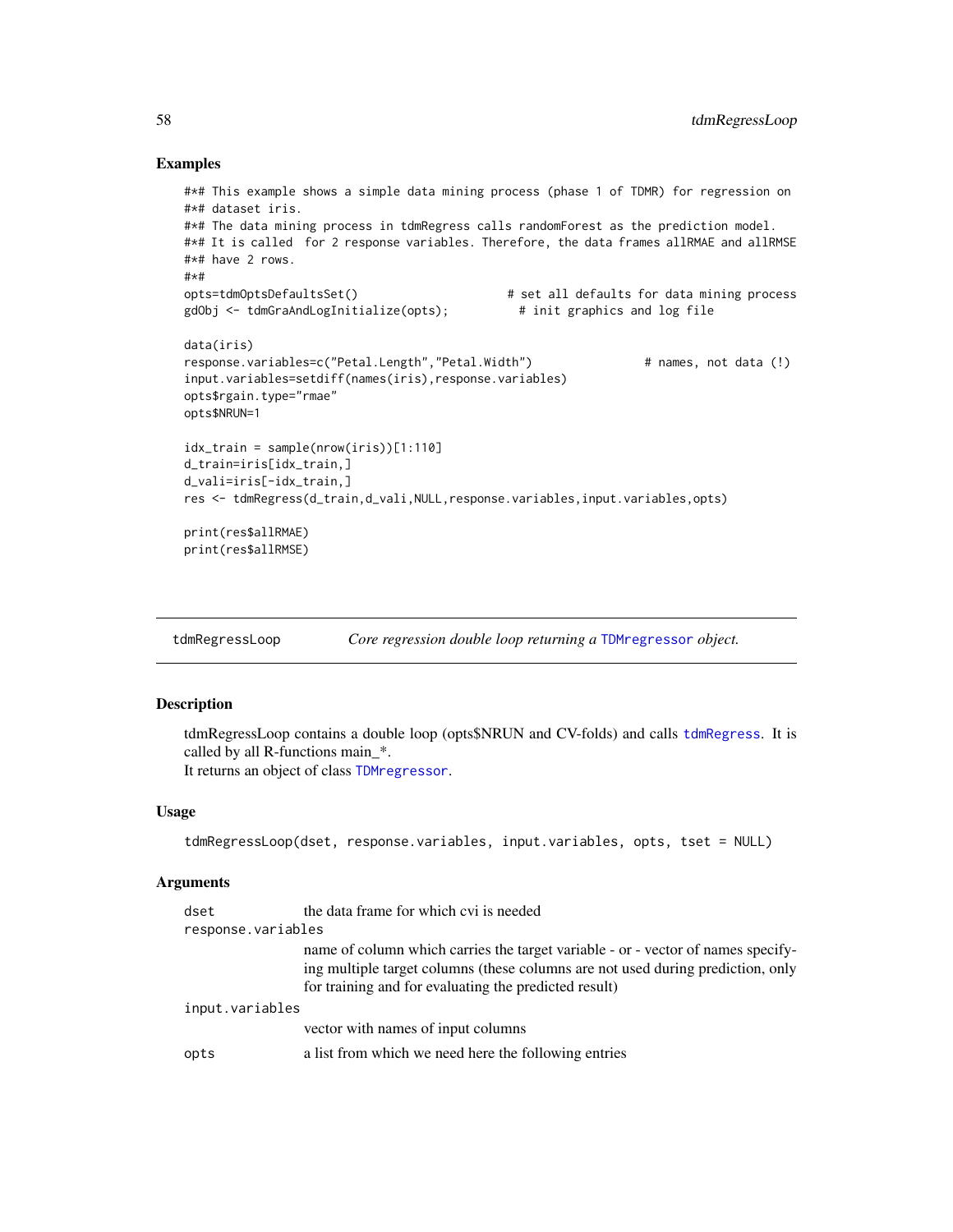NRUN number of runs (outer loop)

<span id="page-58-0"></span>

|      | TST. SEED =NULL: leave the random number seed as it is. =any value: set                                                                                                                |
|------|----------------------------------------------------------------------------------------------------------------------------------------------------------------------------------------|
|      | the random number seed to this value to get reproducible random num-                                                                                                                   |
|      | bers and thus reproducible training-test-set-selection. (only relevant in case                                                                                                         |
|      | $TST.kind == "cv"$ or "rand") (see also MOD.SEED in $tdmClassify$ )                                                                                                                    |
|      | TST. kind how to create cvi, handed over to tdmModCreateCVindex. If TST.kind="col",<br>then cvi is taken from dset[,opts\$TST.col].                                                    |
|      | GD. RESTART [TRUE] = TRUE/FALSE: do/don't restart graphic devices                                                                                                                      |
|      | GRAPHDEV ["non"] other ]                                                                                                                                                               |
| tset | [NULL] If not NULL, this is the test data set. If NULL, we are in tuning and<br>the validation data set is build from dset according to the procedure prescribed<br>in opts $$TST.*$ . |

#### Value

result, an object of class [TDMregressor](#page-57-2), this is a list with results, containing

| lastRes<br>last run, last fold: result from tdmRegress<br>R_train<br>or "rmse"<br>RMSE on training set (vector of length NRUN)<br>S_train<br>Theil's U for RMAE on training set (vector of length NRUN)<br>T_train<br>— similar, with test set instead of training set —<br>*_test<br>a data frame with as many rows as opts\$NRUN and columns = (rmae.trn, rmse.trn<br>Err<br>made.trn, rmae.theil.trn, ntrn, rmae.tst, rmse.tst, made.tst, rmae.theil.tst, ntst)<br>predictions<br>last run: data frame with dimensions [nrow(dset), length(response.variable)]. In<br>case of CV, all validation set predictions (for each record in dset), in other cases<br>mixed validation / train set predictions.<br>predictions on the test set tset (NULL if tset==NULL)<br>predictTest | opts | the res\$opts from tdmRegress                                                              |
|------------------------------------------------------------------------------------------------------------------------------------------------------------------------------------------------------------------------------------------------------------------------------------------------------------------------------------------------------------------------------------------------------------------------------------------------------------------------------------------------------------------------------------------------------------------------------------------------------------------------------------------------------------------------------------------------------------------------------------------------------------------------------------|------|--------------------------------------------------------------------------------------------|
|                                                                                                                                                                                                                                                                                                                                                                                                                                                                                                                                                                                                                                                                                                                                                                                    |      |                                                                                            |
|                                                                                                                                                                                                                                                                                                                                                                                                                                                                                                                                                                                                                                                                                                                                                                                    |      | RMAE / RMSE on training set (vector of length NRUN), depending on opts\$rgain.type=="rmae" |
|                                                                                                                                                                                                                                                                                                                                                                                                                                                                                                                                                                                                                                                                                                                                                                                    |      |                                                                                            |
|                                                                                                                                                                                                                                                                                                                                                                                                                                                                                                                                                                                                                                                                                                                                                                                    |      |                                                                                            |
|                                                                                                                                                                                                                                                                                                                                                                                                                                                                                                                                                                                                                                                                                                                                                                                    |      |                                                                                            |
|                                                                                                                                                                                                                                                                                                                                                                                                                                                                                                                                                                                                                                                                                                                                                                                    |      |                                                                                            |
|                                                                                                                                                                                                                                                                                                                                                                                                                                                                                                                                                                                                                                                                                                                                                                                    |      |                                                                                            |
|                                                                                                                                                                                                                                                                                                                                                                                                                                                                                                                                                                                                                                                                                                                                                                                    |      |                                                                                            |

## Author(s)

Wolfgang Konen (<wolfgang.konen@th-koeln.de>), THK

#### See Also

[tdmRegress](#page-55-1), [tdmClassifyLoop](#page-18-1), [tdmClassify](#page-15-1)

#### Examples

#\*# --------- demo/demo00-1regress.r --------- #\*# This demo shows a simple data mining process (phase 1 of TDMR) for regression on #\*# dataset iris. #\*# The data mining process in tdmRegressLoop calls randomForest as the prediction model. #\*# It is called opts\$NRUN=2 times with different random train-validation set splits. #\*# Therefore data frame result\$Err has 2 rows.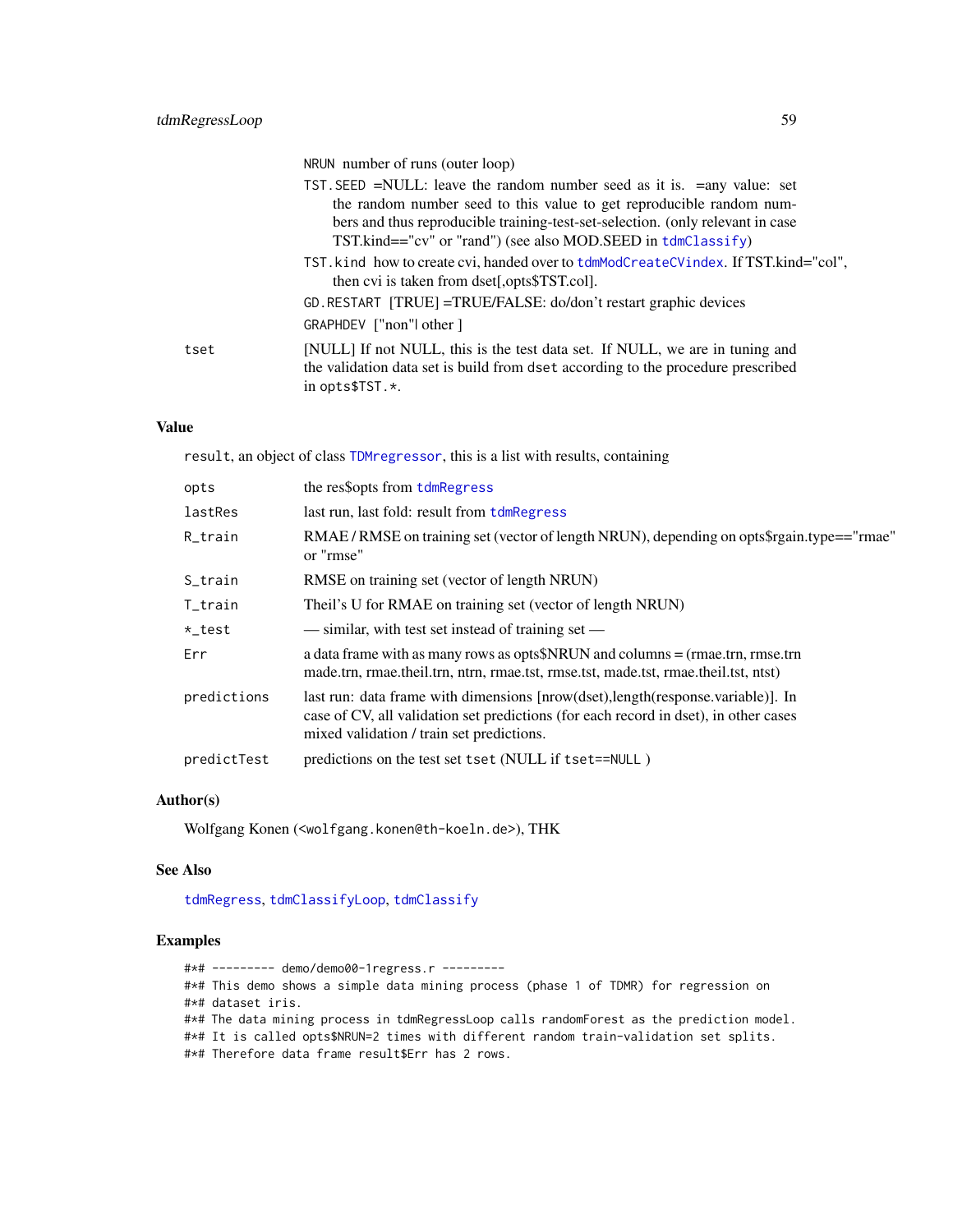```
#*#
opts=tdmOptsDefaultsSet() # set all defaults for data mining process
gdObj <- tdmGraAndLogInitialize(opts); # init graphics and log file
data(iris)
response.variables="Petal.Length" # names, not data (!)
input.variables=setdiff(names(iris),"Petal.Length")
opts$rgain.type="rmae"
result = tdmRegressLoop(iris,response.variables,input.variables,opts)
print(result$Err)
```
<span id="page-59-1"></span>tdmRegressSummary *Print summary output for* result *from* tdmRegressLoop *and add* result\$y*.*

#### Description

result\$y is "OOB RMAE" on training set for methods RF or MC.RF. result\$y is "RMAE" on test set (=validation set) for all other methods. result\$y is the quantity which the tuner seeks to minimize.

#### Usage

```
tdmRegressSummary(result, opts, dset = NULL)
```
#### Arguments

| result | return value from a prior call to tdmRegressLoop, an object of class TDM regressor.        |
|--------|--------------------------------------------------------------------------------------------|
| opts   | a list from which we need here the following entries                                       |
|        | NRUN number of runs (outer loop)                                                           |
|        | method                                                                                     |
|        | <b>VERBOSE</b>                                                                             |
|        | dset [NULL] if !=NULL, attach it to result                                                 |
| dset   | [NULL] if not NULL, add this data frame to the return value (may cost a lot of<br>memory!) |

## Value

result, an object of class TDMregressor, with result\$y, result\$sd.y (and optionally also result\$dset) added

#### Author(s)

Wolfgang Konen, FHK, Sep'2010 - Oct'2011

<span id="page-59-0"></span>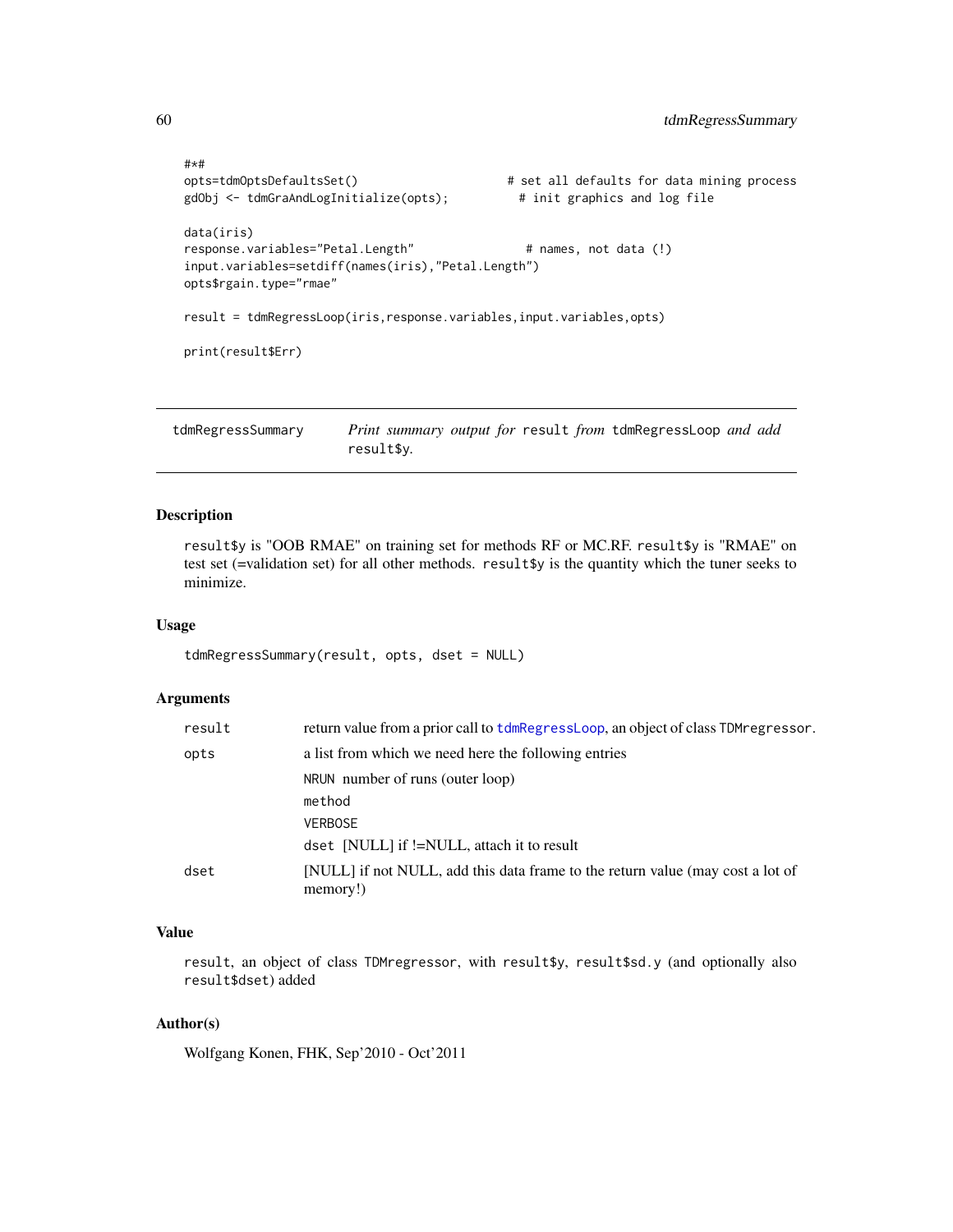#### <span id="page-60-0"></span>See Also

[tdmRegress](#page-55-1), [tdmRegressLoop](#page-57-1), [tdmClassifySummary](#page-20-1)

<span id="page-60-1"></span>tdmROCR.TDMclassifier *Interactive plot of ROC, lift or other charts for a* [TDMclassifier](#page-18-2) *object.*

#### Description

Brings up a [twiddle](#page-0-0) user interface, where the user may select a part of the dataset ("training" or "validation"), a run number (if  $0pts(x)\$NRUN>1$ ) and a type-of-chart, see [tdmROCRbase](#page-61-1) for details. Using [tdmROCRbase](#page-61-1), the appropriate chart is plotted on the current graphics device.

#### Usage

```
## S3 method for class 'TDMclassifier'
tdmROCR(x, \ldots)
```
#### Arguments

|   | return value from a prior call to tdmClassifyLoop, an object of class TDMclassifier. |
|---|--------------------------------------------------------------------------------------|
| . | - currently not used -                                                               |

## Value

The area under the curve plotted most recently.

#### Note

Side effect: For each chart, calculate and print the area between the curve and the bottom line  $(y=1.0$ for typ=="lift", y=0.0 else).

#### See Also

[tdmClassifyLoop](#page-18-1) [tdmROCRbase](#page-61-1)

#### Examples

```
## Not run:
 path <- paste(find.package("TDMR"), "demo02sonar",sep="/");
  source(paste(path,"main_sonar.r",sep="/"));
  result = main\_sonar();
  tdmROCR(result);
```
## End(Not run)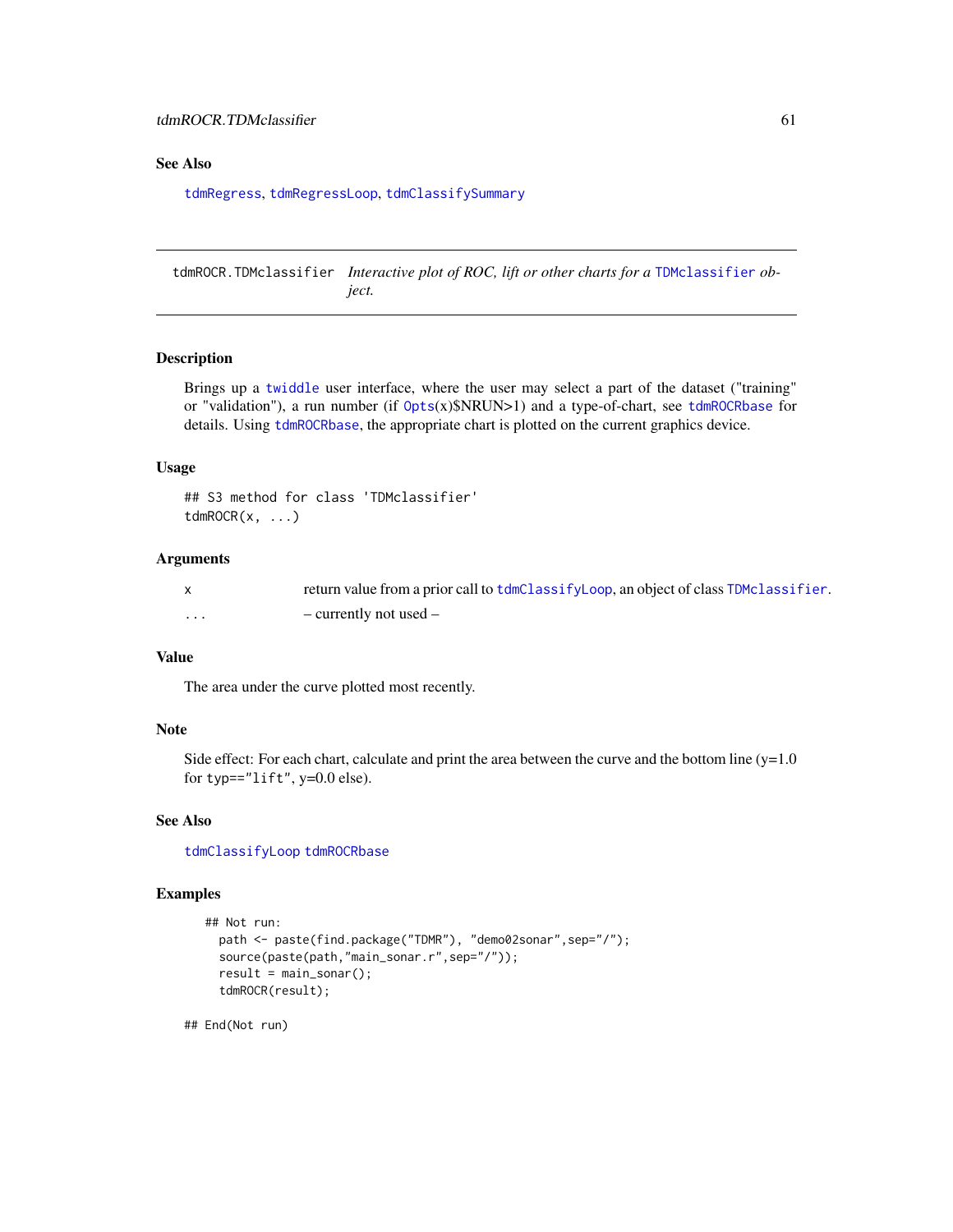<span id="page-61-1"></span><span id="page-61-0"></span>

Single plot of ROC, lift or other chart for a [TDMclassifier](#page-18-2) object.

#### Usage

```
tdmROCRbase(
  x,
  dataset = "validation",
 nRun = 1,
  typ = "ROC",noPlot = FALSE,
  ...
\mathcal{L}
```
## Arguments

| X       | return value from a prior call to tdmClassifyLoop, an object of class TDMclassifier.                                                                         |
|---------|--------------------------------------------------------------------------------------------------------------------------------------------------------------|
| dataset | ["validation"] which part of the data to use, either "training" or "validation"                                                                              |
| nRun    | [1] if x contains multiple runs, which run to show $(1,,0pts(x)\$NRUN)$                                                                                      |
| typ     | ["ROC"] which chart type, one out of ("ROC","lift","precRec") for (ROC, lift,<br>precision-recall)-chart (see performance in package ROCR for more details): |
|         | • "ROC": receiver operating curve, TPR vs. FPR, with TPR=TP/(TP+FN)=TP/P<br>and $FPR = FP / (FP + TN) = FP / N$ (true and false positive rate).              |
|         | • "lift": lift chart, LIFT vs. RPP, with LIFT=TPR/RPR with random positive<br>rate RPR= $P/(P+N)$ and RPP= $(TP+FP)/(P+N)$ (rate of pos. predictions).       |
|         | • "precRec": precision-recall-chart, PREC vs. RECALL, with PREC=TP/(TP+FP)<br>and RECALL=TP/P (same as TPR).                                                 |
| noPlot  | [FALSE] if TRUE, suppress the plot, return only the area under curve                                                                                         |
| .       | currently not used                                                                                                                                           |
|         |                                                                                                                                                              |

## Value

The area between the curve and the bottom line y=0.0 in the case of typ=="ROC" | typ=="precRec" or the area between the curve and the bottom line  $y=1.0$  in the case of typ=="lift". If object x does not contain a prediction score, a warning is issued and the return value is NULL.

## See Also

[tdmClassifyLoop](#page-18-1) [tdmROCR.TDMclassifier](#page-60-1)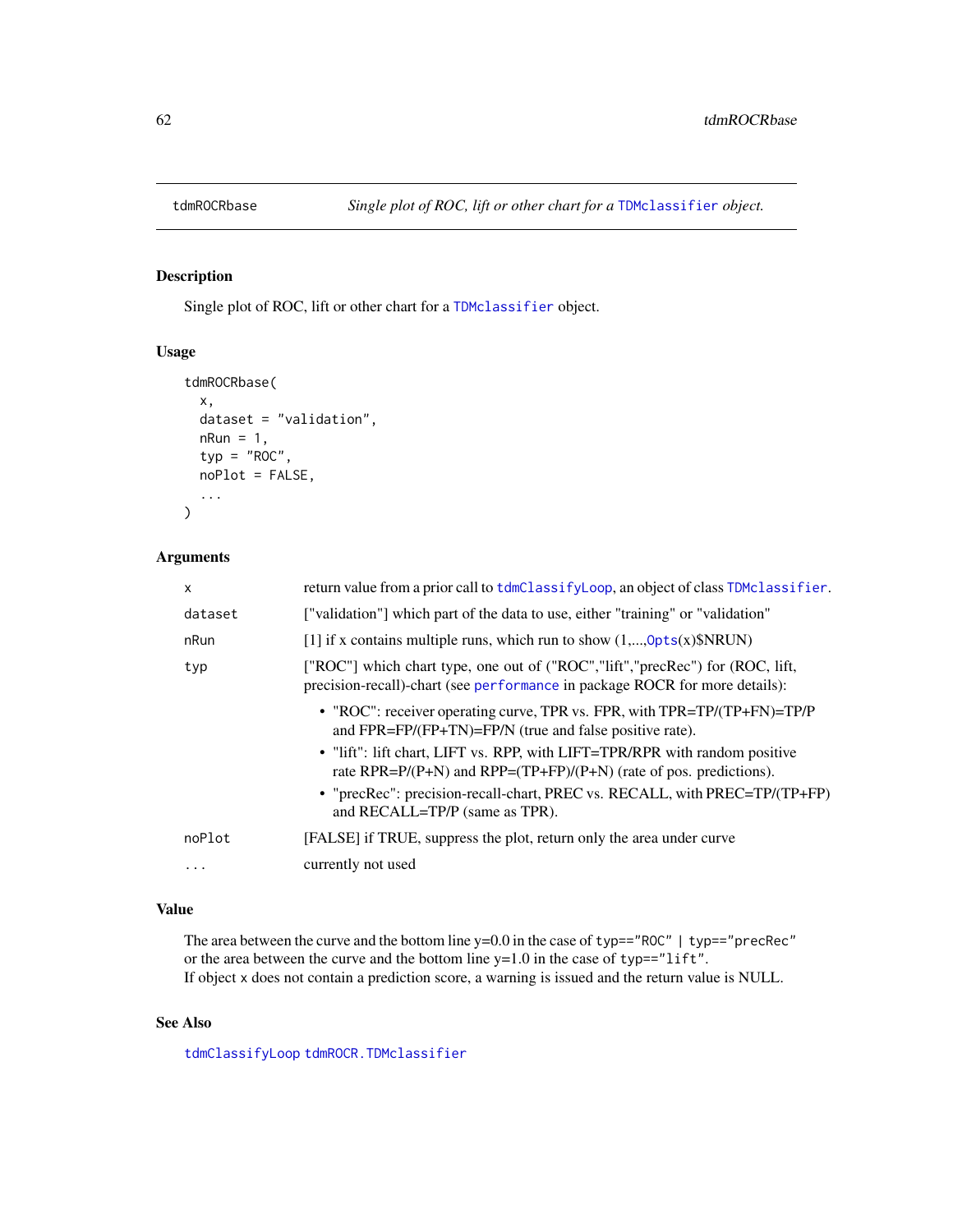#### <span id="page-62-0"></span>tdmTuneIt 63

#### Examples

```
#*# --------- demo/demo05ROCR.r ---------
#*# Run task SONAR with "area under ROC curve" as performance measure (rgain.type="arROC").
#*# Other settings are similar to demo01-1sonar.r (level 1 of TDMR).
#*# Finally, plot ROC curve for validataion data set and
#+# plot lift chart for training data set
#*#
   path <- paste(find.package("TDMR"), "demo02sonar",sep="/");
   #path <- paste("../inst", "demo02sonar",sep="/");
   source(paste(path,"main_sonar.r",sep="/")); # defines readTrnSonar
   controlDM <- function() {
     #
     # settings for the DM process (former sonar_00.apd file):
     # (see ?tdmOptsDefaultsSet for a complete list of all default settings
     # and many explanatory comments)
     #
     opts = list(path = path,dir.data = "data", # relative to pathfilename = "sonar.txt",
                 READ.TrnFn = readTrnSonar, # defined in main\_sonar.rdata.title = "Sonar Data",
                 NRUN = 1,
                 rgain.type = "arROC",
                 VERBOSE = 2);
     opts <- setParams(opts, defaultOpts(), keepNotMatching = TRUE);
   }
   opts <- controlDM();
   result <- main_sonar(opts);
   tdmGraphicNewWin(opts);
   cat("Area under ROC-curve for validation data set: ",
      tdmROCRbase(result),"\n"); # side effect: plot ROC-curve
   tdmGraphicNewWin(opts);
   cat("Area under lift curve for training data set: ",
     tdmROCRbase(result,dataset="training",typ="lift"),"\n"); # side effect: plot lift chart
```
<span id="page-62-1"></span>tdmTuneIt *Tuning and unbiased evaluation (single tuning).*

#### Description

For the first configuration name .conf in tdm\$runList call the first tuning algorithm in tdm\$tuneMethod (via function [tdmDispatchTuner](#page-0-0)). After tuning perform with the best parameters a run of tdm\$unbiasedFunc (usually [unbiasedRun](#page-65-1)).

This experiment is repeated tdm\$nExperim times.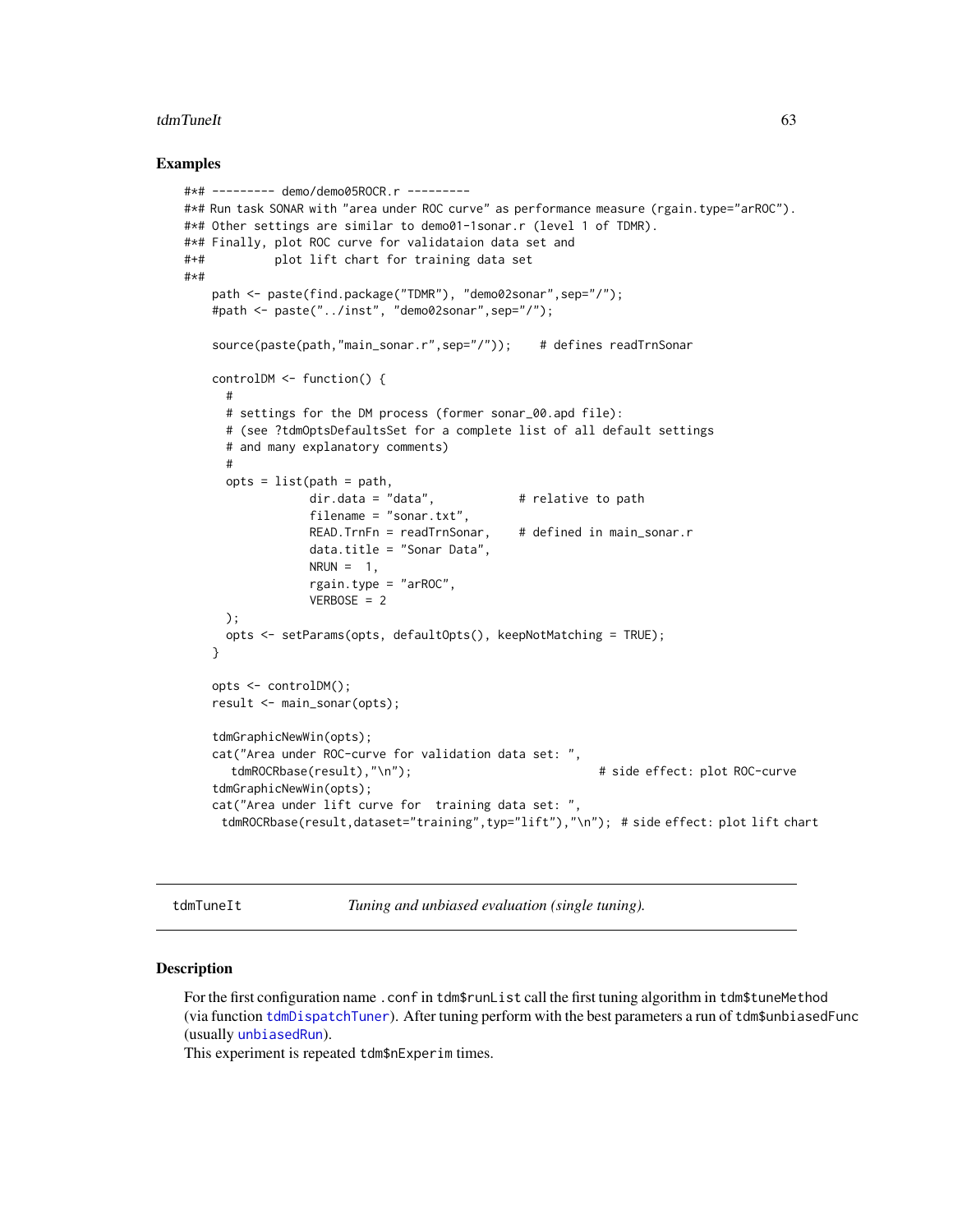## <span id="page-63-0"></span>Usage

tdmTuneIt(envT, dataObj)

#### Arguments

| envT    | an environment containing on input at least the element to the (a list with general<br>settings for TDMR, see tdmDefaultsFill), which has at least the elements |
|---------|-----------------------------------------------------------------------------------------------------------------------------------------------------------------|
|         | tdm\$runList list of configuration names.conf                                                                                                                   |
|         | tdm\$tuneMethod the tuner                                                                                                                                       |
| dataObi | object of class TDMdata (constructed here with the help of tdmReadAndSplit).                                                                                    |

## Details

tdmTuneIt differs from [tdmBigLoop](#page-11-1) in that it processes only one configuration . conf and that it has dataObj as a mandatory calling parameter. This simplifies the data flow and is thus less error-prone.

tdm refers to envT\$tdm.

See Details in [tdmBigLoop](#page-11-1) for the list of avaialble tuners.

#### Value

environment envT, containing the results

| res       | data frame with results from last tuning (one line for each call of $tdmStart*)$                                                                                                                                                                                                                                                                                                                                                                                                                                                                                                                                                                                                                                                                                                                                                                                                                                                                                                                                                                                                                                                                                                                                          |
|-----------|---------------------------------------------------------------------------------------------------------------------------------------------------------------------------------------------------------------------------------------------------------------------------------------------------------------------------------------------------------------------------------------------------------------------------------------------------------------------------------------------------------------------------------------------------------------------------------------------------------------------------------------------------------------------------------------------------------------------------------------------------------------------------------------------------------------------------------------------------------------------------------------------------------------------------------------------------------------------------------------------------------------------------------------------------------------------------------------------------------------------------------------------------------------------------------------------------------------------------|
| bst       | data frame with the best-so-far results from last tuning (one line collected after<br>each (SPO) step)                                                                                                                                                                                                                                                                                                                                                                                                                                                                                                                                                                                                                                                                                                                                                                                                                                                                                                                                                                                                                                                                                                                    |
| resGrid   | list with data frames res from all tuning runs. Use<br>envT\$getRes(envT, confFile, nExp, theTuner)<br>to retrieve a specific res.                                                                                                                                                                                                                                                                                                                                                                                                                                                                                                                                                                                                                                                                                                                                                                                                                                                                                                                                                                                                                                                                                        |
| bstGrid   | list with data frames bst from all tuning runs. Use<br>envT\$getBst(envT, confFile, nExp, theTuner)<br>to retrieve a specific bst.                                                                                                                                                                                                                                                                                                                                                                                                                                                                                                                                                                                                                                                                                                                                                                                                                                                                                                                                                                                                                                                                                        |
| theFinals | data frame with one line for each triple (confFile, nExp, tuner), each line<br>contains summary information about the tuning run in the form:<br>confFile tuner nExp [params] NRUN NEVAL RGain.bst RGain.* sdR.*<br>where [params] is written depending on tdm\$withParams.<br>NRUN is the number of unbiased evaluation runs.<br>NEVAL is the number of function evaluations (model builds) during tuning.<br>RGain denotes the relative gain on a certain data set: the actual gain achieved<br>with the model divided by the maximum gain possible for the current cost matrix<br>and the current data set. This is for classification tasks, in the case of regression<br>each RGain. * is replaced by RMAE. *, the relative mean absolute error.<br>Each 'sdR.' denotes the standard deviation of the preceeding RGain or RMAE.<br>RGain.bst is the best result during tuning obtained on the training-validation<br>data. RGain.avg is the average result during tuning. The following pairs RGain.*<br>sdR.* are the results of one or several unbiased evaluations on the test data where<br>'*' takes as many values as there are elements in tdm\$umode (the possible values<br>are explained in unbiased Run). |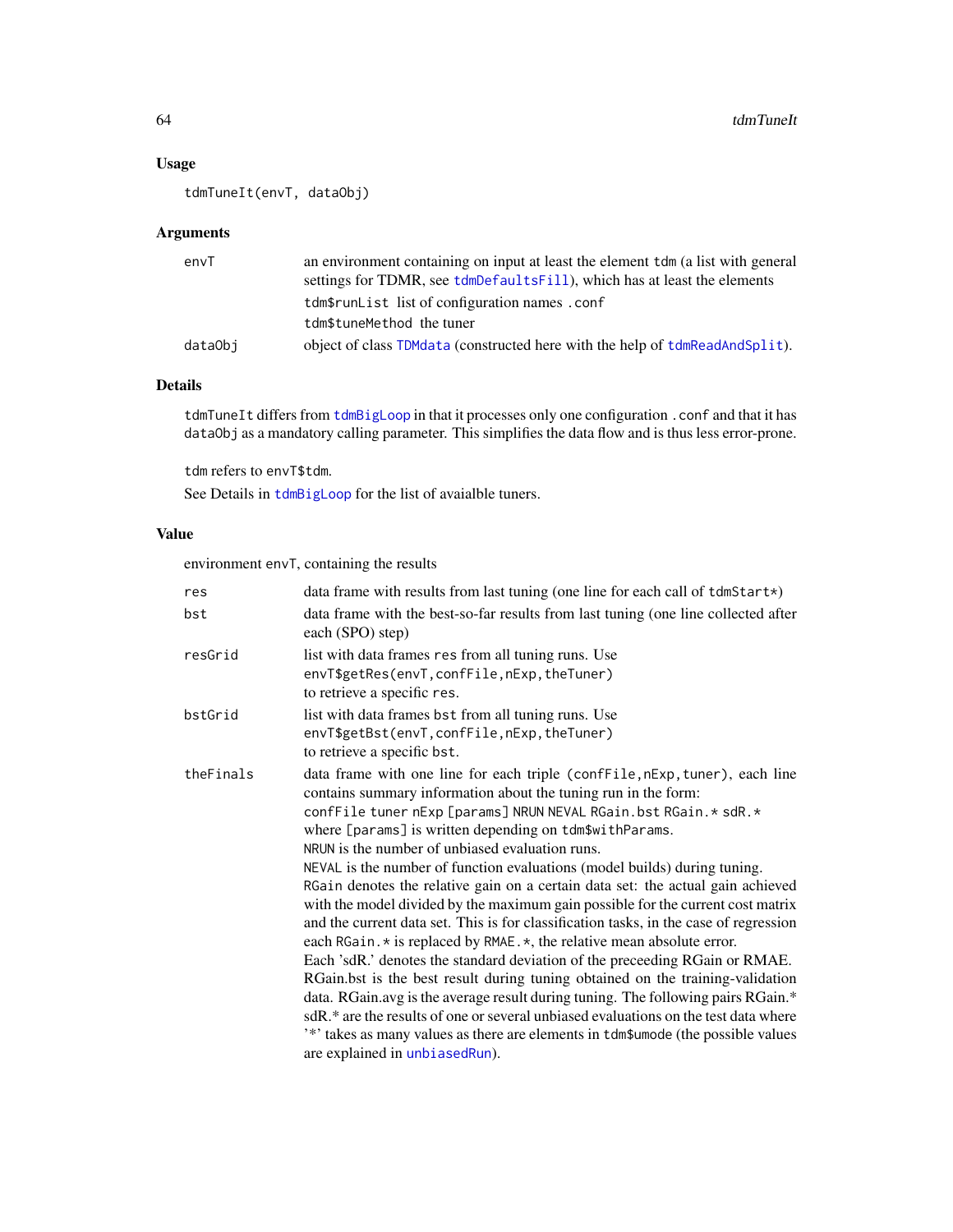#### <span id="page-64-0"></span>tdmTuneIt 65

| result   | object of class TDMclassifier or TDMregressor. This is a list with results from<br>tdm\$mainFunc as called in the last unbiased evaluation using the best parameters<br>found during tuning. Use print (envT\$result) to get more info on such an<br>object of class TDMclassifier.                                                                                                                                                    |
|----------|----------------------------------------------------------------------------------------------------------------------------------------------------------------------------------------------------------------------------------------------------------------------------------------------------------------------------------------------------------------------------------------------------------------------------------------|
| tunerVal | an object with the return value from the last tuning process. For every tuner, this<br>is the list spotConfig, containing the SPOT settings plus the TDMR settings in<br>elements opts and tdm. Every tuner extends this list by tunerVal\$alg.currentResult<br>and tunerVal\$alg.currentBest, see tdmDispatchTuner. In addition, each<br>tuning method might add specific elements to the list, see the description of<br>each tuner. |

Environment envT contains further elements, but they are only relevant for the internal operation of tdmBigLoop and its subfunctions.

#### Note

Side effects:

• a compressed version of envT is saved to file tdm\$filenameEnvT (default: <runList[1]>.RData), in current directoy.

If tdm\$U.saveModel==TRUE, then envT\$result\$lastRes\$lastModel (the last trained model) will be saved to tdm\$filenameEnvT. The default is tdm\$U.saveModel==TRUE (with tdm\$U.saveModel==FALSE smaller .RData files).

Example usages of function tdmBigLoop are shown in

```
demo(demo03sonar)
demo(demo03sonar_B)
demo(demo04cpu)
```
where the corresponding R-sources are in directory demo.

## Author(s)

Wolfgang Konen (<wolfgang.konen@th-koeln.de>), THK

## See Also

[tdmBigLoop](#page-11-1), [tdmDispatchTuner](#page-0-0), [unbiasedRun](#page-65-1)

#### Examples

#\*# This demo shows a complete tuned data mining process (level 3 of TDMR) where

- #\*# the data mining task is the classification task SONAR (from UCI repository,
- #\*# http://archive.ics.uci.edu/ml/datasets/Connectionist+Bench+%28Sonar,+Mines+vs.+Rocks%29).

#\*# The data mining process is in main\_sonar.r, which calls tdmClassifyLoop and tdmClassify

#\*# with Random Forest as the prediction model.

#\*# The three parameter to be tuned are CUTOFF1, CLASSWT2 and XPERC, as specified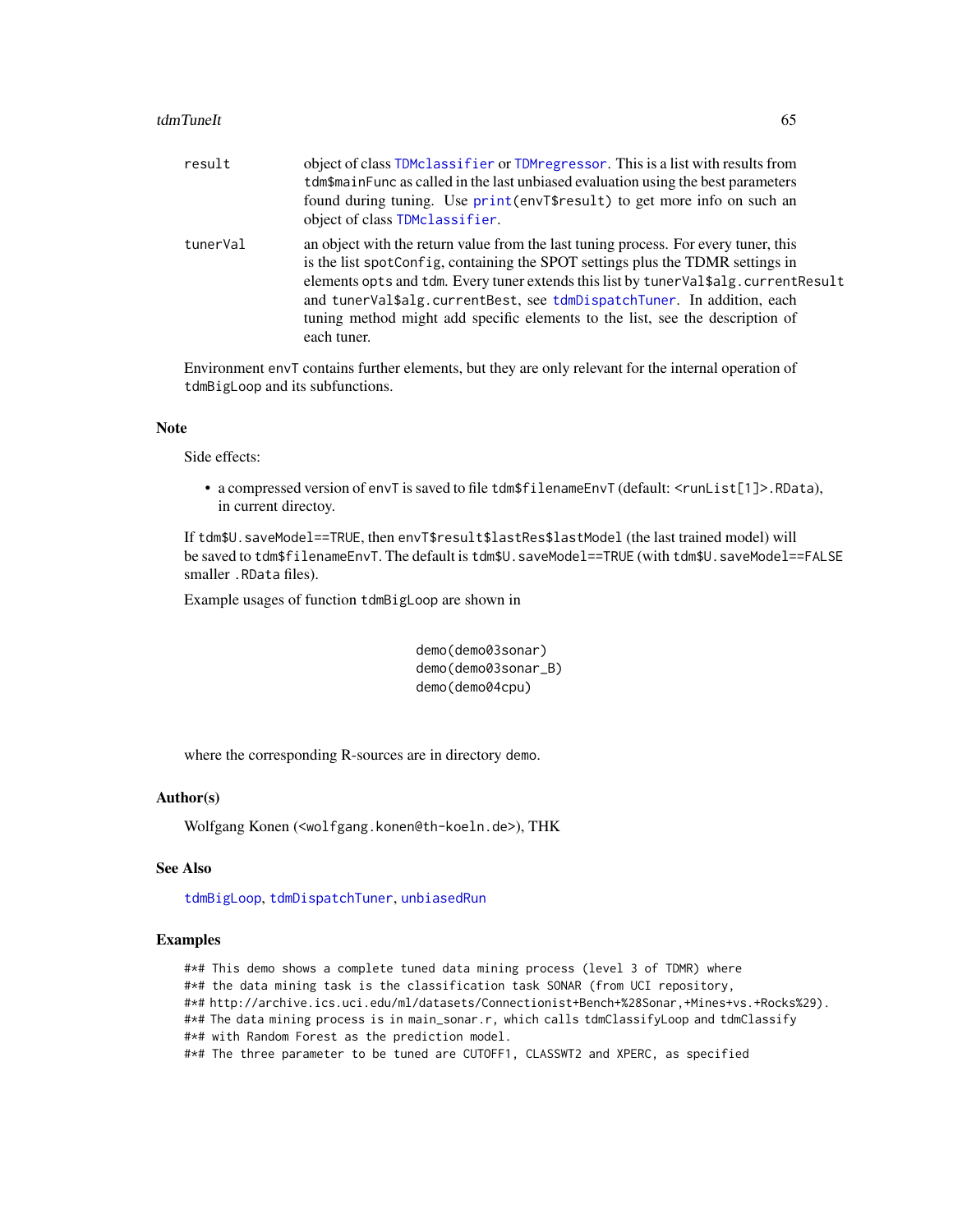```
#*# in file sonar_04.roi. The tuner used here is LHD.
#*# Tuning runs are rather short, to make the example run quickly.
#*# Do not expect good numeric results.
#*# See demo/demo03sonar_B.r for a somewhat longer tuning run, with two tuners SPOT and LHD.
 ## path is the dir with data and main_*.r file:
 path <- paste(find.package("TDMR"), "demo02sonar",sep="/");
 #path <- paste("../../inst", "demo02sonar",sep="/");
 ## control settings for TDMR
 tdm <- list( mainFunc="main_sonar"
            , umode="CV" # { "CV" | "RSUB" | "TST" | "SP_T" }
            , tuneMethod = c("lhd"), filenameEnvT="exBigLoop.RData" # file to save environment envT
            , nrun=1, nfold=2 # repeats and CV-folds for the unbiased runs
            , nExperim=1
            , optsVerbosity = 0 # the verbosity for the unbiased runs
            );
 source(paste(path,"main_sonar.r",sep="/")); # main_sonar, readTrnSonar
 #*# This demo is for example and help (more meaningful, a bit higher budget)
 source(paste(path,"control_sonar.r",sep="/")); # controlDM, controlSC
 ctrlSC <- controlSC();
 ctrlSC$opts <- controlDM();
  #
 # perform a complete tuning + unbiased eval
  #
 envT <- tdmEnvTMakeNew(tdm,sCList=list(ctrlSC)); # construct envT from settings in tdm and ctrlSC
 dataObj <- tdmReadTaskData(envT,envT$tdm);
 envT <- tdmTuneIt(envT,dataObj=dataObj); # start the tuning loop
```
<span id="page-65-1"></span>

unbiasedRun *Perform unbiased runs with best-solution parameters.*

#### **Description**

Read the best solution of a parameter-tuning run from envT\$bst, execute with these best parameters the function tdm\$mainFunc (usually a classification or regression machine learning task), to see whether the result quality is reproducible on independent test data or on independently trained models.

#### Usage

unbiasedRun( confFile,

<span id="page-65-0"></span>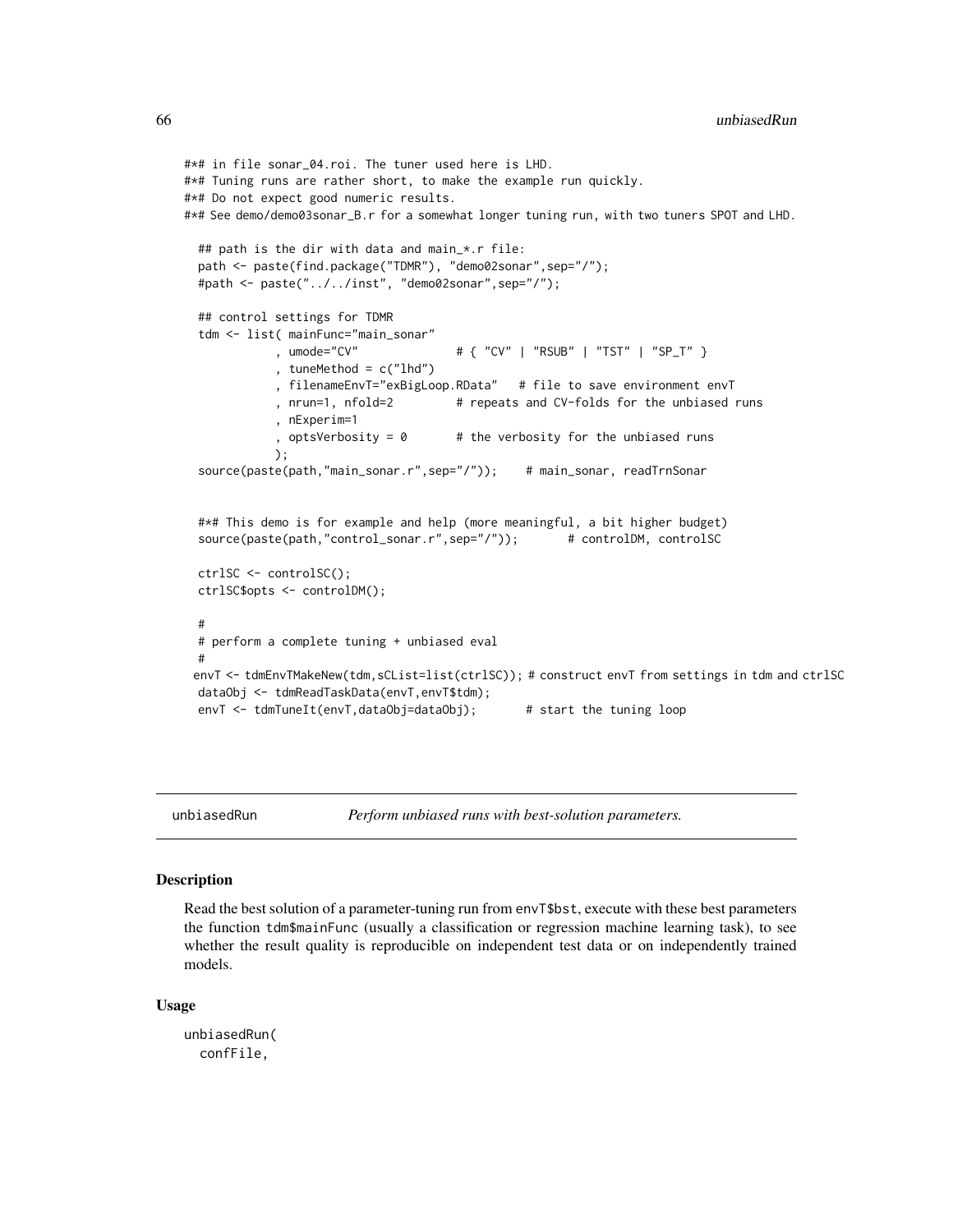## unbiasedRun 67

```
envT,
  dataObj = NULL,umode = "RSUB",
  withParams = FALSE,
  tdm = NULL\mathcal{L}
```

| confFile   | the configuration name, e.g. "appAcid_02.conf"                                                                                                                                                                                                                                                                                                                                                                                              |  |  |
|------------|---------------------------------------------------------------------------------------------------------------------------------------------------------------------------------------------------------------------------------------------------------------------------------------------------------------------------------------------------------------------------------------------------------------------------------------------|--|--|
| envT       | environment, from which we need the objects                                                                                                                                                                                                                                                                                                                                                                                                 |  |  |
|            | bst data frame containing best results (merged over repeats)                                                                                                                                                                                                                                                                                                                                                                                |  |  |
|            | res data frame containing all results                                                                                                                                                                                                                                                                                                                                                                                                       |  |  |
|            | theTuner ["spot"] string                                                                                                                                                                                                                                                                                                                                                                                                                    |  |  |
|            | spotConfig [NULL] a list with SPOT settings. If NULL, try to read spotConfig<br>from confFile.                                                                                                                                                                                                                                                                                                                                              |  |  |
|            | finals [NULL] a one-row data frame to which new columns with final results<br>are added                                                                                                                                                                                                                                                                                                                                                     |  |  |
| dataObj    | [NULL] contains the pre-fetched data with training-set and test-set part. If<br>NULL, set it to tdmReadAndSplit(opts, tdm).<br>It is now deprecated to have dataObj==NULL.                                                                                                                                                                                                                                                                  |  |  |
| umode      | — deprecated as argument to unbiasedRun —, use the division provided in<br>dataObj = tdmReadAndSplit(opts, tdm) which makes use of tdm\$umode.<br>For downward compatibility only (if dataObj==NULL:<br>["RSUB" (default)   "CV"   "TST"   "SP_T" ], how to divide in training and test<br>data for the unbiased runs:                                                                                                                      |  |  |
|            | "RSUB" random subsampling into (1-tdm\$TST.testFrac)% training and tdm\$TST.testFrac%<br>test data                                                                                                                                                                                                                                                                                                                                          |  |  |
|            | "CV" cross validation (CV) with tdm\$nrun folds                                                                                                                                                                                                                                                                                                                                                                                             |  |  |
|            | "TST" all data in opts\$filename (or dsetTrnVa(dataObj)) are used for training,<br>all data in opts\$filetest (or dsetTest(dataObj) are used for testing                                                                                                                                                                                                                                                                                    |  |  |
|            | "SP_T" 'split_test': prior to tuning, the data set was split by random subsam-<br>pling into tdm\$TST.testFrac% test and (1-tdm\$TST.testFrac)% training-<br>vali data, tagged via column "tdmSplit". Tuning was done on training-<br>vali data. Now we use column "tdmSplit" to select the test data for unbi-<br>ased evaluation. Training during unbiased evaluation is done on a fraction<br>tdm\$TST.trnFrac of the training-vali data |  |  |
| withParams | [FALSE] if =TRUE, add columns with best parameters to data frame finals<br>(should be FALSE, if different runs have different parameters)                                                                                                                                                                                                                                                                                                   |  |  |
| tdm        | a list with TDM settings from which we use here the elements                                                                                                                                                                                                                                                                                                                                                                                |  |  |
|            | mainFunc the function to be called for unbiased evaluations                                                                                                                                                                                                                                                                                                                                                                                 |  |  |
|            | mainFile change to the directory of mainFile before starting mainFunc                                                                                                                                                                                                                                                                                                                                                                       |  |  |
|            | <b>nrun</b> [5] how often to call the unbiased evaluation                                                                                                                                                                                                                                                                                                                                                                                   |  |  |
|            | <b>nfold</b> [10] how many folds in CV (only relevant for umode="CV")                                                                                                                                                                                                                                                                                                                                                                       |  |  |
|            | <b>TST.testFrac</b> [0.2] test set fraction (only relevant for umode="RSUB" or ="SP_T")                                                                                                                                                                                                                                                                                                                                                     |  |  |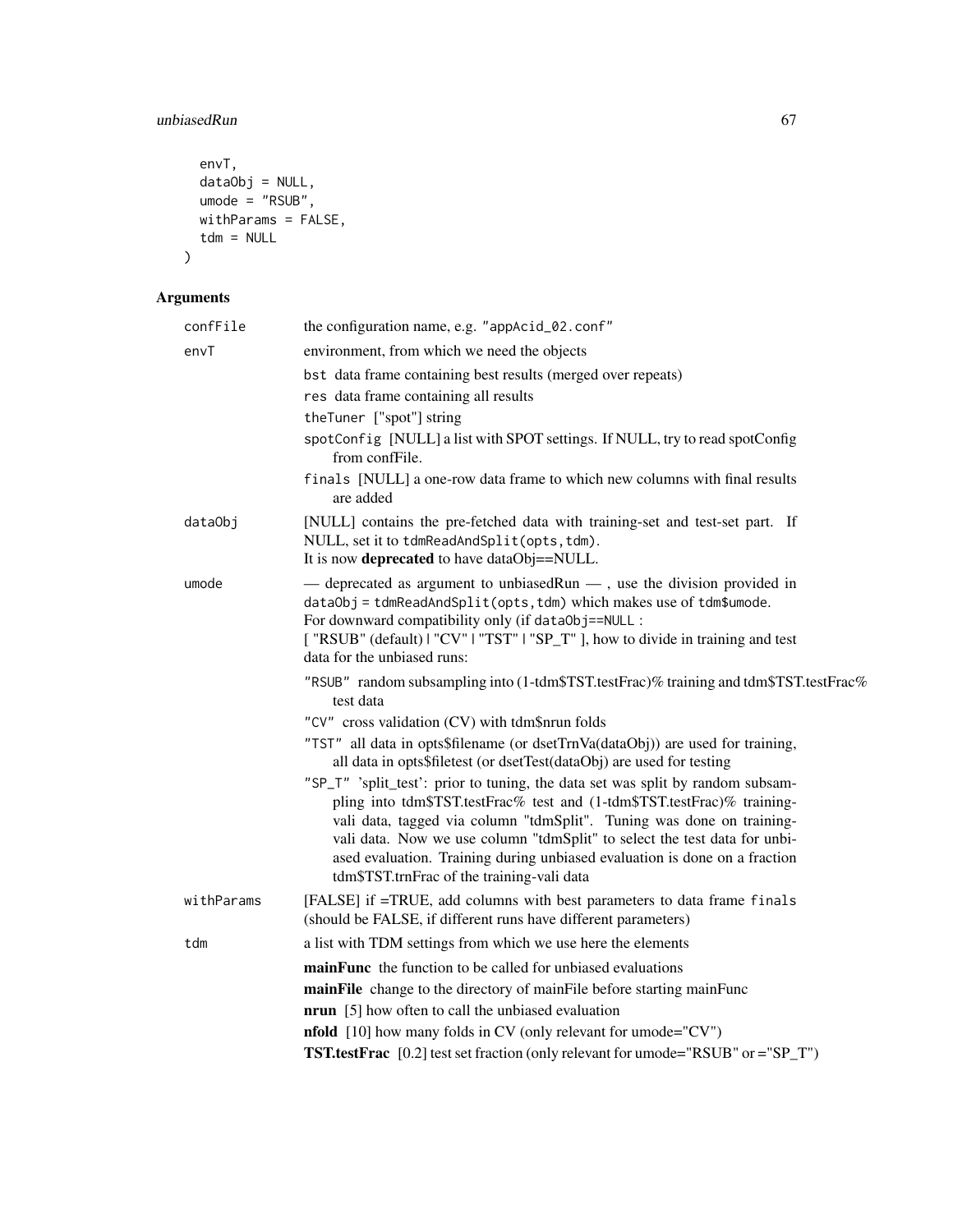The defaults in '[...]' are set by [tdmDefaultsFill](#page-21-1), if they are not defined on input.

#### <span id="page-67-0"></span>Value

envT the augmdented environment envT, with the following items updated

| finals  | the final results                          |
|---------|--------------------------------------------|
| tdm     | the updated list with TDM settings         |
| results | last results (from last unbiased training) |

#### Note

Side Effects: The list result, an object of class [TDMclassifier](#page-18-2) or [TDMregressor](#page-57-2) as returned from tdm\$mainFunc is written onto envT\$result. If envT\$spotConfig is NULL, it is constructed from confFile. spotConfig\$opts (list with all parameter settings for the DM task) has to be non-NULL.

#### Author(s)

Wolfgang Konen, THK, 2013 - 2018

If envT\$bst or envT\$res is NULL, try to read it from the file (the filename is inferred envT\$spotConfig. If this is NULL, it is constructed from confFile). We try to find the files for envT\$bst or envT\$res in dir envT\$theTuner).

#### See Also

[tdmBigLoop](#page-11-1), [TDMclassifier](#page-18-2), [TDMregressor](#page-57-2)

## **Examples**

## Load the best results obtained in a prior tuning for the configuration "sonar\_04.conf" ## with tuning method "spot". The result envT from a prior run of tdmBigLoop with this .conf ## is read from demo02sonar/demoSonar.RData. ## Run task main\_sonar again with these best parameters, using the default settings from ## tdmDefaultsFill: umode="RSUB", tdm\$nrun=5 and tdm\$TST.testFrac=0.2. path = paste(find.package("TDMR"), "demo02sonar",sep="/") envT = tdmEnvTLoad("demoSonar.RData",path); # loads envT source(paste(path,"main\_sonar.r",sep="/")); envT\$tdm\$optsVerbosity=1; envT\$sCList[[1]]\$opts\$path=path; # overwrite a possibly older stored path envT\$spotConfig <- envT\$sCList[[1]]; dataObj <- tdmReadTaskData(envT,envT\$tdm); envT <- unbiasedRun("sonar\_04.conf", envT, dataObj, tdm=envT\$tdm); print(envT\$finals);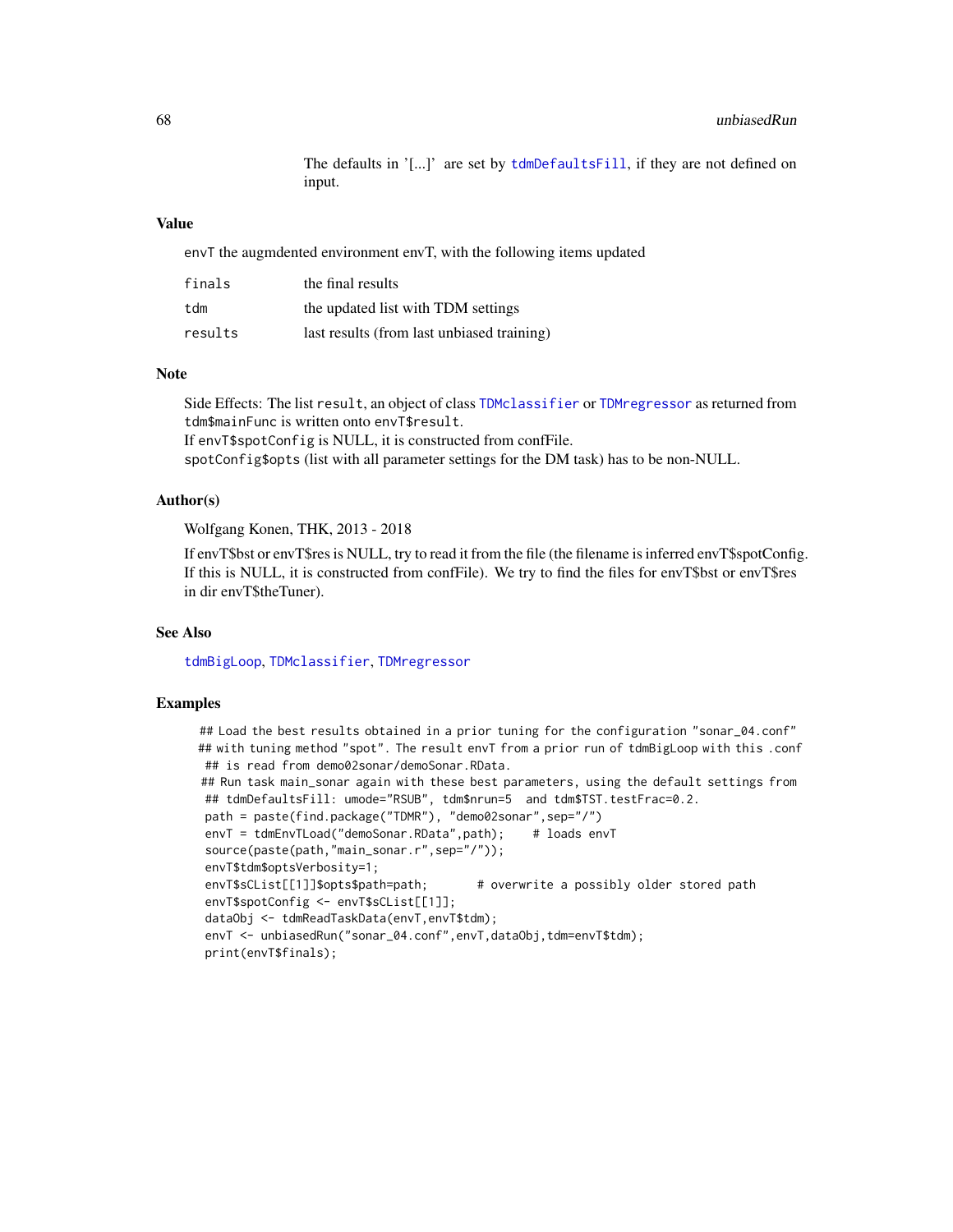# <span id="page-68-0"></span>**Index**

∗Topic data TDMR-package, [3](#page-2-0) ∗Topic learning TDMR-package, [3](#page-2-0) ∗Topic machine TDMR-package, [3](#page-2-0) ∗Topic mining TDMR-package, [3](#page-2-0) ∗Topic package TDMR-package, [3](#page-2-0) ∗Topic tuning TDMR-package, [3](#page-2-0)

bfgsTuner, *[13](#page-12-0)*

cma\_es, *[13](#page-12-0)* cma\_jTuner, *[13](#page-12-0)*, *[23](#page-22-0)* cmaesTuner, *[13](#page-12-0)*

defaultOpts, [4,](#page-3-0) *[6](#page-5-0)*, *[12](#page-11-0)*, *[33](#page-32-0)* defaultSC, *[4](#page-3-0)*, [5,](#page-4-0) *[12](#page-11-0)* dsetTest.TDMdata, [6,](#page-5-0) *[7](#page-6-0)*, *[54](#page-53-0)*, *[56](#page-55-0)* dsetTrnVa.TDMdata, *[6](#page-5-0)*, [7,](#page-6-0) *[54](#page-53-0)*, *[56](#page-55-0)*

lhdTuner, *[13](#page-12-0)*

makeTdmRandomSeed, *[52](#page-51-0)*

Opts, [7,](#page-6-0) *[61,](#page-60-0) [62](#page-61-0)*

parallel, *[3](#page-2-0)*, *[22](#page-21-0)* pdf, *[31](#page-30-0)* performance, *[62](#page-61-0)* png, *[32](#page-31-0)* prcomp, *[49](#page-48-0)* predict.TDMclassifier *(*predict.TDMenvir*)*, [8](#page-7-0) predict.TDMenvir, [8](#page-7-0) predict.TDMregressor *(*predict.TDMenvir*)*, [8](#page-7-0) print, *[14](#page-13-0)*, *[65](#page-64-0)*

print.tdmClass, *[18](#page-17-0)* print.tdmClass *(*print.TDMclassifier*)*, [9](#page-8-0) print.TDMclassifier, [9,](#page-8-0) *[20,](#page-19-0) [21](#page-20-0)* print.TDMdata, [10](#page-9-0) print.tdmRegre, *[57](#page-56-0)* print.tdmRegre *(*print.TDMregressor*)*, [11](#page-10-0) print.TDMregressor, [11](#page-10-0) randomForest, *[46](#page-45-0)* setParams, *[4](#page-3-0)[–6](#page-5-0)*, [11](#page-10-0) sfaPBootstrap, *[41](#page-40-0)* sfaStep, *[52](#page-51-0)* SPOT, *[3](#page-2-0)* spot, *[13](#page-12-0)* spotControl, *[5](#page-4-0)* spotTuner, *[13](#page-12-0)* tdmBigLoop, *[3](#page-2-0)*, [12,](#page-11-0) *[22](#page-21-0)*, *[26](#page-25-0)*, *[54](#page-53-0)*, *[64,](#page-63-0) [65](#page-64-0)*, *[68](#page-67-0)* tdmBindResponse, [15](#page-14-0) tdmClass, *[7](#page-6-0)[–10](#page-9-0)* TDMclassifier, *[7](#page-6-0)[–10](#page-9-0)*, *[14](#page-13-0)*, *[19](#page-18-0)*, *[61,](#page-60-0) [62](#page-61-0)*, *[65](#page-64-0)*, *[68](#page-67-0)* TDMclassifier *(*tdmClassifyLoop*)*, [19](#page-18-0) tdmClassify, *[10](#page-9-0)*, [16,](#page-15-0) *[19–](#page-18-0)[21](#page-20-0)*, *[35](#page-34-0)*, *[42,](#page-41-0) [43](#page-42-0)*, *[45](#page-44-0)*, *[59](#page-58-0)* tdmClassifyLoop, *[3](#page-2-0)*, *[10](#page-9-0)*, *[16](#page-15-0)[–18](#page-17-0)*, [19,](#page-18-0) *[21](#page-20-0)*, *[40](#page-39-0)*, *[43](#page-42-0)*, *[54](#page-53-0)*, *[57](#page-56-0)*, *[59](#page-58-0)*, *[61,](#page-60-0) [62](#page-61-0)* tdmClassifySummary, *[10](#page-9-0)*, [21,](#page-20-0) *[61](#page-60-0)* TDMdata, *[6,](#page-5-0) [7](#page-6-0)*, *[10](#page-9-0)*, *[13](#page-12-0)*, *[53,](#page-52-0) [54](#page-53-0)*, *[64](#page-63-0)* TDMdata *(*tdmReadAndSplit*)*, [53](#page-52-0) tdmDefaultsFill, *[4](#page-3-0)*, *[13](#page-12-0)*, [22,](#page-21-0) *[26](#page-25-0)*, *[29](#page-28-0)*, *[44](#page-43-0)*, *[64](#page-63-0)*, *[68](#page-67-0)* tdmDispatchTuner, *[12](#page-11-0)*, *[14](#page-13-0)*, *[22](#page-21-0)*, *[63](#page-62-0)*, *[65](#page-64-0)* TDMenvir, *[7](#page-6-0)[–9](#page-8-0)*, *[26](#page-25-0)* TDMenvir *(*tdmEnvTMakeNew*)*, [26](#page-25-0) tdmEnvTAddBstRes, [24](#page-23-0) tdmEnvTAddGetters, [24,](#page-23-0) *[25](#page-24-0)* tdmEnvTGetOpts, [25](#page-24-0) tdmEnvTLoad, [25](#page-24-0) tdmEnvTMakeNew, [26](#page-25-0) tdmEnvTReport, [27,](#page-26-0) *[28](#page-27-0)*

tdmEnvTReportSens, *[27](#page-26-0)*, [28](#page-27-0)